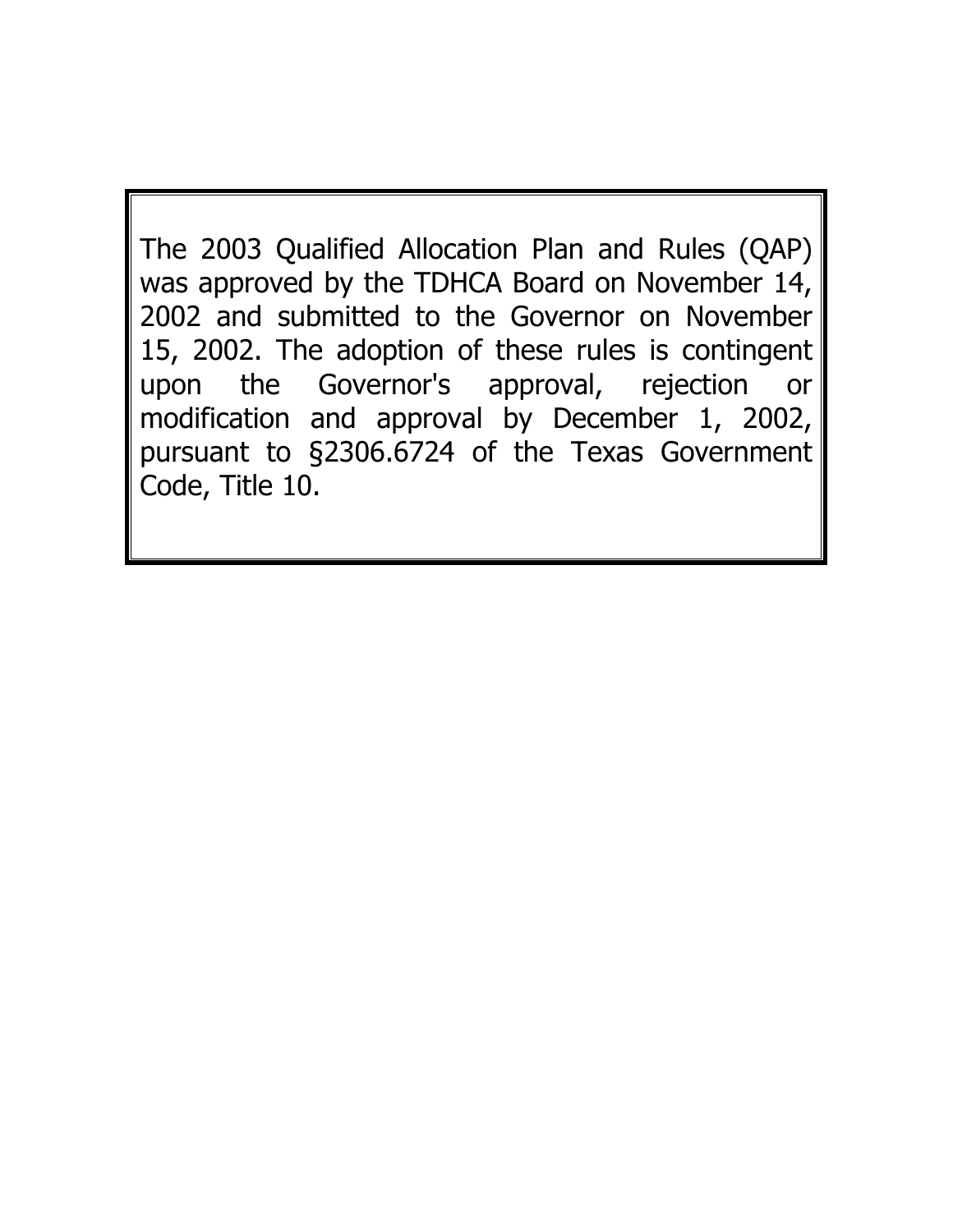

# **2003 Low Income Housing Tax Credit Program Qualified Allocation Plan and Rules**

| §49.5. INELIGIBILITY, DISQUALIFICATION AND DEBARMENT, APPLICANT STANDARDS, REPRESENTATION BY                                                                                                    |  |
|-------------------------------------------------------------------------------------------------------------------------------------------------------------------------------------------------|--|
| §49.6. SITE AND DEVELOPMENT RESTRICTIONS: FLOODPLAIN, INELIGIBLE BUILDING TYPES, SCATTERED SITE<br>LIMITATIONS, CREDIT AMOUNT, LIMITATIONS ON THE SIZE OF DEVELOPMENTS, REHABILITATION COSTS 12 |  |
|                                                                                                                                                                                                 |  |
| §49.8. PRE-APPLICATION: SUBMISSION, EVALUATION PROCESS, THRESHOLD CRITERIA AND REVIEW, RESULTS.                                                                                                 |  |
| §49.9. APPLICATION: SUBMISSION, ADHERENCE TO OBLIGATIONS, EVALUATION PROCESS, REQUIRED PRE-<br>CERTIFICATION AND ACKNOWLEDGEMENT, THRESHOLD CRITERIA, SELECTION CRITERIA, EVALUATION            |  |
|                                                                                                                                                                                                 |  |
| §49.11. REQUIRED APPLICATION NOTIFICATIONS, RECEIPT OF PUBLIC COMMENT, AND MEETINGS WITH<br>APPLICANTS; VIEWING OF PRE-APPLICATIONS AND APPLICATIONS; CONFIDENTIAL INFORMATION 31               |  |
| §49.12. TAX EXEMPT BOND DEVELOPMENTS: FILING OF APPLICATIONS, APPLICABILITY OF RULES,<br>SUPPORTIVE SERVICES, FINANCIAL FEASIBILITY EVALUATION, SATISFACTION OF REQUIREMENTS.  32               |  |
| §49.13 COMMITMENT AND DETERMINATION NOTICES; AGREEMENT AND ELECTION STATEMENT.  33                                                                                                              |  |
|                                                                                                                                                                                                 |  |
| §49.15. CLOSING OF THE CONSTRUCTION LOAN, COMMENCEMENT OF SUBSTANTIAL CONSTRUCTION 35                                                                                                           |  |
|                                                                                                                                                                                                 |  |
|                                                                                                                                                                                                 |  |
| §49.18 BOARD REEVALUATION, APPEALS; AMENDMENTS, HOUSING TAX CREDIT AND OWNERSHIP TRANSFERS,                                                                                                     |  |
|                                                                                                                                                                                                 |  |
|                                                                                                                                                                                                 |  |
| §49.21. PROGRAM FEES, REFUNDS, PUBLIC INFORMATION REQUESTS, AMENDMENTS OF FEES AND                                                                                                              |  |
|                                                                                                                                                                                                 |  |
|                                                                                                                                                                                                 |  |
|                                                                                                                                                                                                 |  |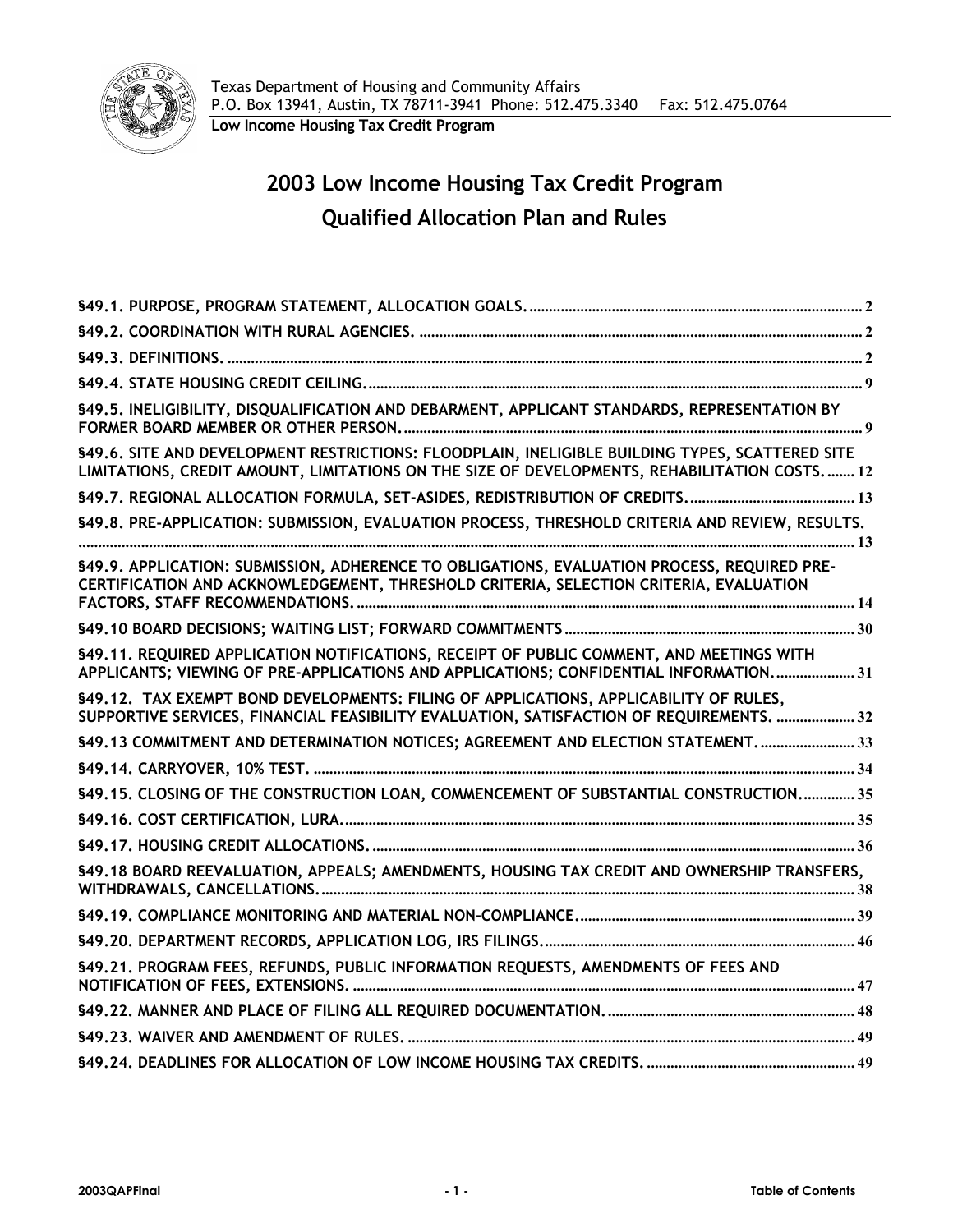# **§49.1. Purpose, Program Statement, Allocation Goals.**

(a) **Purpose.** The Rules in this chapter apply to the allocation by the Texas Department of Housing and Community Affairs (the Department) of Housing Tax Credits authorized by applicable federal income tax laws. The Internal Revenue Code of 1986, §42, as amended, provides for credits against federal income taxes for owners of qualified low income rental housing Developments. That section provides for the allocation of the available tax credit amount by state housing credit agencies. Pursuant to Executive Order AWR-91-4 (June 17, 1991), the Department was authorized to make Housing Credit Allocations for the State of Texas. As required by the Internal Revenue Code, §42(m)(1), the Department developed a Qualified Allocation Plan (QAP) which is set forth in §§49.1 through 49.24 of this title. Sections in this chapter establish procedures for applying for and obtaining an allocation of Housing Tax Credits, along with ensuring that the proper threshold criteria, selection criteria, priorities and preferences are followed in making such allocations.

(b) **Program Statement.** The Department shall administer the program to encourage the development and preservation of appropriate types of rental housing for households that have difficulty finding suitable, accessible, affordable rental housing in the private marketplace; maximize the number of suitable, accessible, affordable residential rental units added to the state's housing supply; prevent losses for any reason to the state's supply of suitable, accessible, affordable residential rental units by enabling the rehabilitation of rental housing or by providing other preventive financial support; and provide for the participation of for-profit organizations and provide for and encourage the participation of nonprofit organizations in the acquisition, development and operation of accessible affordable housing developments in rural and urban communities.

(c) **Allocation Goals.** It shall be the goal of this Department and the Board, through these provisions, to encourage diversity through broad geographic allocation of tax credits within the state, and in accordance with the regional allocation formula, and to promote maximum utilization of the available tax credit amount. The processes and criteria utilized to realize this goal are described in §§49.8 and 49.9 of this title, without in any way limiting the effect or applicability of all other provisions of this title.

# **§49.2. Coordination with Rural Agencies.**

To assure maximum utilization and optimum geographic distribution of tax credits in rural areas, and to achieve increased sharing of information, reduction of processing procedures, and fulfillment of Development compliance requirements in rural areas, the Department has entered into a Memorandum of Understanding (MOU) with the TX-USDA-RHS to coordinate on existing, rehabilitated, and new construction housing Developments financed by TX-USDA-RHS; and will jointly administer the Rural Set-Aside with the Texas Office of Rural Community Affairs (ORCA). ORCA will assist in developing all Threshold, Selection and Underwriting Criteria applied to Applications eligible for the Rural Set-Aside. The Criteria will be approved by that Agency. To ensure that the Rural Set-Aside receives a sufficient volume of eligible Applications, the Department and ORCA shall jointly implement outreach, training, and rural area capacity building efforts.

# **§49.3. Definitions.**

The following words and terms, when used in this chapter, shall have the following meanings, unless the context clearly indicates otherwise.

(1) **Administrative Deficiencies** - The absence of information or documents from the Application which are essential to a review and scoring of the Development. If an Application contains deficiencies which, in the determination of the Department staff, require clarification of information submitted at the time of the Application, the Department staff shall request correction of such Administrative Deficiencies. The Department staff shall provide this in a deficiency notice in the form of a facsimile and a telephone call to the Applicant advising that such a request has been transmitted. If such Administrative Deficiencies are not corrected to the satisfaction of the Department within three business days of the deficiency notice date, then five points shall be deducted from the Selection Criteria score for each additional day the deficiency remains uncorrected. If such deficiencies are not corrected within five business days from the deficiency notice date, then the Application shall be terminated. The time period for responding to a deficiency notice begins at the start of the business day following the deficiency notice date. Deficiency notices may be sent to an Applicant prior to or after the end of the Application Acceptance Period.

(2) **Affiliate** - An individual, corporation, partnership, joint venture, limited liability company, trust, estate, association, cooperative or other organization or entity of any nature whatsoever that directly, or indirectly through one or more intermediaries, controls, is controlled by, or is under common control with any other Person, and specifically shall include parents or subsidiaries.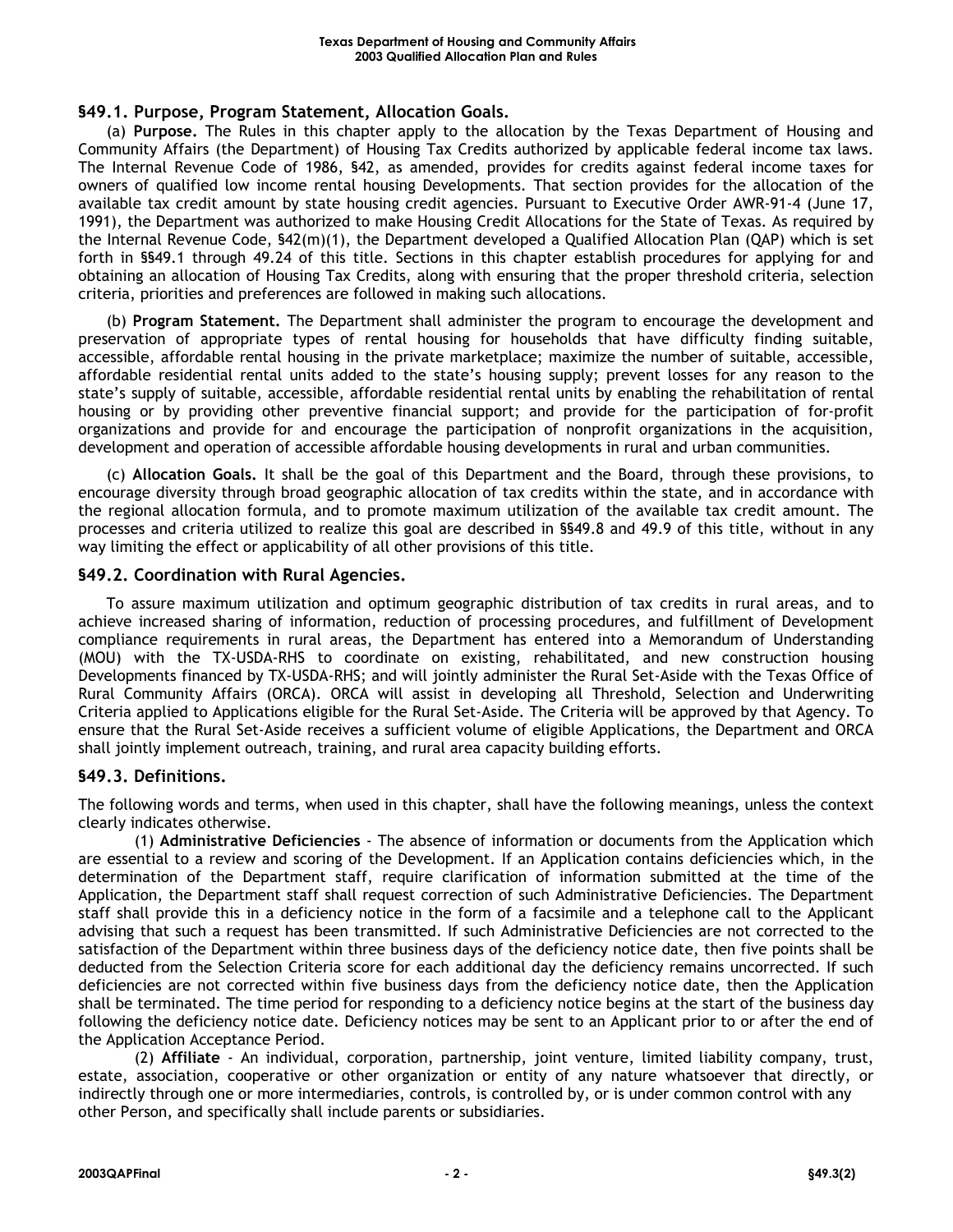(3) **Agreement and Election Statement** - A document in which the Development Owner elects, irrevocably, to fix the Applicable Percentage with respect to a building or buildings, as that in effect for the month in which the Department and the Development Owner enter into a binding agreement as to the housing credit dollar amount to be allocated to such building or buildings.

(4) **Applicable Fraction** - The fraction used to determine the Qualified Basis of the qualified low income building, which is the smaller of the Unit fraction or the floor space fraction, all determined as provided in the Code, §42(c)(1).

(5) **Applicable Percentage** - The percentage used to determine the amount of the Housing Tax Credit, as defined more fully in the Code, §42(b). For purposes of the Application, the Applicable Percentage will be projected at 10 basis points above the greater of:

(A) the current applicable percentage for the month in which the Application is submitted to the Department, or

(B) the trailing 1-year, 2-year or 3-year average rate in effect during the month in which the Application is submitted to the Department.

(6) **Applicant** - Any Person or Affiliate of a Person who files a Pre-Application or an Application with the Department requesting a Housing Credit Allocation. For purposes hereof, the Applicant is sometimes referred to as the "housing sponsor."

(7) **Application** - An application, in the form prescribed by the Department, filed with the Department by an Applicant, including any exhibits or other supporting material.

(8) **Application Acceptance Period** - That period of time during which Applications for either a Housing Credit Allocation from the State Housing Credit Ceiling or a Determination Notice for Tax Exempt Bond Developments may be submitted to the Department as more fully described in §§49.9(a) and 49.22 of this title.

(9) **Application Round** - The period beginning on the date the Department begins accepting Applications and continuing until all available Housing Tax Credits from the State Housing Credit Ceiling (as stipulated by the Department) are allocated, but not extending past the last day of the calendar year.

(10) **Application Submission Procedures Manual** - The manual produced and amended from time to time by the Department which sets forth procedures, forms, and guidelines for the filing of Pre-Applications and Applications for Housing Tax Credits.

(11) **Area Median Gross Income (AMGI)** – Area median gross household income, as determined for all purposes under and in accordance with the requirements of the Code, §42.

(12) **At-Risk Development** – a Development that:

(A) receives the benefit of a subsidy in the form of a below-market interest rate loan, interest rate reduction, equity incentive, rental subsidy, Section 8 housing assistance payment, rental supplement payment, or rental assistance payment under the following federal laws, as applicable:

(i) Sections 221(d)(3), (4) and (5), National Housing Act (12 U.S.C. Section 1715l);

(ii) Section 236, National Housing Act (12 U.S.C. Section 1715z-1);

(iii) Section 202, Housing Act of 1959 (12 U.S.C. Section 1701q);

(iv) Section 101, Housing and Urban Development Act of 1965 (12 U.S.C. Section 1701s);

(v) any project-based assistance authority pursuant to Section 8 of the U.S. Housing Act of 1937;

(vi) Sections 514, 515, 516, and 538 Housing Act of 1949 (42 U.S.C. Sections 1484, 1485, and

1486); or

(vii) Section 42 of the Internal Revenue Code of 1986, and

(B) is subject to the following conditions:

(i) the stipulation to maintain affordability in the contract granting the subsidy is nearing expiration (expiration will occur within two calendar years of July 31 of the year the Application is submitted); or

(ii) the federally insured mortgage on the Development is eligible for prepayment or is nearing the end of its mortgage term (the term will end within two calendar years of July 31 of the year the Application is submitted).

(13) **Bedroom** – A portion of a Unit set aside for sleeping which is no less than 100 square feet; has no width or length less than 8 feet; has at least one window that provides exterior access; and has at least one closet that is not less than 2 feet deep and 3 feet wide and high enough to accommodate 5 feet of hanging space.

(14) **Beneficial Owner** - A "Beneficial Owner" means:

(A) Any Person who, directly or indirectly, through any contract, arrangement, understanding, relationship or otherwise has or shares;

(i) voting power which includes the power to vote, or to direct the voting as any other Person or the securities thereof; and/or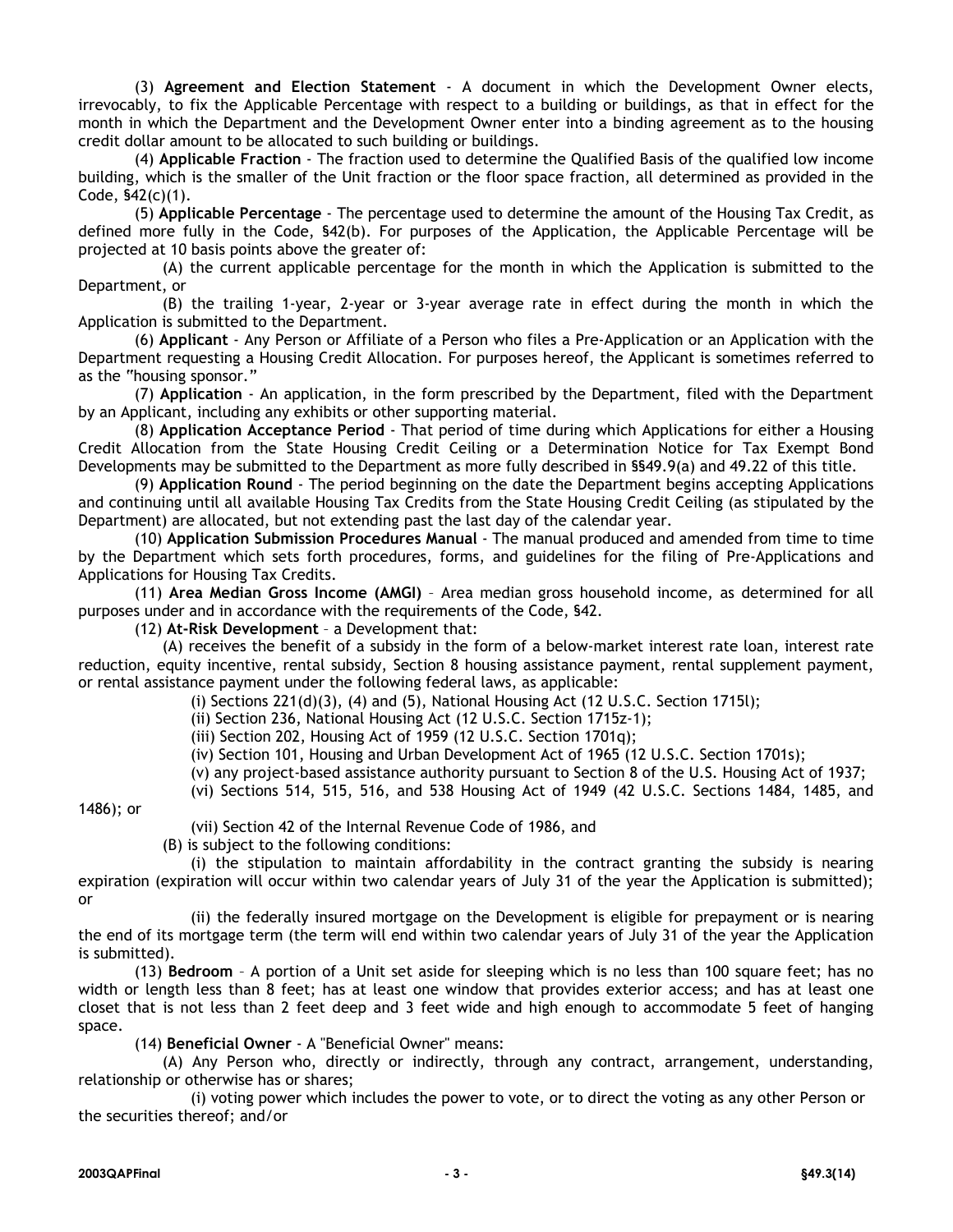(ii) investment power which includes the power to dispose, or direct the disposition of, any Person or the securities thereof.

(B) Any Person who, directly or indirectly, creates or uses a trust, proxy, power of attorney, pooling arrangement or any other contract, arrangement or device with the purpose or effect of divesting such Person of Beneficial Ownership (as defined herein) of a security or preventing the vesting of such Beneficial Ownership as part of a plan or scheme to evade inclusion within the definitional terms contained herein; and

(C) Any Person who has the right to acquire Beneficial Ownership during the Compliance Period, including but not limited to any right to acquire any such Beneficial Ownership:

(i) through the exercise of any option, warrant or right,

(ii) through the conversion of a security,

(iii) pursuant to the power to revoke a trust, discretionary account or similar arrangement, or

(iv) pursuant to the automatic termination of a trust, discretionary account, or similar

arrangement.

(D) Provided, however, that any Person who acquires a security or power specified in clauses (i), (ii) or (iii) of subparagraph (C) of this paragraph, with the purpose or effect of changing or influencing the control of any other Person, or in connection with or as a participant in any transaction having such purpose or effect, immediately upon such acquisition is deemed to be the Beneficial Owner of the securities which may be acquired through the exercise or conversion of such security or power. Any securities not outstanding which are subject to options, warrants, rights or conversion privileges as deemed to be outstanding for the purpose of computing the percentage of outstanding securities of the class owned by such Person but are not deemed to be outstanding for the purpose of computing the percentage of the class by any other Person.

(15) **Board** - The governing Board of Directors of the Department.

(16) **Carryover Allocation** - An allocation of current year tax credit authority by the Department pursuant to the provisions of the Code, §42(h)(1)(E) and Treasury Regulations, §1.42-6.

(17) **Carryover Allocation Document** - A document issued by the Department to a Development Owner pursuant to §49.14 of this title.

(18) **Carryover Allocation Procedures Manual** - The manual produced and amended from time to time by the Department which sets forth procedures, forms, and guidelines for filing Carryover Allocation requests.

(19) **Code** - The Internal Revenue Code of 1986, as amended from time to time, together with any applicable regulations, rules, rulings, revenue procedures, information statements or other official pronouncements issued thereunder by the United States Department of the Treasury or the Internal Revenue Service.

(20) **Colonia** – A geographic area located in a county some part of which is within 150 miles of the international border of this state and that:

(A) has a majority population composed of individuals and families of low income and very low income, based on the federal Office of Management and Budget poverty index, and meets the qualifications of an economically distressed area under §17.921, Water Code; or

(B) has the physical and economic characteristics of a colonia, as determined by the Department.

(21) **Commitment Notice** - A notice issued by the Department to a Development Owner pursuant to §49.13 of this title and also referred to as the "commitment."

(22) **Compliance Period** - With respect to a building, the period of 15 taxable years, beginning with the first taxable year of the Credit Period pursuant to the Code, §42(i)(1).

(23) **Control** - (including the terms "controlling," "controlled by", and/or "under common control with") the possession, directly or indirectly, of the power to direct or cause the direction of the management and policies of any Person, whether through the ownership of voting securities, by contract or otherwise, including specifically ownership of more than 50% of the General Partner interest in a limited partnership, or designation as a managing General Partner or the managing member of a limited liability company.

(24) **Cost Certification Procedures Manual** - The manual produced and amended from time to time by the Department which sets forth procedures, forms, and guidelines for filing requests for IRS Form(s) 8609 for Developments placed in service under the Low Income Housing Tax Credit Program.

(25) **Credit Period** - With respect to a building within a Development, the period of ten taxable years beginning with the taxable year the building is placed in service or, at the election of the Development Owner, the succeeding taxable year, as more fully defined in the Code, §42(f)(1).

(26) **Department** – The Texas Department of Housing and Community Affairs, an agency of the State of Texas, established at Chapter 2306, Texas Government Code.

(27) **Determination Notice** - A notice issued by the Department to the Owner of a Tax Exempt Bond Development which states that the Development may be eligible to claim Housing Tax Credits without receiving an allocation of Housing Tax Credits from the State Housing Credit Ceiling because it satisfies the requirements of this QAP; sets forth conditions which must be met by the Development before the Department will issue the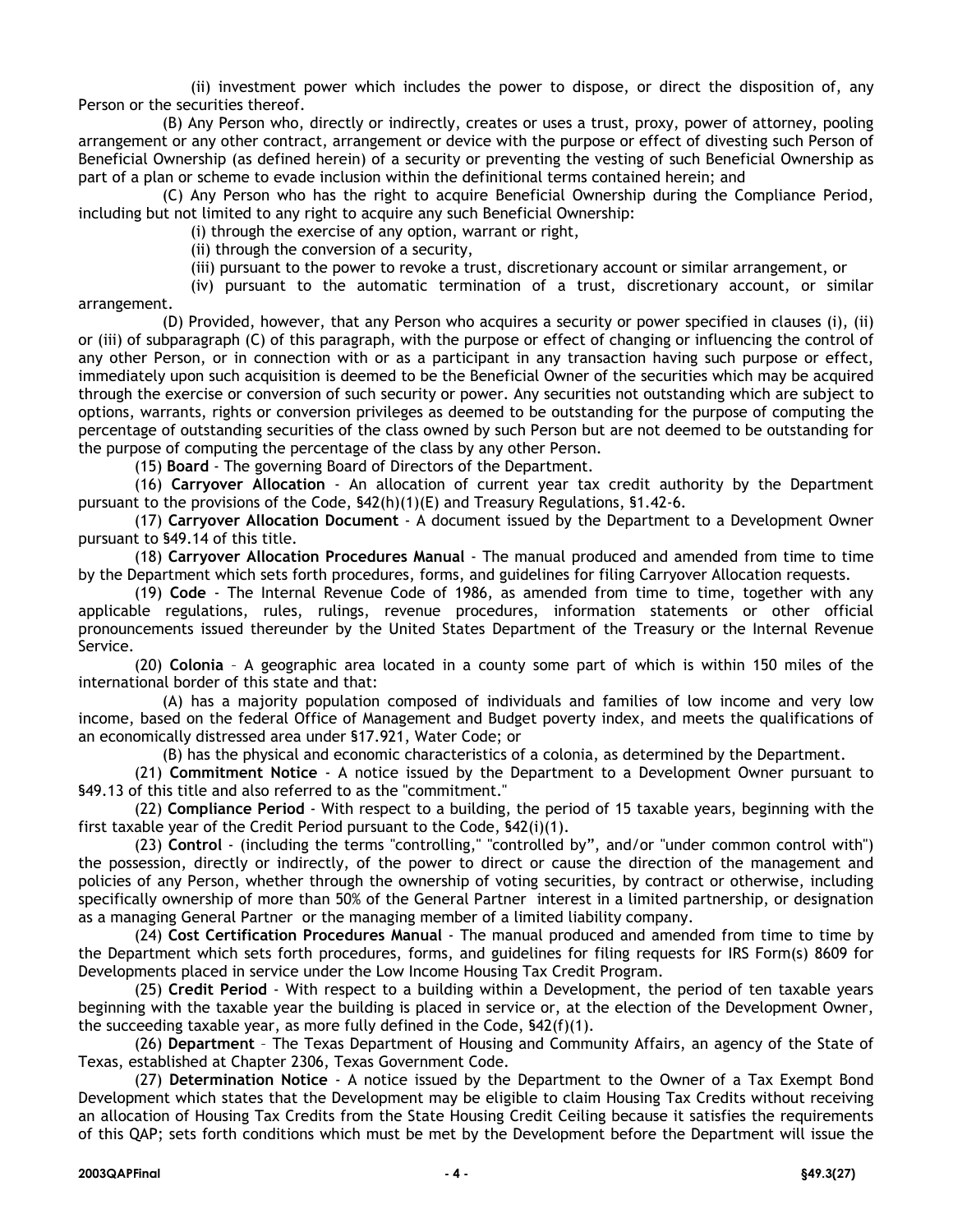IRS Form(s) 8609 to the Development Owner; and specifies the Department's determination as to the amount of tax credits necessary for the financial feasibility of the Development and its viability as a Development throughout the Credit Period.

(28) **Developer** – Any Person entering into a contract with the Development Owner to provide development services with respect to the Development and receiving a fee for such services (which fee cannot exceed 15% of the Eligible Basis) and any other Person receiving any portion of such fee, whether by subcontract or otherwise.

(29) **Development** – A proposed qualified low income housing Development, for new construction or rehabilitation, for purposes of the Code, §42(g), that consists of one or more buildings containing multiple Units, and that, if the Development shall consist of multiple buildings, is financed under a common plan and is owned by the same Person for federal tax purposes, and the buildings of which are either:

(A) located on a single site or contiguous site; or

(B) located on scattered sites and contain only rent-restricted units.

(30) **Development Consultant** - Any Person (with or without ownership interest in the Development) who provides professional services relating to the filing of an Application, Carryover Allocation Document, and/or cost certification documents.

(31) **Development Owner** – Any Person, General Partner, or Affiliate of a Person who owns or proposes a Development or expects to acquire control of a Development under a purchase contract approved by the Department.

(32) **Development Team** - All Persons or Affiliates thereof which play(s) a role in the development, construction, rehabilitation, management and/or continuing operation of the subject Property, which will include any Development Consultant and anyone who provides, or is anticipated to provide, a guarantee to secure equity or financing for the transaction for a fee.

(33) **Economically Distressed Area** – Consistent with §17.921 of Texas Water Code, an area in which:

(A) water supply or sewer services are inadequate to meet minimal needs of residential users as defined by board rules;

(B) financial resources are inadequate to provide water supply or sewer services that will satisfy those needs; and

(C) an established residential subdivision was located on June 1, 1989, as determined by the Texas Water Development Board.

(34) **Eligible Basis** - With respect to a building within a Development, the building's Eligible Basis as defined in the Code, §42(d).

(35) **Executive Award and Review Advisory Committee** ("The Committee") – A Departmental committee that will make funding and commitment recommendations to the Board based upon the evaluation of an Application in accordance with the housing priorities as set forth in Chapter 2306 of the Texas Government Code, and as set forth herein, and the ability of an Applicant to meet those priorities.

(36) **Extended Low Income Housing Commitment** - An agreement between the Department, the Development Owner and all successors in interest to the Development Owner concerning the extended low income housing use of buildings within the Development throughout the extended use period as provided in the Code, §42(h)(6). The Extended Low Income Housing Commitment with respect to a Development is expressed in the LURA applicable to the Development.

(37) **General Contractor** - One who contracts for the construction or rehabilitation of an entire building or Development, rather than a portion of the work. The General Contractor hires subcontractors, such as plumbing contractors, electrical contractors, etc., coordinates all work, and is responsible for payment to the said subcontractors. This party may also be referred to as the "contractor."

(38) **General Developments** - Any Development which is not a Qualified Nonprofit Development or is not under consideration in the Rural, At-Risk Development or Elderly Set-Asides as such terms are defined by the Department.

(39) **General Partner** – That partner, or collective of partners, identified as the general partner of the partnership that is the Development Owner and that has general liability for the partnership. In addition, unless the context shall clearly indicate to the contrary, if the entity in question is a limited liability company, the term "General Partner" shall also mean the managing member or other party with management responsibility for the limited liability company.

(40) **General Pool** - The pool of Housing Tax Credits that have been returned or recovered from prior years' allocations or the current year's Commitment Notices after the Board has made its initial commitment of the current year's available State Housing Credit Ceiling. General Pool Housing Tax Credits will be used to fund Applications on the waiting list.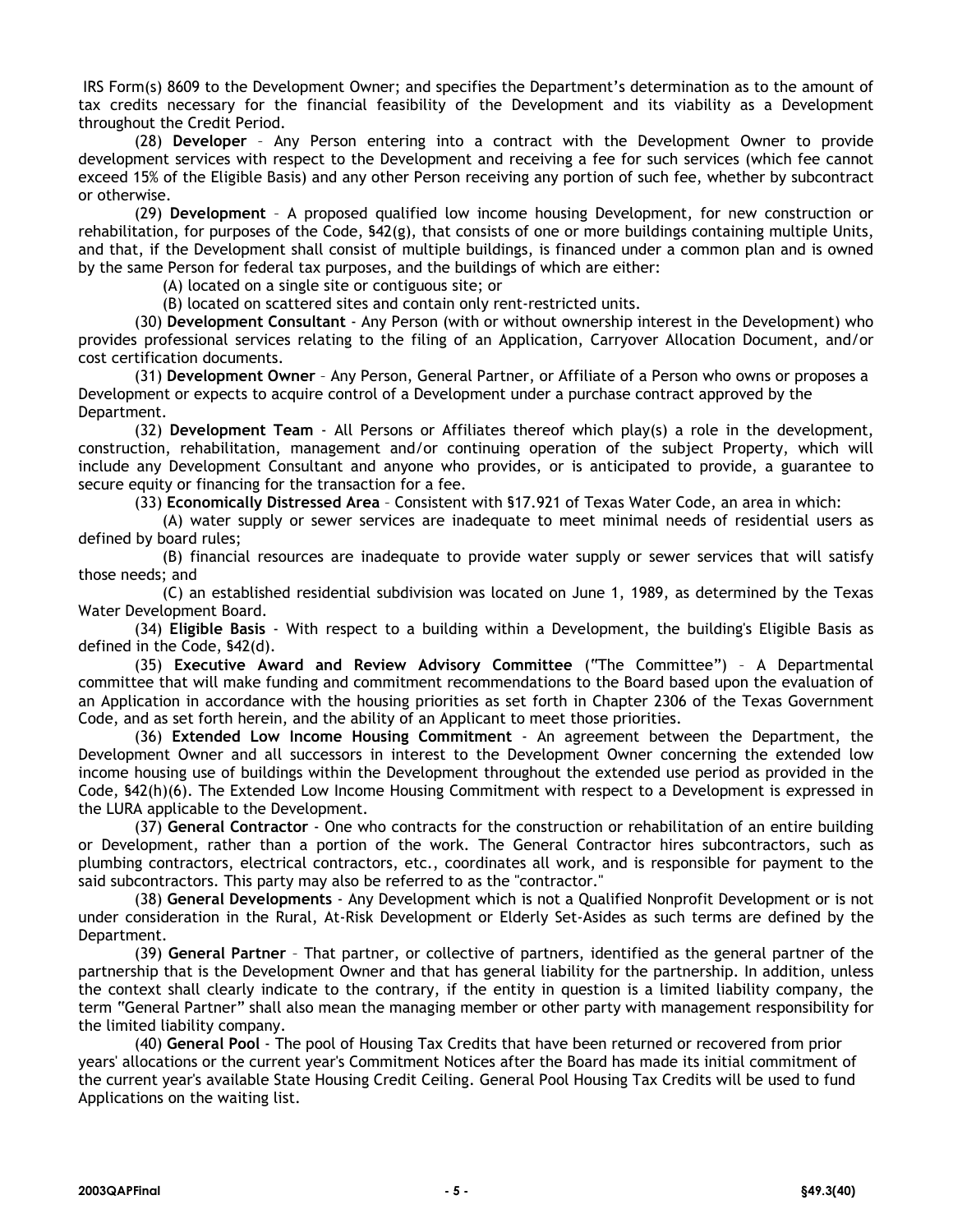(41) **Governmental Entity** - Includes federal or state agencies, departments, boards, bureaus, commissions, authorities, and political subdivisions, special districts and other similar entities.

(42) **Historic Development** – A residential Development that has received a historic property designation by a federal, state or local government entity.

(43) **Historically Underutilized Businesses (HUB)** – Any entity defined as an historically underutilized business with its principal place of business in the State of Texas in accordance with Chapter 2161, Texas Government Code.

(44) **Housing Credit Agency** - A Governmental Entity charged with the responsibility of allocating Housing Tax Credits pursuant to the Code, §42. For the purposes of this title, the Department is the sole "Housing Credit Agency" of the State of Texas.

(45) **Housing Credit Allocation** - An allocation by the Department to a Development Owner of Housing Tax Credit in accordance with §49.17 of this title.

(46) **Housing Credit Allocation Amount** - With respect to a Development or a building within a Development, that amount the Department determines to be necessary for the financial feasibility of the Development and its viability as a Development throughout the Compliance Period and allocates to the Development.

(47) **Housing Tax Credit** ("tax credits") – A tax credit allocated, or for which a Development may qualify, under the Low Income Housing Tax Credit Program, pursuant to the Code, §42.

(48) **HUD** - The United States Department of Housing and Urban Development, or its successor.

(49) **Ineligible Building Types** - Those buildings or facilities which are ineligible, pursuant to this QAP, for funding under the Low Income Housing Tax Credit Program as follows:

(A) Hospitals, nursing homes, trailer parks and dormitories (or other buildings that will be predominantly occupied by students) or other facilities which are usually classified as transient housing (other than certain specific types of transitional housing for the homeless and single room occupancy units, as provided in the Code, §§42(i)(3)(B)(iii) and (iv)) are not eligible. However, structures formerly used as hospitals, nursing homes or dormitories are eligible for Housing Tax Credits if the Development involves the conversion of the building to a non-transient multifamily residential development.

(B) Any Qualified Elderly Development of two stories or more that does not include elevator service for any Units or living space above the first floor.

(C) Any Development with building(s) with four or more stories that does not include an elevator.

(D) Any Development, other than a Development composed entirely of single-family dwellings, having any Units with four or more bedrooms.

(50) **IRS** - The Internal Revenue Service, or its successor.

(51) **Land Use Restriction Agreement** (LURA) - An agreement between the Department and the Development Owner which is binding upon the Development Owner's successors in interest, that encumbers the Development with respect to the requirements of this title and the requirements of the Code, §42.

(52) **Material Deficiencies** - Deficiencies that are not eligible to be remedied pursuant to paragraph (1) of this subsection. Deficiencies caused by the omission of Threshold Criteria documentation specifically required by §49.9(e) of this title shall automatically be considered Material Deficiencies and shall be cause for termination.

(53) **Material Non-Compliance** - A property located within the state of Texas will be classified by the Department as being in material non-compliance status if the non-compliance score for such property is equal to or exceeds 30 points in accordance with the provisions of §49.5(b)(6) of this title and under the methodology and point system set forth in §49.19 of this title. A property located outside the state of Texas will be classified by the Department as being in Material Non-compliance status if the non-compliance score for such property is equal to or exceeds 30 points in accordance with the provisions of §49.5(b)(7) of this title and under the methodology and point system set forth in §49.19 of this title.

(54) **Minority Owned Business** - A business entity at least 51% of which is owned by members of a minority group or, in the case of a corporation, at least 51% of the shares of which are owned by members of a minority group, and that is managed and controlled by members of a minority group in its daily operations. Minority group includes women, African Americans, American Indians, Asian Americans, and Mexican Americans and other Americans of Hispanic origin.

(55) **ORCA** – Office of Rural Community Affairs, as established by Chapter 487 of Texas Local Government Code.

(56) **Person** - Means, without limitation, any natural person, corporation, partnership, limited partnership, joint venture, limited liability company, trust, estate, association, cooperative, government, political subdivision, agency or instrumentality or other organization of any nature whatsoever and shall include any group of Persons acting in concert toward a common goal.

(57) **Persons with Disabilities** - A person who: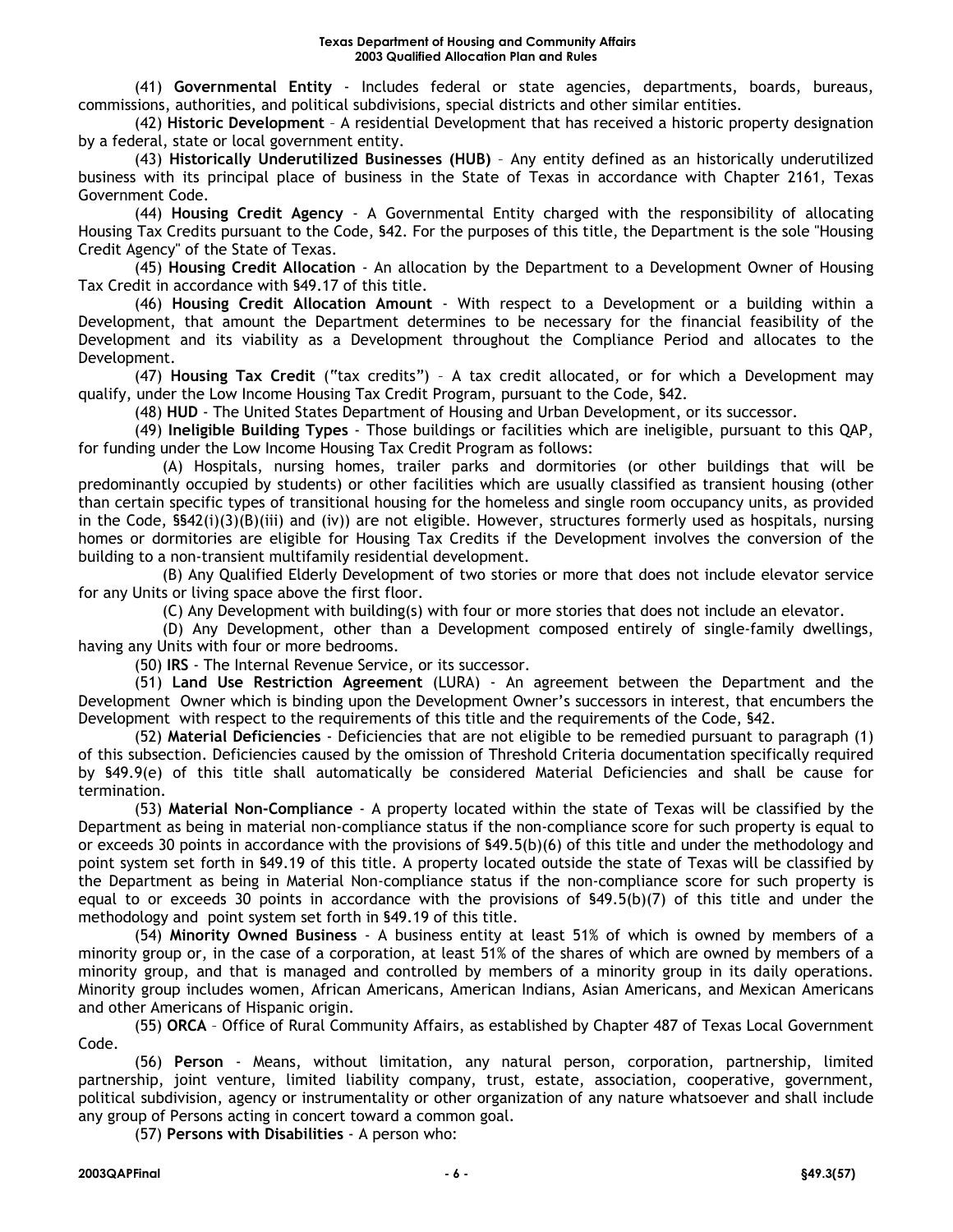#### **Texas Department of Housing and Community Affairs 2003 Qualified Allocation Plan and Rules**

(A) has a physical, mental or emotional impairment that:

(i) is expected to be of a long, continued and indefinite duration,

(ii) substantially impedes his or her ability to live independently, and

(iii) is of such a nature that the ability could be improved by more suitable housing conditions, or (B) has a developmental disability, as defined in Section 102(7) of the Developmental Disabilities

Assistance and Bill of Rights Act (42 U.S.C. 6001-6007). (58) **Pre-Application** – A preliminary application, in a form prescribed by the Department, filed with the Department by an Applicant prior to submission of the Application, including any required exhibits or other supporting material, as more fully described in §§49.8 and 49.22 of this title.

(59) **Pre-Application Acceptance Period** - That period of time during which Pre-Applications for a Housing Credit Allocation from the State Housing Credit Ceiling may be submitted to the Department.

(60) **Principal** – the term Principal is defined as Persons that will have an ownership interest in, or that will exercise Control over, a partnership, corporation, limited liability company, trust, or any other public or private entity and their Affiliates that will have an ownership interest in, or that will exercise Control over, the Applicant. In the case of:

(A) partnerships, Principals include all General Partners regardless of their percentage interest;

(B) corporations, Principals include the president, vice president, secretary, treasurer and all other executive officers who are directly responsible to the board of directors or any equivalent governing body as well as all directors and each stock holder having a ten percent or more interest in the corporation; and

(C) limited liability companies, Principals include all members, regardless of their percentage interest.

(61) **Prison Community** – A city or town which is located outside of a Metropolitan Statistical Area (MSA) or Primary Metropolitan Statistical Area (PMSA) and was awarded a state prison.

(62) **Property** - The real estate and all improvements thereon which are the subject of the Application (including all items of personal property affixed or related thereto), whether currently existing or proposed to be built thereon in connection with the Application.

(63) **Qualified Allocation Plan** (QAP) – A plan adopted by the Board, and approved by the Governor, under this title, and as provided in the Code, § 42(m)(1) (specifically including preference for Developments located in Qualified Census Tracts and the development of which contributes to a concerted community revitalization plan) and as further provided in §§49.1 through 49.24 of this title, that:

(A) provides the threshold and scoring, and underwriting process based on housing priorities of the Department that are appropriate to local conditions; and

(B) gives preference in Housing Credit Allocations to Developments that, as compared to other Developments:

(i) when practicable and feasible based on available funding sources, serve the lowest income tenants; and

(ii) are affordable to qualified tenants for the longest economically feasible period; and

(C) provides a procedure for the Department, the Department's agent, or another private contractor of the Department to use in monitoring compliance with the Qualified Allocation Plan.

(64) **Qualified Basis** - With respect to a building within a Development, the building's Eligible Basis multiplied by the Applicable Fraction, within the meaning of the Code,  $\frac{542(c)(1)}{2}$ .

(65) **Qualified Census Tract** - Any census tract which is so designated by the Secretary of HUD in accordance with the Code, §42(d)(5)(C)(ii).

(66) **Qualified Elderly Development** – A Development which meets the requirements of the federal Fair Housing Act and:

(A) is intended for, and solely occupied by, individuals 62 years of age or older; or

(B) is intended and operated for occupancy by at least one individual 55 years of age or older per Unit, where at least 80% of the total housing Units are occupied by at least one individual who is 55 years of age or older; and where the Development Owner publishes and adheres to policies and procedures which demonstrate an intent by the owner and manager to provide housing for individuals 55 years of age or older.

(67) **Qualified Market Analyst** - A real estate appraiser certified or licensed by the Texas Appraiser or Licensing and Certification Board or a real estate consultant or other professional currently active in the subject property's market area who demonstrates competency, expertise, and the ability to render a high quality written report. The individual's experience and educational background will provide the general basis for determining competency as a Market Analyst. Such determination will be at the sole discretion of the Department. The Qualified Market Analyst must be a Third Party.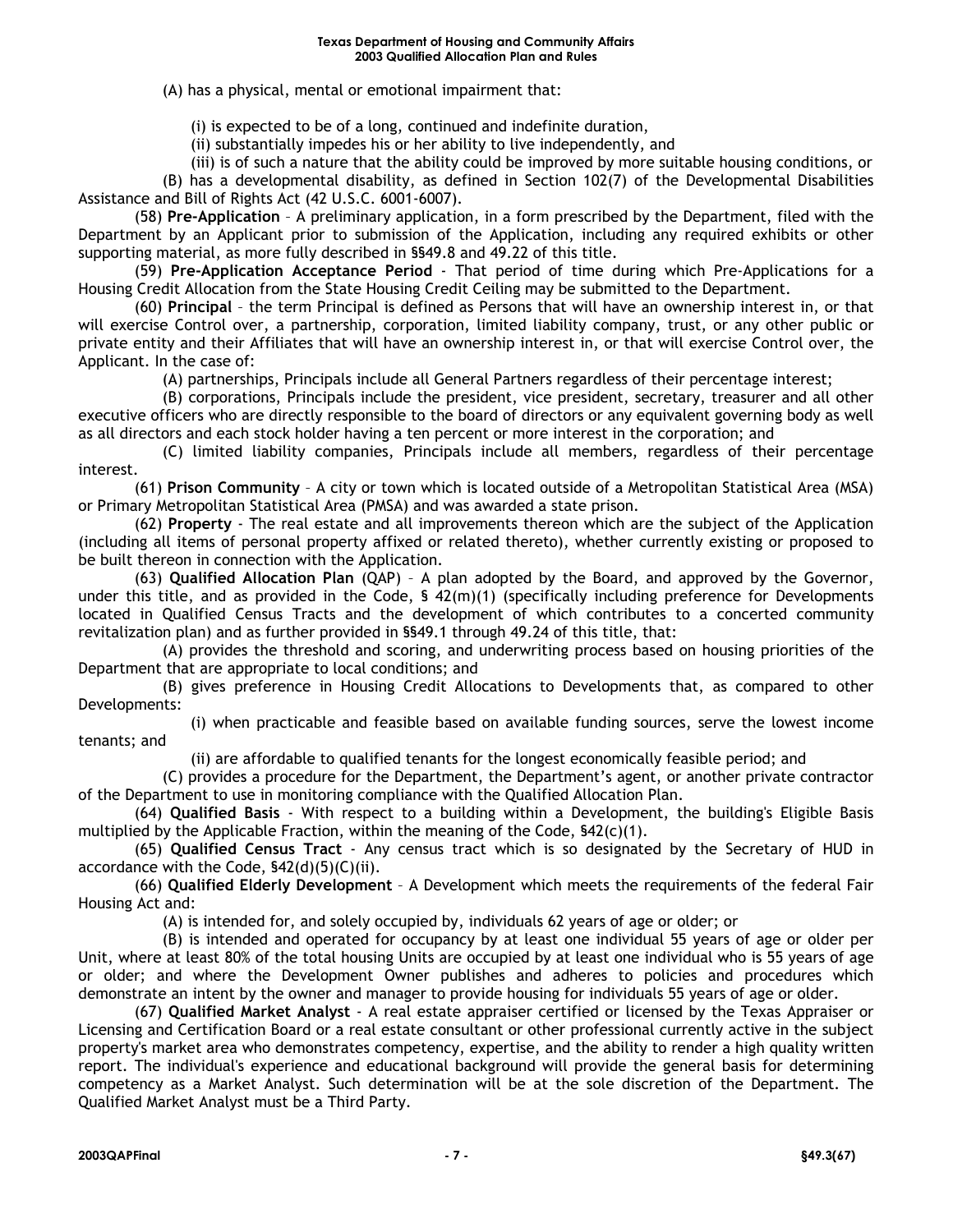(68) **Qualified Nonprofit Organization** - An organization that is described in the Code, §501(c)(3) or (4), as these cited provisions may be amended from time to time, that is exempt from federal income taxation under the Code, §501(a), that is not Affiliated with or Controlled by a for profit organization, and includes as one of its exempt purposes the fostering of low income housing within the meaning of the Code, §42(h)(5)(C). A Qualified Nonprofit Organization may select to compete in one or more of the Set-Asides, including, but not limited to, the nonprofit Set-Aside, the rural developments Set-Aside, the At-Risk Development Set-Aside and the general Set-Aside.

(69) **Qualified Nonprofit Development** - A Development in which a Qualified Nonprofit Organization (directly or through a partnership or wholly-owned subsidiary) holds a controlling interest, materially participates (within the meaning of the Code, §469(h), as it may be amended from time to time) in its development and operation throughout the Compliance Period, and otherwise meets the requirements of the Code, §42(h)(5).

(70) **Reference Manual** - That certain manual, and any amendments thereto, produced by the Department which sets forth reference material pertaining to the Low Income Housing Tax Credit Program.

(71) **Related Party** – As defined,

(A) The following individuals or entities:

(i) the brothers, sisters, spouse, ancestors, and descendants of a person within the third degree of consanguinity, as determined by Chapter 573 of the Texas Government Code;

(ii) a person and a corporation, if the person owns more than 50 percent of the outstanding stock of the corporation;

(iii) two or more corporations that are connected through stock ownership with a common parent possessing more than 50 percent of:

(I) the total combined voting power of all classes of stock of each of the corporations that can vote;

(II) the total value of shares of all classes of stock of each of the corporations; or

(III) the total value of shares of all classes of stock of at least one of the corporations,

excluding, in computing that voting power or value, stock owned directly by the other corporation;

(iv) a grantor and fiduciary of any trust;

(v) a fiduciary of one trust and a fiduciary of another trust, if the same person is a grantor of both trusts;

(vi) a fiduciary of a trust and a beneficiary of the trust;

(vii) a fiduciary of a trust and a corporation if more than 50 percent of the outstanding stock of the corporation is owned by or for:

(I) the trust; or

(II) a person who is a grantor of the trust;

(viii) a person or organization and an organization that is tax-exempt under the Code, §501(a), and that is controlled by that person or the person's family members or by that organization;

(ix) a corporation and a partnership or joint venture if the same persons own more than:

(I) 50 percent of the outstanding stock of the corporation; and

(II) 50 percent of the capital interest or the profits' interest in the partnership or joint venture;

(x) an S corporation and another S corporation if the same persons own more than 50 percent of the outstanding stock of each corporation;

(xi) an S corporation and a C corporation if the same persons own more than 50 percent of the outstanding stock of each corporation;

(xii) a partnership and a person or organization owning more than 50 percent of the capital interest or the profits' interest in that partnership; or

(xiii) two partnerships, if the same person or organization owns more than 50 percent of the capital interests or profits' interests.

(B) As a note to Applicants, nothing in this definition is intended to constitute the Department's determination as to what relationship might cause entities to be considered "related" for various purposes under the Code.

(72) **Rules** - The Department's Low Income Housing Tax Credit Rules as presented in this title.

(73) **Rural Area** – An area that is located:

(A) outside the boundaries of a primary metropolitan statistical area or a metropolitan statistical

(B) within the boundaries of a primary metropolitan statistical area or a metropolitan statistical area, if the statistical area has a population of 20,000 or less and does not share a boundary with an urban area; or

area;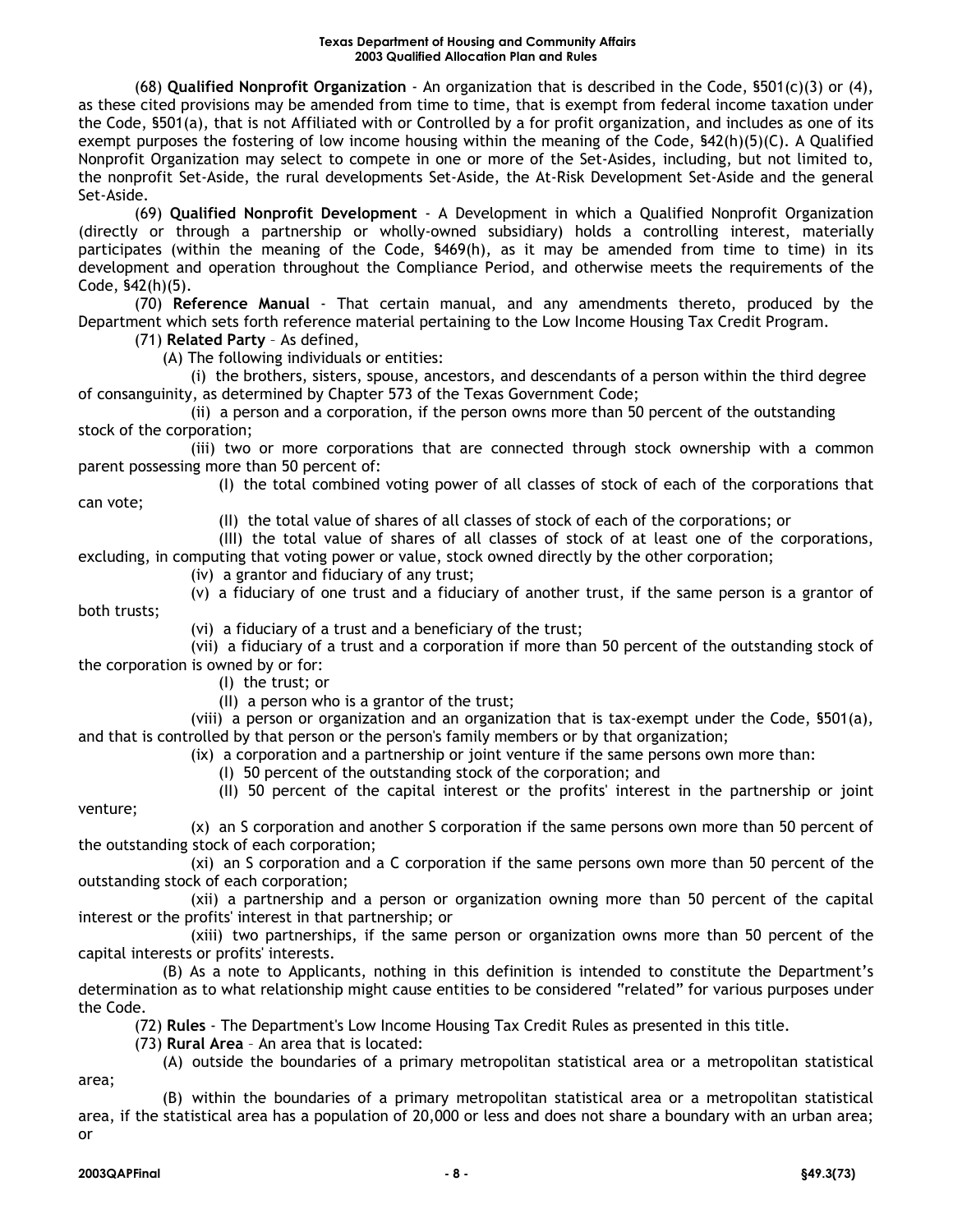(C) in an area that is eligible for new construction or rehabilitation funding by TX-USDA-RHS.

(74) **Rural Development** - A Development located within a Rural Area and for which the Applicant applies for tax credits under the Rural Set-Aside.

(75) **Selection Criteria** - Criteria used to determine housing priorities of the State under the Low Income Housing Tax Credit Program as specifically defined in §49.9(f) of this title.

(76) **Set-Aside** – A reservation of a portion of the available Housing Tax Credits to provide financial support for specific types of housing or geographic locations or serve specific types of Applicants on a priority basis as permitted by the Qualified Allocation Plan.

(77) **State Housing Credit Ceiling** - The limitation imposed by the Code, §42(h), on the aggregate amount of Housing Credit Allocations that may be made by the Department during any calendar year, as determined from time to time by the Department in accordance with the Code, §42(h)(3).

(78) **Student Eligibility** - Per the Code, §42(I)(3)(D), "A unit shall not fail to be treated as a low-income unit merely because it is occupied:

(A) by an individual who is:

(i) a student and receiving assistance under Title IV of the Social Security Act (42 U.S.C. §§ 601 et seq.), or

(ii) enrolled in a job training program receiving assistance under the Job Training Partnership Act (29 USCS §§ 1501 et seq., generally; for full classification, consult USCS Tables volumes) or under other similar Federal, State, or local laws, or

(B) entirely by full-time students if such students are:

(i) single parents and their children and such parents and children are not dependents (as defined in section 152) of another individual, or

(ii) married and file a joint return."

(79) **Tax Exempt Bond Development** - A Development which receives a portion of its financing from the proceeds of tax exempt bonds which are subject to the state volume cap as described in the Code, §42(h)(4)(B), such that the Development does not receive an allocation of tax credit authority from the State Housing Credit Ceiling.

(80) **Third Party** – a Person who is not an Affiliate, Related Party or Beneficial Owner of the Applicant, General Partner, Developer or Person(s) receiving a portion of the contractor fee.

(81) **Threshold Criteria** - Criteria used to determine whether the Development satisfies the minimum level of acceptability for consideration as specifically defined in §49.9(e) of this title.

(82) **Total Housing Development Cost** - The total of all costs incurred or to be incurred by the Development Owner in acquiring, constructing, rehabilitating and financing a Development, as determined by the Department based on the information contained in the Applicant's Application. Such costs include reserves and any expenses attributable to commercial areas. Costs associated with the sale or use of Housing Tax Credits to raise equity capital shall also be included in the Total Housing Development Cost. Such costs include but are not limited to syndication and partnership organization costs and fees, filing fees, broker commissions, related attorney and accounting fees, appraisal, engineering, and the environmental site assessment.

(83) **TX-USDA-RHS** - The Rural Housing Services (RHS) of the United States Department of Agriculture (USDA) serving the State of Texas (formerly known as TxFmHA) or its successor.

(84) **Unit** - Any residential rental unit in a Development consisting of an accommodation including a single room used as an accommodation on a non-transient basis, that contains separate and complete physical facilities and fixtures for living, sleeping, eating, cooking and sanitation.

# **§49.4. State Housing Credit Ceiling.**

The Department shall determine the State Housing Credit Ceiling for each calendar year as provided in the Code, §42(h)(3)(C), using such information and guidance as may be made available by the Internal Revenue Service. The Department shall publish each such determination in the *Texas Register* within 30 days after the receipt of such information as is required for that purpose by the Internal Revenue Service. The aggregate amount of commitments of Housing Credit Allocations made by the Department during any calendar year shall not exceed the State Housing Credit Ceiling for such year as provided in the Code, §42. Housing Credit Allocations made to Tax Exempt Bond Developments are not included in the State Housing Credit Ceiling.

# **§49.5. Ineligibility, Disqualification and Debarment, Applicant Standards, Representation by Former Board Member or Other Person.**

(a) **Ineligibility.** An Application will be ineligible if: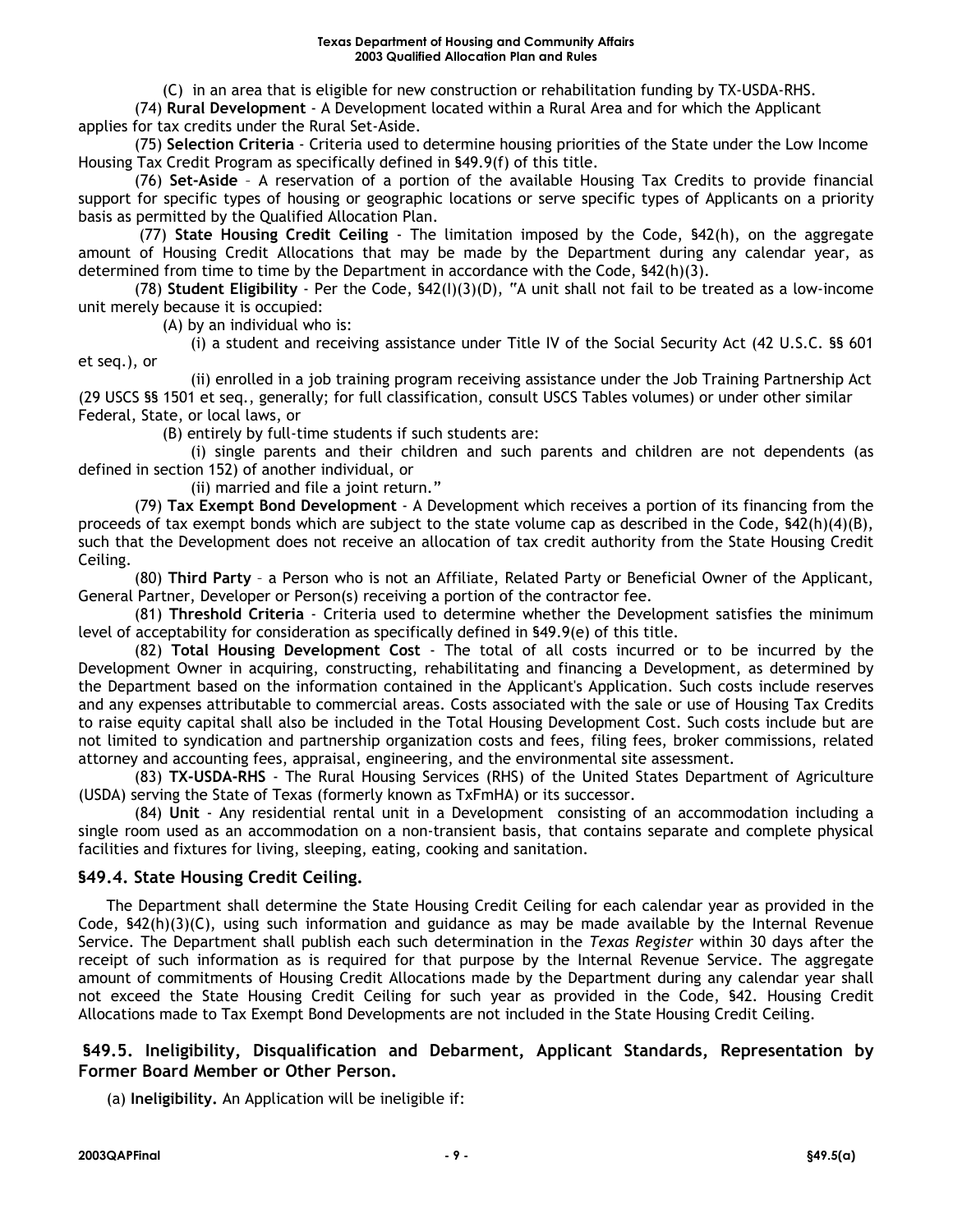(1) A member of the Development Team has been or is barred, suspended, or terminated from procurement in a state or federal program or listed in the List of Parties Excluded from Federal Procurement or Non-Procurement Programs; or,

(2) A member of the Development Team has been or is convicted of, under indictment for, or on probation for a state or federal crime involving fraud, bribery, theft, misrepresentations of material facts, misappropriation of funds, or other similar criminal offenses; or,

(3) A member of the Development Team has been or is subject to enforcement action under state or federal securities law, or is the subject of an enforcement proceeding with any Governmental Entity unless such action has been concluded and no adverse action or finding (or entry into a consent order) has been taken with respect to such member; or

(4) A member of the Development Team with any past due audits has not submitted those past due audits to the Department in a satisfactory format on or before the close of the Application Acceptance Period. A Person is not eligible to receive a commitment of Housing Tax Credits from the Department if any audit finding or questioned or disallowed cost is unresolved as of June 1 of each year, or for Tax Exempt Bond Developments is unresolved as of the date the Application is submitted.

(b) **Disqualification and Debarment.** Additionally, the Department will disqualify an Application, or debar a Person, if it is determined by the Department that those issues identified in paragraphs (1) through (10) of this subsection exist. A Person debarred by the Department from participation in the Low Income Housing Tax Credit Program, or an Applicant whose Application has been disqualified, may appeal the debarment or disqualification to the Board. The Department shall debar a Person for the longer of, one year from the date of debarment, or until the violation causing the debarment has been remedied. Causes for disqualification and debarment include:

(1) fraudulent information, knowingly false documentation or other material misrepresentation has been provided in the Application or other information submitted to the Department. The aforementioned policy will apply at any stage of the evaluation or approval process; or,

(2) at the time of Application or at any time during the two-year period preceding the date the application round begins (or for Tax Exempt Bond Developments any time during the two-year period preceding the date the Application is submitted to the Department), the Applicant or a Related Party is or has been:

(A) a member of the Board; or

(B) the executive director, the deputy executive director for programs, the deputy executive director for housing operations, the director of multifamily finance production, the director of portfolio management and compliance or the director of real estate analysis employed by the Department.

(3) the Applicant, the Development Owner, or the General Contractor, or any Affiliate of the Applicant, the Development Owner, or the General Contractor that is active in the ownership or control of one or more other tax credit properties in the state of Texas who received a commitment of tax credits in the 2001 or 2002 Application Round but did not close the construction loan, or meet the deadlines for the commencement of substantial construction as required under the Carryover Allocation (including any extension period granted by the Board) except for instances where an extension has been approved by the Board.

(4) the Applicant proposes to replace in less than 15 years any private activity bond financing of the Development described by the Application, unless:

(A) the Applicant proposes to maintain for a period of 30 years or more 100 percent of the Development Units supported by Housing Tax Credits as rent-restricted and exclusively for occupancy by individuals and families earning not more than 50 percent of the Area Median Gross Income, adjusted for family size; and

(B) at least one-third of all the units in the Development are public housing units or Section 8 Development-based units; or,

(5) the Applicant, the Development Owner, or the General Contractor, or any Affiliate of the Applicant, the Development Owner, or the General Contractor that is active in the ownership or control of one or more other tax credit properties has failed to place in service buildings or removed from service buildings for which credits were allocated (either Carryover Allocation or issuance of 8609s). The Department may consider the facts and circumstances on a case-by-case basis, including whether the credits were returned prior to the expiration date for re-issuance of the credits, in its sole determination of Applicant eligibility; or,

(6) the Applicant, the Development Owner, or the General Contractor, or any Affiliate of the Applicant, the Development Owner, or the General Contractor that is active in the ownership or control of one or more other low income rental housing properties in the state of Texas funded by the Department is in Material Non-Compliance with the LURA (or any other document containing an Extended Low Income Housing Commitment) or the program rules in effect for such property on the date the Application Round closes or upon the date of filing Volume I of the Application for a Tax Exempt Bond Development, and such Material-Noncompliance is not corrected as provided herein. Any corrective action documentation affecting the Material Non-Compliance status score for Applicant's competing in the 2003 Application Round must be received by the Department no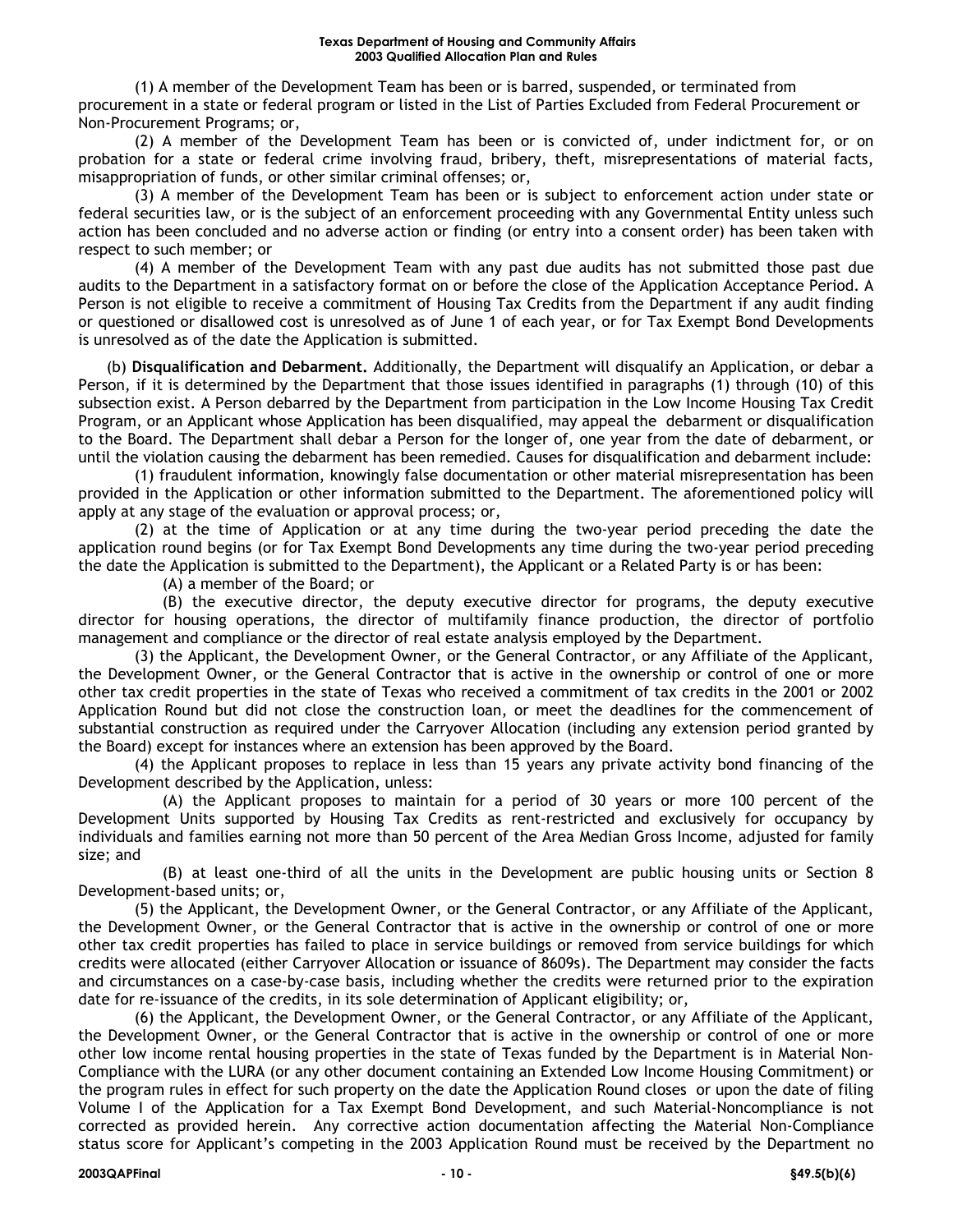later than February 1, 2003, and any corrective action documentation affecting the Material Non-Compliance status score for Applicants with a Tax Exempt Bond Development must be received by the Department no later than 30 days prior to the submission of Volume I. The Department may take into consideration the representations of the Applicant regarding compliance violations described in §49.9(e)(8)(C) and (D) of this title; however, the records of the Department are controlling; or,

(7) the Applicant, the Development Owner, or the General Contractor, or any Affiliate of the Applicant, the Development Owner, or the General Contractor that is active in the ownership or control of one or more other low income rental housing properties outside of the state of Texas has incidence of non-compliance with the LURA or the program rules in effect for such tax credit property as reported on the Uniform Application Previous Participation Certification and/or as determined by the state regulatory authority for such state and such non-compliance is determined to be Material Non-Compliance by the Department using methodology as set forth in §49.19 of this title; or,

(8) the Applicant, the Development Owner, or the General Contractor, or any Affiliate of the Applicant, the Development Owner, or the General Contractor that is active in the ownership or control of one or more other tax credit properties in the state of Texas has failed to pay in full any fees billed by the Department after the due date has passed, as further described in §49.21 of this title; or

(9) the Development is located on a site that has been determined to be "unacceptable" by the Department staff; or

(10) the Applicant or a Related Party, the Development Owner, or the General Contractor, or any Affiliate of the Applicant, the Development Owner, or the General Contractor that is active in the ownership or control of the Development, or individual employed as a lobbyist or in another capacity on behalf of the Development, communicates with any Board member or member of the Committee with respect to the Development during the period of time starting with the time an Application is submitted until the time the Board makes a final decision with respect to any approval of that Application, unless the communication takes place at any board meeting or public hearing held with respect to that Application.

(c) **Certain Applicant and Development Standards.** Notwithstanding any other provision of this section, the Department may not allocate tax credits to a Development proposed by an Applicant if the Department determines that:

(1) the Development is not necessary to provide needed decent, safe, and sanitary housing at rentals or prices that individuals or families of low and very low income or families of moderate income can afford;

(2) the housing sponsor undertaking the proposed Development will not supply well-planned and well-designed housing for individuals or families of low and very low income or families of moderate income;

(3) the housing sponsor is not financially responsible;

(4) the housing sponsor has, or will enter into a contract for the proposed Development with, a Person that:

(A) is on the Department's debarred list, including any parts of that list that are derived from the debarred list of the United States Department of Housing and Urban Development;

(B) breached a contract with a public agency; or

(C) misrepresented to a subcontractor the extent to which the Developer has benefited from contracts or financial assistance that has been awarded by a public agency, including the scope of the Developer's participation in contracts with the agency and the amount of financial assistance awarded to the Developer by the agency;

(5) the financing of the housing Development is not a public purpose and will not provide a public benefit; and

(6) the Development will be undertaken outside the authority granted by this chapter to the multifamily finance production division and the housing sponsor.

#### (d) **Representation by Former Board Member or Other Person.**

(1) A former Board member or a former executive director, deputy executive director for programs, deputy executive director for housing operations, director of multifamily finance production, director of portfolio management and compliance or director of real estate analysis previously employed by the Department may not:

(A) for compensation, represent an Applicant or one of its Related Parties for an allocation of tax credits before the second anniversary of the date that the Board member's, director's, or manager's service in office or employment with the Department ceases;

(B) represent any Applicant or a Related Party of an Applicant or receive compensation for services rendered on behalf of any Applicant or Related Party regarding the consideration of an Application in which the former board member, director, or manager participated during the period of service in office or employment with the Department, either through personal involvement or because the matter was within the scope of the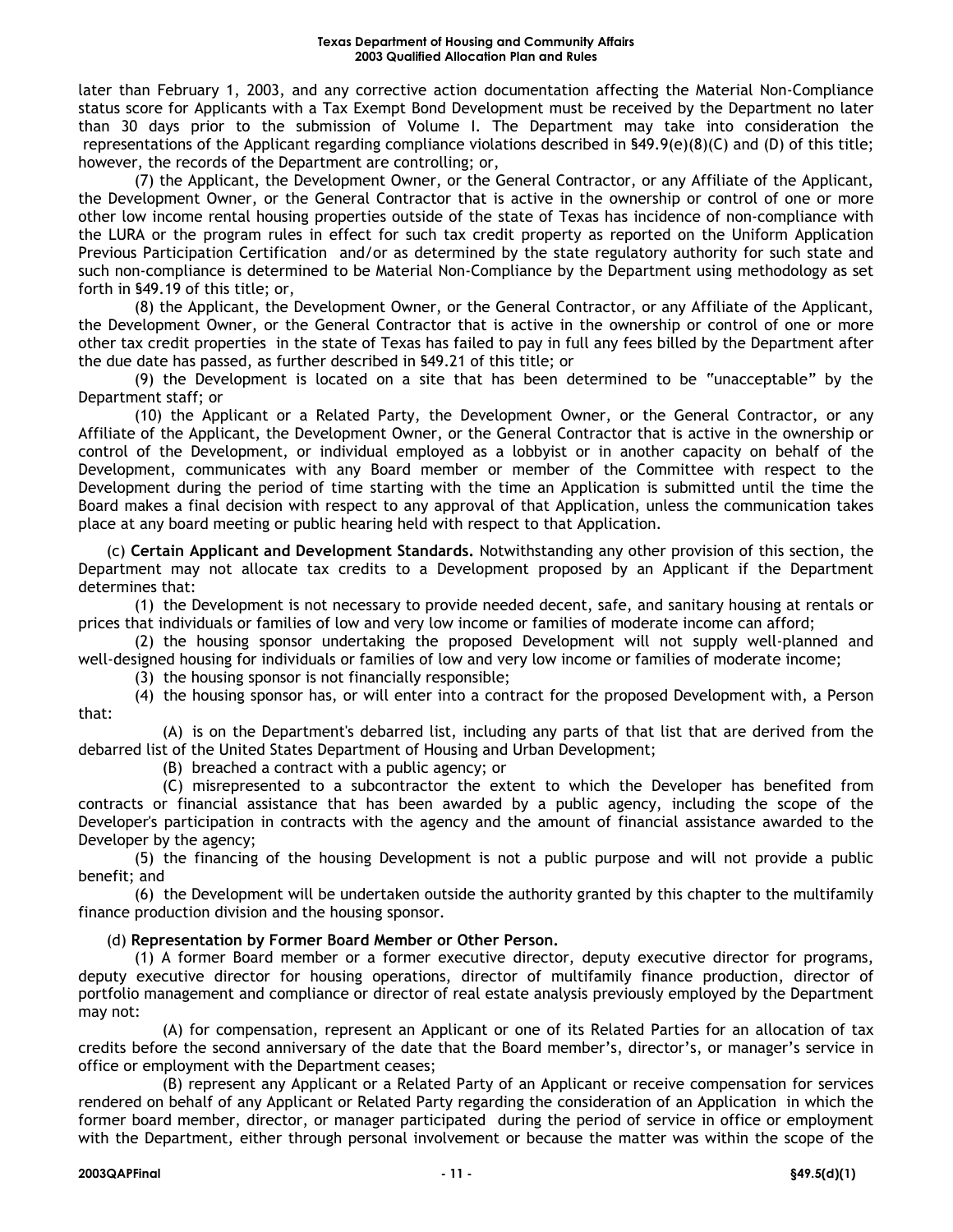board member's, director's, or manager's official responsibility; or for compensation, communicate directly with a member of the legislative branch to influence legislation on behalf of an Applicant or Related Party before the second anniversary of the date that the board member's, director's, or manager's service in office or employment with the Department ceases.

(2) A Person commits an offense if the Person violates this section. An offense under this section is a Class A misdemeanor.

#### **§49.6. Site and Development Restrictions: Floodplain, Ineligible Building Types, Scattered Site Limitations, Credit Amount, Limitations on the Size of Developments, Rehabilitation Costs.**

(a) **Floodplain.** Any Development located within the 100 year floodplain as identified by the Federal Emergency Management Agency (FEMA) Flood Insurance Rate Maps must develop the site so that all finished ground floor elevations are at least one foot above the flood plain and parking and drive areas are no lower than six inches below the floodplain, subject to more stringent local requirements. If no FEMA Flood Insurance Rate Maps are available for the proposed Development, flood zone documentation must be provided from the local government with jurisdiction identifying the 100 year floodplain.

(b) **Ineligible Building Types**. Applications involving Ineligible Building Types as defined in §49.3(49) of this title will not be considered for allocation of tax credits under this QAP and the Rules.

(c) **Scattered Site Limitations.** Consistent with §49.3(29) of this title, a Development must be financed under a common plan, be owned by the same Person for federal tax purposes, and the buildings may be either located on a single site or contiguous site, or be located on scattered sites and contain only rent-restricted units.

(d) **Credit Amount.** The Department shall issue tax credits only in the amount needed for the financial feasibility and viability of a Development throughout the Compliance Period. The issuance of tax credits or the determination of any allocation amount in no way represents or purports to warrant the feasibility or viability of the Development by the Department, or that the Development will qualify for and be able to claim such Housing Tax Credits. The Department will limit the allocation of tax credits to no more than \$1.2 million per Development. The Department shall not allocate more than \$1.6 million of tax credits in any given Application Round to any Applicant, Developer, or entity that provides, or is anticipated to provide, for a fee, a guarantee to secure equity or financing for the transaction. Tax Exempt Bond Development Applications are not subject to these Housing Tax Credit limitations, and Tax Exempt Bond Developments will not count towards the total limit on tax credits per Applicant. The limitation does not apply:

(1) to an entity which raises or provides equity for one or more Developments, solely with respect to its actions in raising or providing equity for such Developments (including syndication related activities as agent on behalf of investors);

(2) to the provision by an entity of "qualified commercial financing" within the meaning of the Code (without regard to the 80% limitation thereof);

(3) to a Qualified Nonprofit Organization or other not-for-profit entity, to the extent that the participation in a Development by such organization consists only of the provision of loan funds, grants or social services; and

(4) to a Development Consultant with respect to the provision of consulting services.

#### (e) **Limitations on the Size of Developments.**

(1) The minimum Development size will be 16 Units.

(2) Rural Developments involving new construction will be limited to 76 Units unless the Market Analysis clearly documents that larger developments are consistent with the comparables in the community and that there is significant demand for additional Units. Rural Developments exceeding 76 Units based on the Market Analysis will be ineligible for the Rural Set-Aside.

(3) Developments involving new construction, that are not Tax Exempt Bond Developments, will be limited to 250 Units. Tax Exempt Bond Developments will be limited to 280 Units. For the 2004 Application Round, Developments involving new construction, that are not Tax Exempt Bond Developments, will be limited to 250 Units, wherein the maximum rent restricted Units will be limited to 200 Units. For Applicants competing in the 2004 Texas Bond Review Board Multifamily Lottery, Tax Exempt Bond Developments will be limited to 250 Units. These maximum Unit limitations also apply to those Developments which involve a combination of rehabilitation and new construction. Developments that consist solely of acquisition/rehabilitation or rehabilitation only may exceed the maximum Unit restrictions. For those Developments which are a second phase or are otherwise adjacent to an existing tax credit Development unless such proposed Development is being constructed to provide replacement of previously existing affordable multifamily units on its site (in a number not to exceed the original units being replaced) or that were originally located within a one mile radius from the proposed Development, the combined Unit total for the Developments may not exceed the maximum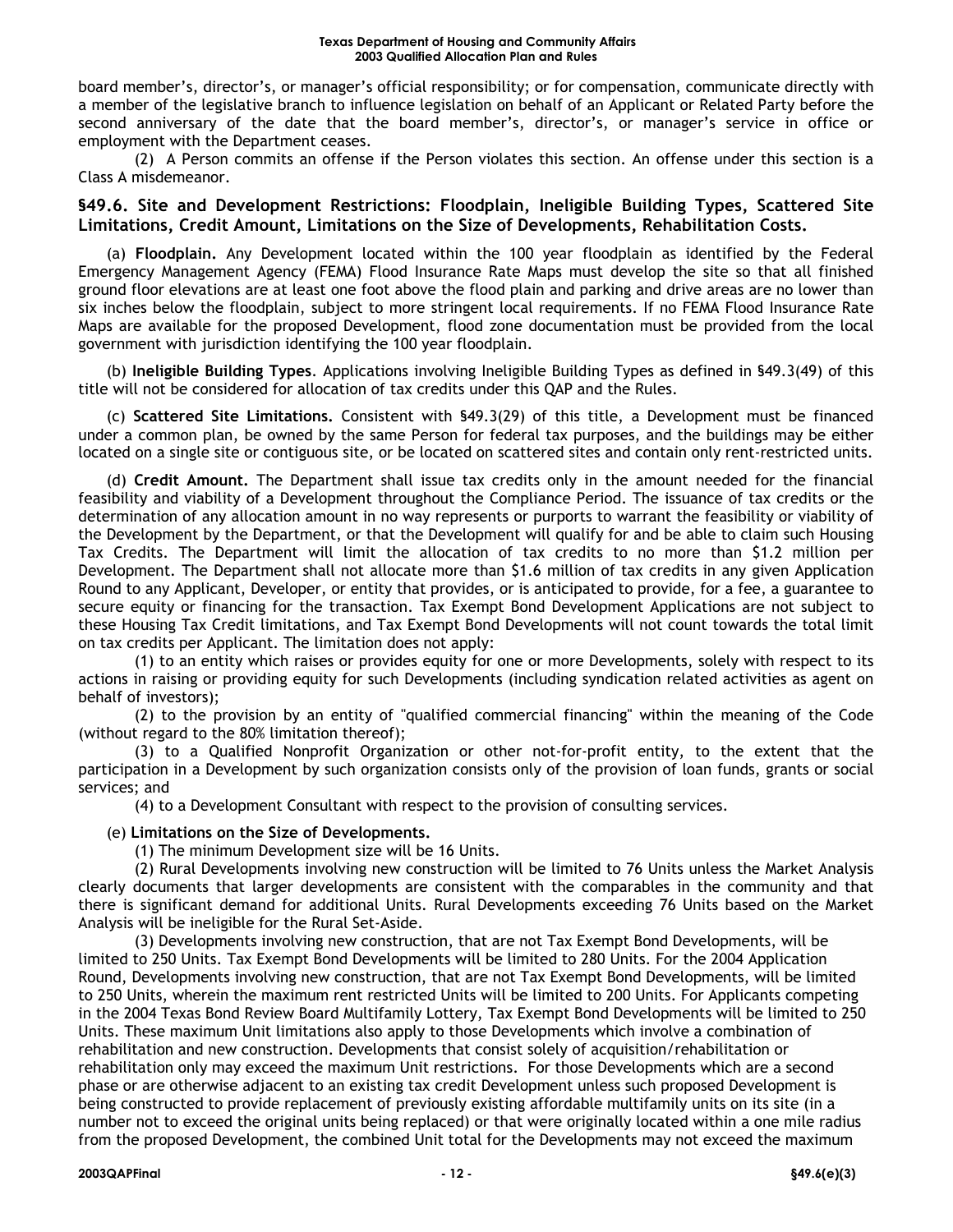allowable Development size, unless the first phase has been completed and has attained Sustaining Occupancy for at least six months.

(f) **Rehabilitation Costs.** Rehabilitation Developments must establish that the rehabilitation will substantially improve the condition of the housing and will involve at least \$6,000 per Unit in direct hard costs.

# **§49.7. Regional Allocation Formula, Set-Asides, Redistribution of Credits.**

(a) **Regional Allocation Formula.** As required by §2306.111 of the Texas Government Code, the Department will use a regional distribution formula developed by the Department to distribute credits from the State Housing Credit Ceiling. The formula will be based on the need for housing assistance, and the availability of housing resources, and the Department will use the information contained in the Department's annual state low income housing plan and other appropriate data to develop the formula. This formula will establish targeted tax credit amounts for each of the Uniform State Service Regions. Each Uniform State Service Region's targeted tax credit amount will be published in the *Texas Register* and on the Department's web site concurrently with the publication of the QAP.

(b) **Set-Asides.** The regional credit distribution amounts are additionally subject to the factors presented in paragraphs (1) through (5) of this subsection. An Applicant may elect to compete in as many of the following Set-Asides for which the proposed Development would qualify:

(1) At least 10% of the State Housing Credit Ceiling for each calendar year shall be allocated to Qualified Nonprofit Developments which meet the requirements of the Code, §42(h)(5). Qualified Nonprofit Organizations must have a controlling interest in the Qualified Nonprofit Development applying for this Set-Aside. If the organization's Application is filed on behalf of a limited partnership, the Qualified Nonprofit Organization must be the managing General Partner. If the organization's Application is filed on behalf of a limited liability company, the Qualified Nonprofit Organization must be the Managing Member.

(2) At least 15% of the State Housing Credit Ceiling for each calendar year shall be allocated to Developments which meet the Rural Development definition or are located in Prison Communities. Rural Developments applying for greater than 76 Units will be ineligible for the Rural Set-Aside. Of this 15% allocation, 25% will be set aside for Developments financed through TX-USDA-RHS. Developments financed through TX-USDA-RHS's 538 Guaranteed Rural Rental Housing Program will not be considered under the 25% portion. Should there not be sufficient qualified Applications submitted for the TX-USDA-RHS Set-Aside, then the credits would revert to Developments that meet the Rural Development definition or are located in Prison Communities.

(3) At least 15% of the State Housing Credit Ceiling will be set aside for allocation under the At-Risk Development Set-Aside. Through this Set-Aside, the Department, to the extent possible, shall allocate credits to Applications involving the preservation of developments designated as At-Risk Developments as defined in §49.3(12) of this title and in both urban and rural communities in approximate proportion to the housing needs of each Uniform State Service Region.

(4) At least 60% of the State Housing Credit Ceiling will be allocated to General Set-Aside.

(5) At least 15% of the State Housing Credit Ceiling for each calendar year shall be allocated to Qualified Elderly Developments.

(c) **Redistribution of Credits.** If any amount of housing tax credits remain after the initial commitment of housing tax credits among the Uniform State Service Regions and Set-Asides, the Department may redistribute the credits amongst the different regions and Set-Asides depending on the quality of Applications submitted as evaluated under the factors described in §49.9(c) of this title and the level of demand exhibited in the Uniform State Service Regions during the Allocation Round. However as described in paragraph (b)(1) of this section, no more than 90% of the State's Housing Credit Ceiling for the calendar year may go to Developments which are not Qualified Nonprofit Developments. If credits will be transferred from a Uniform State Service Region which does not have enough qualified Applications to meet its regional credit distribution amount, then those credits will be apportioned to the other Uniform State Service Regions.

# **§49.8. Pre-Application: Submission, Evaluation Process, Threshold Criteria and Review, Results.**

(a) **Pre-Application Submission**. Any Applicant requesting a Housing Credit Allocation may submit a Pre-Application to the Department during the Pre-Application Acceptance Period along with the required Pre-Application Fee as described in §49.21 of this title. Only one Pre-Application may be submitted by an Applicant for each site under the State Housing Credit Ceiling. The Pre-Application submission is a voluntary process. While the Pre-Application Acceptance Period is open, Applicants may withdraw their Pre-Application and subsequently file a new Pre-Application along with the required Pre-Application Fee. The Department is authorized to request the Applicant to provide additional information it deems relevant to clarify information contained in the Pre-Application or to submit documentation for items it considers to be an Administrative Deficiency. The rejection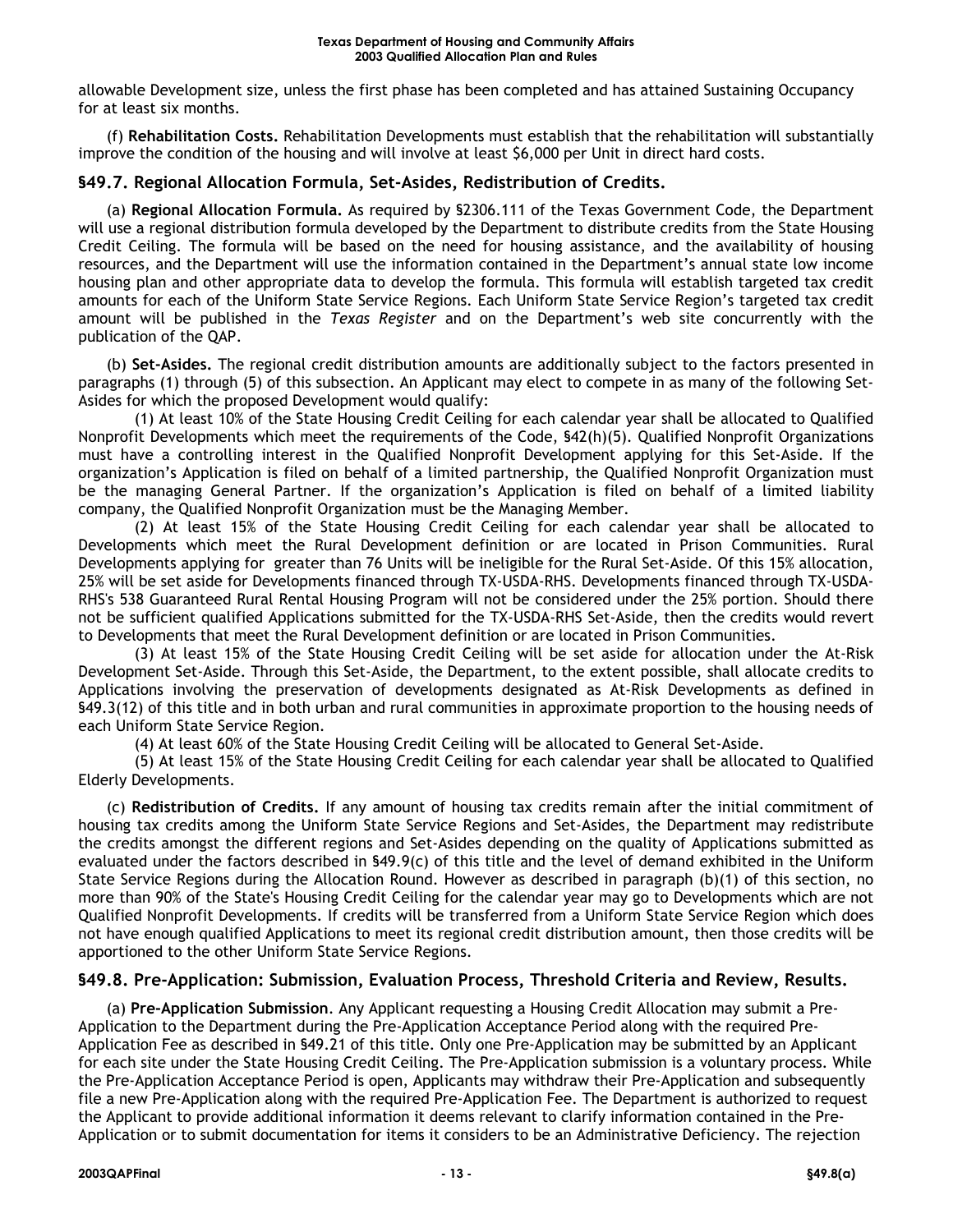of a Pre-Application shall not preclude an Applicant from submitting an Application with respect to a particular Development or site at the appropriate time.

(b) **Pre-Application Evaluation Process.** Eligible Pre-Applications will be evaluated for Pre-Application Threshold Criteria, and as requested by the Applicant, evaluated in regards to the Department's concentration policy. Any Application from a TX-USDA-RHS 515 Development (including new construction and rehabilitation) is exempted from the Pre-Application Evaluation Process and are not eligible to receive points for submission of a Pre-Application. An Application that has not received confirmation from the state office of RHS of its financing from TX-USDA-RHS may qualify for Pre-Application points, but such points shall be withdrawn upon the Development's receipt of TX-USDA-RHS financing.

(c) **Pre-Application Threshold Criteria and Review**. Applicants submitting a Pre-Application will be required to submit information demonstrating their satisfaction of the Pre-Application Threshold Criteria. The Pre-Applications not meeting the Pre-Application Threshold Criteria will be terminated and the Applicant will receive a written notice to the effect that the Pre-Application Threshold Criteria have not been met. The Department shall not be responsible for the Applicant's failure to meet the Pre-Application Threshold Criteria and any failure of the Department's staff to notify the Applicant of such inability to satisfy the Pre-Application Threshold Criteria shall not confer upon the Applicant any rights to which it would not otherwise be entitled. The Pre-Application Threshold Criteria include:

(1) Submission of a "Pre-Application Submission Form" and "Pre-Application Self-Scoring Form," and (2)Evidence of site control as evidenced by the documentation required under  $\frac{649.9(e)(6)(A)}{6}$  of this title.

(d) **Pre-Application Results**. Only Pre-Applications which have satisfied all of the Pre-Application Threshold Criteria requirements set forth in subsection (c) of this section, will be eligible for Pre-Application points. The order and scores of those Developments released on the Pre-Application Submission log do not represent a commitment on the part of the Department or the Board to allocate tax credits to any Development and the Department bears no liability for decisions made by Applicants based on the results of the Pre-Application Submission Log. Inclusion of a Development on the Pre-Application Submission Log does not ensure that an Applicant will receive points for a Pre-Application. To receive points an Applicant must meet the requirements of §49.9(f)(12) of this title.

# **§49.9. Application: Submission, Adherence to Obligations, Evaluation Process, Required Pre-Certification and Acknowledgement, Threshold Criteria, Selection Criteria, Evaluation Factors, Staff Recommendations.**

(a) **Application Submission.** Any Applicant requesting a Housing Credit Allocation or a Determination Notice must submit an Application, and the required Application fee as described in §49.21 of this title, to the Department during the Application Acceptance Period. A complete Application may be submitted at any time during the Application Acceptance Period, and is not limited to submission after the close of the Pre-Application Cycle. Only one Application may be submitted for a site in an Application Round. While the Application Acceptance Period is open, Applicants may withdraw their Application and subsequently file a new Application along with a new required Application fee. The Department is authorized, but not required, to request the Applicant to provide additional information it deems relevant to clarify information contained in the Application or to submit documentation for items it considers to be an Administrative Deficiency, including both threshold and selection criteria documentation. An Applicant may not change or supplement an Application in any manner after the filing deadline, except as it relates to a direct request from the Department to remedy an Administrative Deficiency as further described in §49.3(1) of this title or to the amendment of an Application after a commitment or allocation of tax credits as further described in §49.18 of this title.

(b) **Adherence to Obligations.** All representations, undertakings and commitments made by an Applicant in the application process for a Development, whether with respect to Threshold Criteria, Selection Criteria or otherwise, shall be deemed to be a condition to any Commitment Notice, Determination Notice, or Carryover Allocation for such Development, the violation of which shall be cause for cancellation of such Commitment Notice, Determination Notice, or Carryover Allocation by the Department, and if concerning the ongoing features or operation of the Development, shall be reflected in the LURA. All such representations are enforceable by the Department and the tenants of the Development, including enforcement by administrative penalties for failure to perform, in accordance with the LURA.

(c) **Evaluation Process.** Applications will be reviewed according to the process outlined in this subsection.

(1) Threshold Criteria Review. Applications will be initially evaluated against the Threshold Criteria. Applications not meeting Threshold Criteria will be terminated, unless the Department determines that the failure to meet the Threshold Criteria is the result of Administrative Deficiencies, in which event the Applicant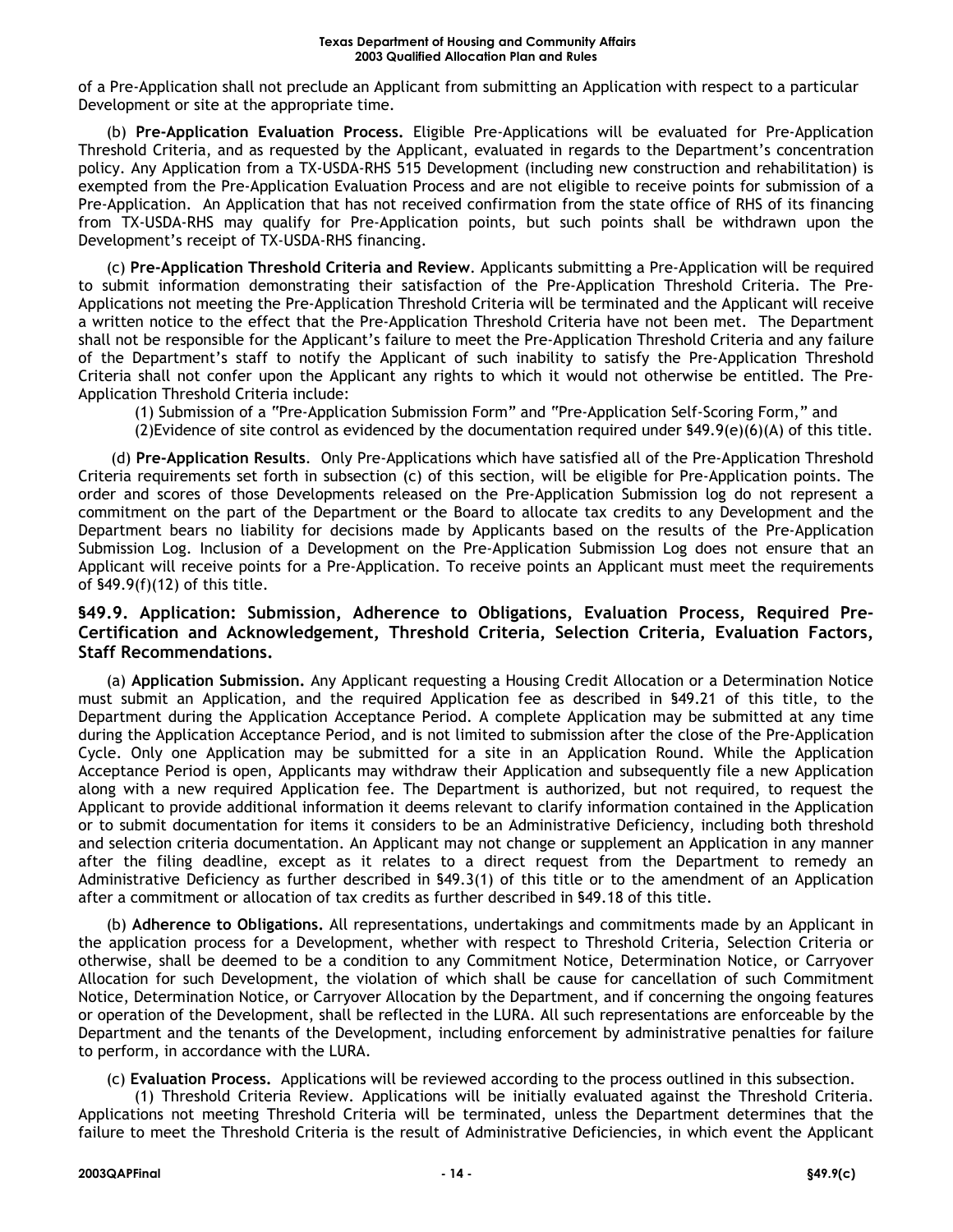shall be given an opportunity to correct such deficiencies. Applications not meeting Threshold Criteria will be rejected and the Applicant will be provided a written notice to the effect that the Threshold Criteria have not been met. The Department shall not be responsible for the Applicant's failure to meet the Threshold Criteria, and any failure of the Department's staff to notify the Applicant of such inability to satisfy the Threshold Criteria shall not confer upon the Applicant any rights to which it would not otherwise be entitled.

(2) Selection Criteria Review. For an Application to be considered under the Selection Criteria, the Applicant must demonstrate that the Development meets all of the Threshold Criteria requirements. Applications that satisfy the Threshold Criteria will then be scored and ranked according to the Selection Criteria listed in subsection (f) of this section. Where a particular scoring criterion involves multiple points, the Department will award points to the degree proportionate, in its determination, to which a proposed Development complied with that criterion. Applications not scored by the Department's staff shall be deemed to have the points allocated through self-scoring by the Applicants until actually scored. This shall apply only for purposes of releasing the Submission Log in ranking order by score.

(3) Subsequent Evaluation of Prioritized Applications. After the Application is scored under the Selection Criteria, the Department will assign, as herein described, Developments for review for financial feasibility by the Department's credit underwriting division. Assignments for financial feasibility will be determined by selecting the Applications with the highest scores in each Set-Aside statewide and then in each Uniform State Service Region. Based on Application rankings, the Department shall continue to underwrite Applications until the Department has processed enough Applications satisfying the Department's underwriting criteria to enable the allocation of all available housing tax credits according to regional allocation goals and Set-Aside categories. To enable the Board to establish a Waiting List, the Department shall underwrite as many additional Applications as the Committee and Board consider necessary to ensure that all available housing tax credits are allocated within the period required by law.

(4) Underwriting Evaluation and Criteria. Underwriting of a Development will include a determination by the Department, pursuant to the Code, §42, that the amount of credits recommended for commitment to a Development is necessary for the financial feasibility of the Development and its long-term viability as a qualified low income housing property. In making this determination, the Department will use the Underwriting Rules and Guidelines, 10 TAC §1.32 of this title.

(A) The Department may have an outside third party perform the underwriting evaluation to the extent it determines appropriate. The expense of any third party underwriting evaluation shall be paid by the Applicant prior to the commencement of the aforementioned evaluation.

(B) The Department will reduce the Applicant's estimate of Developer's and/or Contractor fees in instances where these exceed the fee limits determined by the Department. In the instance where the Contractor is an Affiliate of the Development Owner and both parties are claiming fees, Contractor's overhead, profit, and general requirements, the Department shall be authorized to reduce the total fees estimated to a level that it determines to be reasonable under the circumstances. Further, the Department shall deny or reduce the amount of Housing Tax Credits allocated with respect to any portion of costs which it deems excessive or unreasonable. The Department also may require bids or third party estimates in support of the costs proposed by any Applicant.

(5) Compliance Evaluation. After the Department has determined which Developments will be reviewed for financial feasibility, those same Developments will be reviewed for evaluation of the compliance status of all members of the ownership structure by the Department's compliance division, in accordance with §49.19 of this title.

(6) Site Evaluation. Site conditions shall be evaluated through a physical site inspection by the Department. Such inspection will evaluate the site based upon the criteria set forth in the Site Evaluation form provided in the Application and the inspector shall provide a written report of such site evaluation. The evaluations shall be based on the condition of the surrounding neighborhood, including appropriate environmental and aesthetic conditions and proximity to retail, medical, recreational, and educational facilities, and employment centers. The site's appearance and visibility to prospective tenants and its accessibility via the existing transportation infrastructure and public transportation systems shall be considered. "Unacceptable" sites would include, without limitation of any sort, those containing a non-mitigable environmental factor that might adversely affect the health and safety of the residents. For Developments applying under the TX-USDA-RHS Set-Aside, the Department will rely on the physical site inspection performed by TX-USDA-RHS.

(d) **Required Pre-Certification and Acknowledgement Procedures**. No later than 7 days prior to the close of the Application Acceptance Period, an Applicant must submit the documents required in this subsection to obtain the required pre-certification and acknowledgement.

(1) Experience Certificate. Upon receipt of the evidence required under this paragraph, a certification from the Department will be provided to the Applicant for inclusion in their Application(s). Evidence must show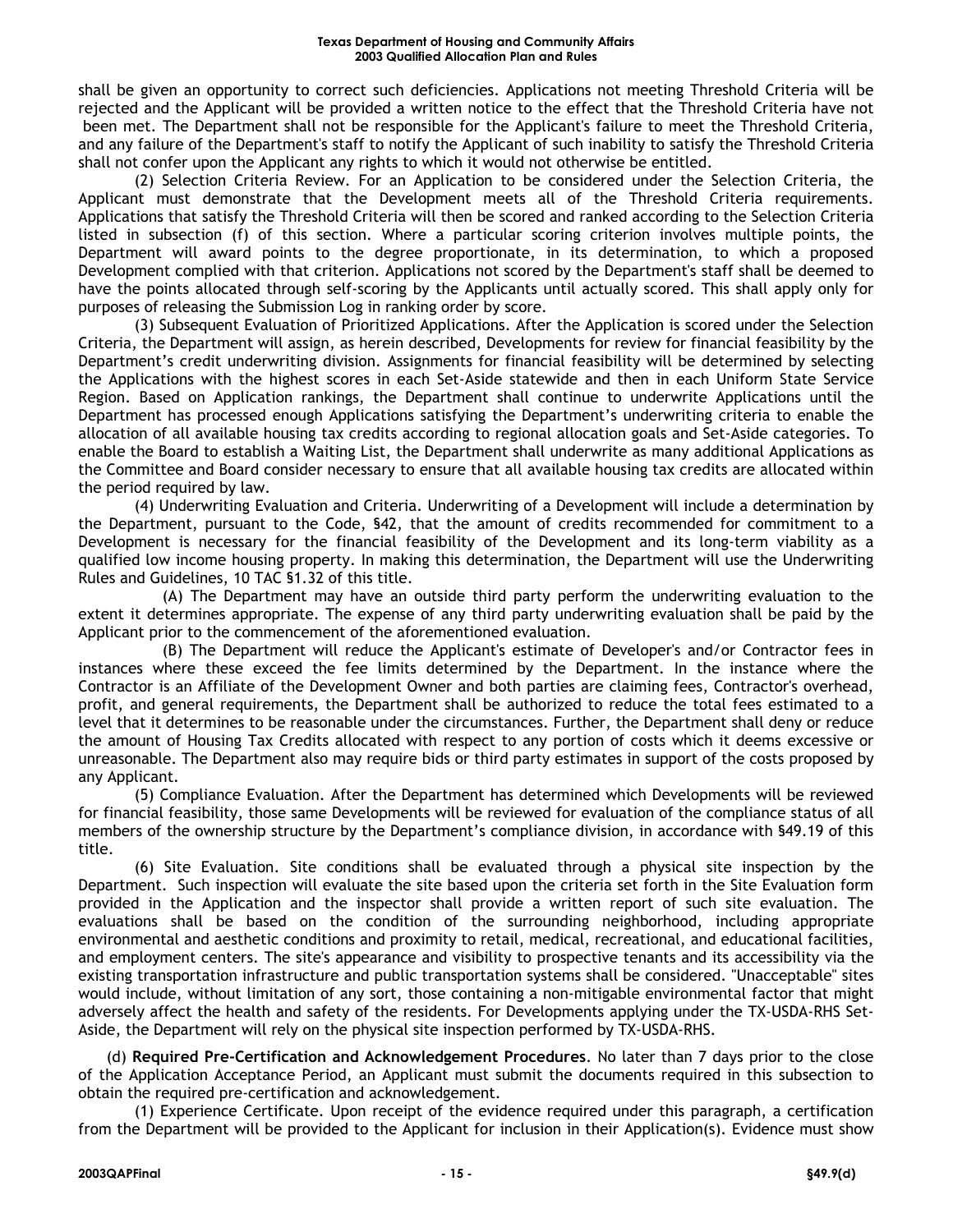that the Development Owner's General Partner, partner (or if Applicant is to be a limited liability company, the managing member), Developer or their Principals have a record of successfully constructing or developing residential units or comparable commercial property (i.e. dormitory and hotel/motel) in the capacity of owner, General Partner, Developer or managing member. If a Public Housing Authority organized an entity for the purpose of developing residential units or comparable commercial property, the Public Housing Authority shall be considered a principal for the purpose of this requirement. If rehabilitation experience is being claimed to qualify for an Application involving new construction, then the rehabilitation must have been substantial and involved at least \$6,000 of direct hard cost per unit.

(A) The term "successfully" is defined as acting in a capacity as the owner, General Partner, managing member, or Developer of:

(i) at least 100 residential units or comparable commercial property; or

(ii) at least 36 residential units or comparable commercial property if the Development applying for credits is a rural Development.

(B) One of the following documents must be submitted: American Institute of Architects (AIA) Document A111 - Standard Form of Agreement Between Owner & Contractor, AIA Document G704 - Certificate of Substantial Completion, IRS Form 8609, HUD Form 9822, development agreements, partnership agreements, or other appropriate documentation verifying that the Development Owner's General Partner, partner (or if Applicant is to be a limited liability company, the managing member), Developer or their Principals have the required experience. If submitting the IRS Form 8609, only one form per Development is required. The evidence must clearly indicate:

(i) that the Development has been completed (i.e. Development Agreements, Partnership Agreements, etc. must be accompanied by certificates of completion.);

(ii) that the names on the forms and agreements tie back to the Development Owner's General Partner, partner (or if Applicant is to be a limited liability company, the managing member), Developer or their Principals as listed in the Application; and

(iii) the number of units completed or substantially completed.

(2) Financial Statement and Authorization to Release Credit Information. Upon receipt of the evidence required under this paragraph, an acknowledgement from the Department will be provided to the Applicant for inclusion in their Application(s). A "Financial Statement and Authorization to Release Credit Information" must be completed and signed for any Person with an ownership interest in the General Partner (or Managing Member), interest in the Applicant, or the Developer, or anticipated to provide guarantees to secure necessary financing.. The statement must not be older than 90 days from the date of submission. If submitting partnership or corporate financials in addition to the statements of individuals , the certified financial statements, or audited financial statements if available, should be for the most recent fiscal year ended 90 days prior to the day the documentation is submitted. This document is required for an entity even if the entity is wholly-owned by a Person who has submitted this document as an individual. Entities that have not yet been formed and entities that have been formed recently but have no assets, liabilities or net worth are not required to submit this documentation, but must submit a statement that this is the case.

(e) **Threshold Criteria.** The following Threshold Criteria listed in paragraphs (1) through (14) of this subsection are mandatory requirements at the time of Application submission:

(1) Completion and submission of the Application provided in the Application Submission Procedures Manual, which includes the entire Uniform Application and any other supplemental forms which may be required by the Department.

(2) Completion and submission of the Site Packet as provided in the Application Submission Procedures Manual.

(3) Set-Aside Eligibility. Documentation must be provided that confirms eligibility for all Set-Asides under which the Application is seeking funding, other than the General Set-Aside, as required in the Application Submission Procedures Manual.

(4) Certifications and Design Items. The "Certification Form" provided in the Application Submission Procedures Manual and supporting documents. This exhibit will provide:

(A) A description of the type of amenities proposed for the Development. The amenities selected must be made available for the benefit of all tenants. If fees in addition to rent are charged for amenities reserved for an individual tenant's use (i.e. covered parking, storage, etc.), then the amenity may not be included among those provided to complete this exhibit. Developments with more than 36 units must provide at least four of the amenities provided in clauses (i) through (viii) of this subparagraph. Developments with 36 Units or less and/or Developments receiving funding from TX-USDA-RHS must provide at least two of the amenities provided in clauses (i) through (viii) of this subparagraph. Any future changes in these amenities, or substitution of these amenities, may result in a decrease in awarded credits if the substitution or change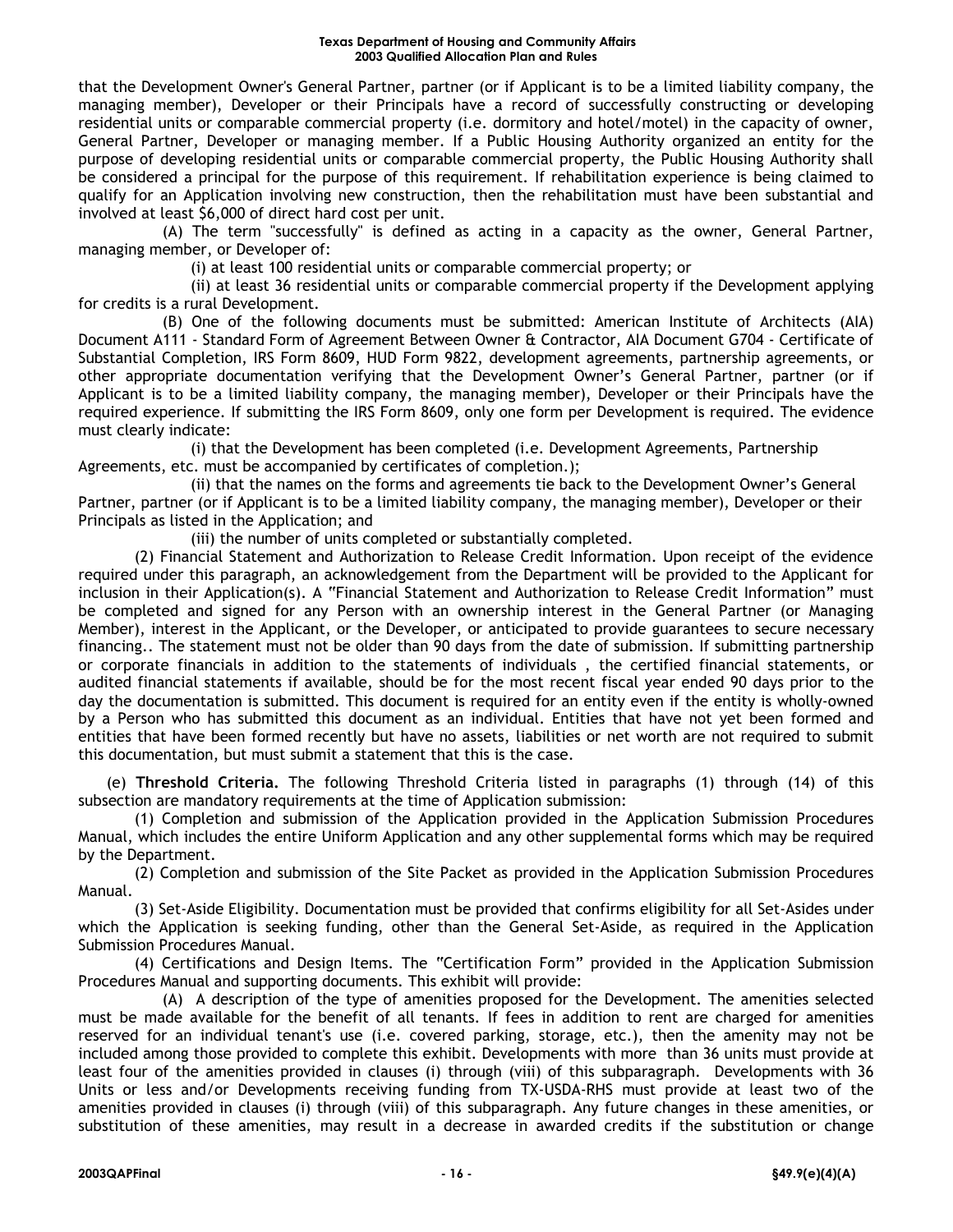includes a decrease in cost or in a cancellation of a Commitment Notice or Carryover Allocation if the Threshold Criteria are no longer met.

(i) Full perimeter fencing with controlled gate access;

(ii) designated playground and equipment;

(iii) community laundry room and/or laundry hook-ups in Units (no hook-up fees of any kind may be charged to a tenant for use of the hook-ups);

(iv) furnished community room;

(v) recreation facilities;

(vi) public telephone(s) available to tenants 24 hours a day;

(vii) on-site day care, senior center, or community meals room; or

(viii) computer facilities including internet access.

(B) A certification that the Development will adhere to the Texas Property Code relating to security devices and other applicable requirements for residential tenancies, and will adhere at a minimum to the International Building Code as it relates to access, lighting and life safety issues.

(C) A certification that the Applicant is in compliance with state and federal laws, including but not limited to, fair housing laws, including Chapter 301, Property Code, Title VIII of the Civil Rights Act of 1968 (42 U.S.C. Section 3601 et seq.), and the Fair Housing Amendments Act of 1988 (42 U.S.C. Section 3601 et seq.); the Civil Rights Act of 1964 (42 U.S.C. Section 2000a et seq.); the Americans with Disabilities Act of 1990 (42 U.S.C. Section 12101 et seq.); and the Rehabilitation Act of 1973 (29 U.S.C. Section 701 et seq.)

(D) A certification that the Applicant will attempt to ensure that at least 30% of the construction and management businesses with which the Applicant contracts in connection with the Development are Minority Owned Businesses, and that the Applicant will submit at least once in each 90-day period following the date of the Commitment Notice a report, in a format prescribed by the Department and provided at the time a Commitment Notice is received, on the percentage of businesses with which the Applicant has contracted that qualify as Minority Owned Businesses.

(E) A certification that the Development will comply with the accessibility standards that are required under Section 504, Rehabilitation Act of 1973 (29 U.S.C. Section 794), and specified under 24 C.F.R. Part 8, Subpart C. This includes that for all Developments, a minimum of five percent of the total dwelling Units or at least one Unit, whichever is greater, shall be made accessible for individuals with mobility impairments. A Unit that is on an accessible route and is adaptable and otherwise compliant with sections 3–8 of the Uniform Federal Accessibility Standards (UFAS), shall be deemed to meet this requirement. An additional two percent of the total dwelling Units, or at least one Unit, whichever is greater, shall be accessible for individuals with hearing or vision impairments. Additionally, in Developments where all Units are two-stories and are normally exempt from Fair Housing accessibility requirements, a minimum of 20% of each Unit type must provide an accessible entry level in compliance with the Fair Housing Guidelines, and include a minimum of one bedroom and one bathroom or powder room at the entry level. At the construction loan closing, a certification from an accredited architect will be required stating that the Development was designed in conformance with these standards and that all features have been or will be installed to make the Unit accessible for individuals with mobility impairments or individuals with hearing or vision impairments. A similar certification will also be required after the Development is completed. This requirement applies to all Developments including new construction and rehabilitation.

(F) A certification that the Development will adhere to the 2000 International Energy Conservation Code (IECC) and the Department's Minimum Standard Energy Saving Devices in the construction of each tax credit Unit, historic preservation codes notwithstanding. Minimum Standard Energy Saving Measures are identified in clauses (i) through (v) of this subparagraph. All Units must be air-conditioned. The measures must be certified by the Development architect as being included in the design of each tax credit Unit prior to the closing of the construction loan and in actual construction upon Cost Certification.

(i) Insulation values must meet the 2000 International Energy Conservation Code (IECC) for the region in which the development is located. Rehabilitation Developments must also include soffit and ridge vents and storm windows;

(ii) If newly installed, Energy Star or equivalently rated air handler and condenser; or heating and cooling systems with minimum SEER 12 A/C and AFUE 90% furnace if using gas; or in dry climates an evaporative cooling system may replace the Energy Star cooling system;

(iii) All appliances installed to be Energy Star rated and water heaters to have an energy factor greater than .93 for electric or greater than .62 for gas;

(iv) Maximum 2.5 gallon/minute showerheads and maximum 1.5 gallon/minute faucet aerators;

and

(v) Installation of ceiling fans in living room and each sleeping room.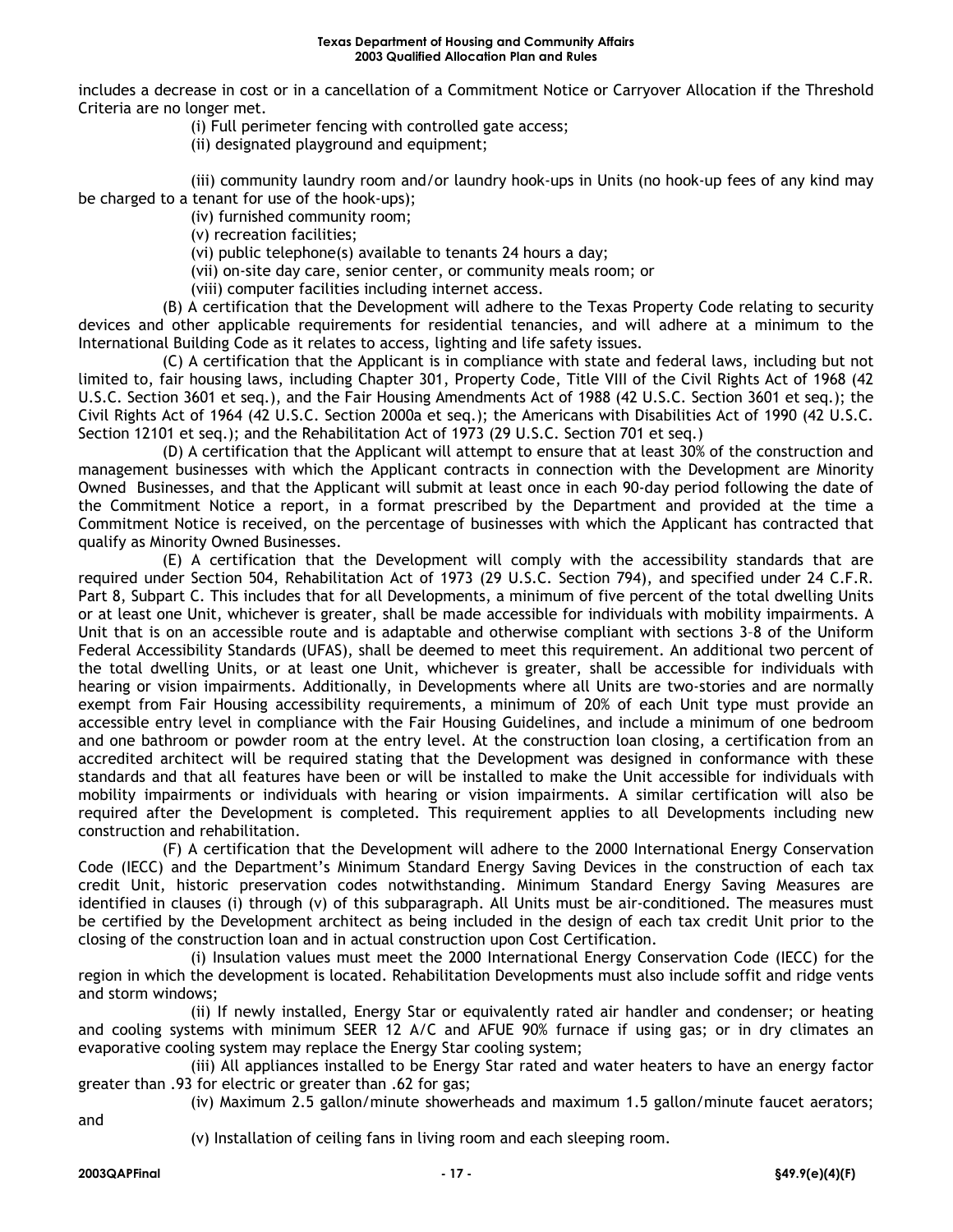(G) A certification that the Development will be built by a General Contractor that satisfies the requirements of the General Appropriation Act, Article VII, Rider 11(c) applicable to the Department which requires that the General Contractor hired by the Development Owner or the Applicant, if the Applicant serves as General Contractor, must demonstrate a history of constructing similar types of housing without the use of federal tax credits.

(H) All of the architectural drawings identified in clauses (i) through (v) of this subparagraph. While full size design or construction documents are not required, the drawings must have an accurate and legible scale and show the dimensions. All Developments involving new construction, or conversion of existing buildings not configured in the Unit pattern proposed in the Application, must provide all of the items identified in clauses (i) through (v) of this subparagraph. For Developments involving rehabilitation for which the Unit configurations are not being altered, only the items identified in clauses (i), (ii) and (iii) of this subparagraph are required:

(i) a site survey or drawing of the entire property that is under the control the prospective Development Owner, which must be a professionally generated (e.g. computer-generated or architectural draft; not a sketch) plat drawn to scale from a metes and bounds description;

(ii) a site plan which:

(I) is consistent with the number of Units and Unit mix specified in the "Rent Schedule" provided in the Application;

(II) identifies all residential, common buildings and amenities; and

survey;

(iii) floor plans for each type of residential building and each type of common area building;

(III) clearly delineates the flood plain boundary lines and other easements shown in the site

(iv) floor plans and elevations for each type of residential building and each common area building clearly depicting the height of each floor and a percentage estimate of the exterior composition;

(v) Unit floor plans for each type of Unit showing special accessibility and energy features. The use of each room must be labeled. The net rentable areas these Unit floor plans represent should be consistent with those shown in the "Rent Schedule" provided in the application; and

(I) Rehabilitation Developments must submit photographs of the existing signage, typical building elevations and interiors, existing Development amenities, and site work. These photos should clearly document the typical areas and building components which exemplify the need for rehabilitation.

(5) Evidence of the Development's development costs and corresponding credit request and syndication information as described in subparagraphs (A) through (G) of this paragraph.

(A) A written narrative describing the financing plan for the Development, including any nontraditional financing arrangements; the use of funds with respect to the Development; the funding sources for the Development including construction, permanent and bridge loans, rents, operating subsidies, and replacement reserves; and the commitment status of the funding sources for the Development. This information must be consistent with the information provided throughout the Application.

(B) All Developments must submit the "Development Cost Schedule" provided in the Application Submission Procedures Manual. This exhibit must have been prepared and executed not more than 6 months prior to the close of the Application Acceptance Period.

(C) Provide a letter of commitment from a syndicator that, at a minimum, provides an estimate of the amount of equity dollars expected to be raised for the Development in conjunction with the amount of housing tax credits requested for allocation to the Applicant, including pay-in schedules, syndicator consulting fees and other syndication costs. No syndication costs should be included in the Eligible Basis.

(D) For Developments located in a Qualified Census Tract (QCT) as determined by the Secretary of HUD and qualifying for a 30% increase in Eligible Basis, pursuant to the Code, \$42(d)(5)(C), Applicants must submit a copy of the census map clearly showing that the proposed Development is located within a QCT. Census tract numbers must be clearly marked on the map, and must be identical to the QCT number stated in the Department's Reference Manual.

(E) Rehabilitation Developments must submit the "Proposed Work Write Up for Rehabilitation Developments" provided in the Application Submission Procedures Manual. This form must be prepared and certified by a Third Party registered or licensed architect, engineer or construction inspector.

(F) If offsite costs are included in the budget as a line item, or embedded in the site acquisition contract, or referenced in the utility provider letters, then the supplemental form "Off Site Cost Breakdown" must be provided.

(G) If projected site work costs include unusual or extraordinary items or exceed \$7,500 per Unit, then the Applicant must provide a detailed cost breakdown prepared by a Third Party engineer or architect, and a letter from a certified public accountant allocating which portions of those site costs should be included in Eligible Basis and which ones may be ineligible.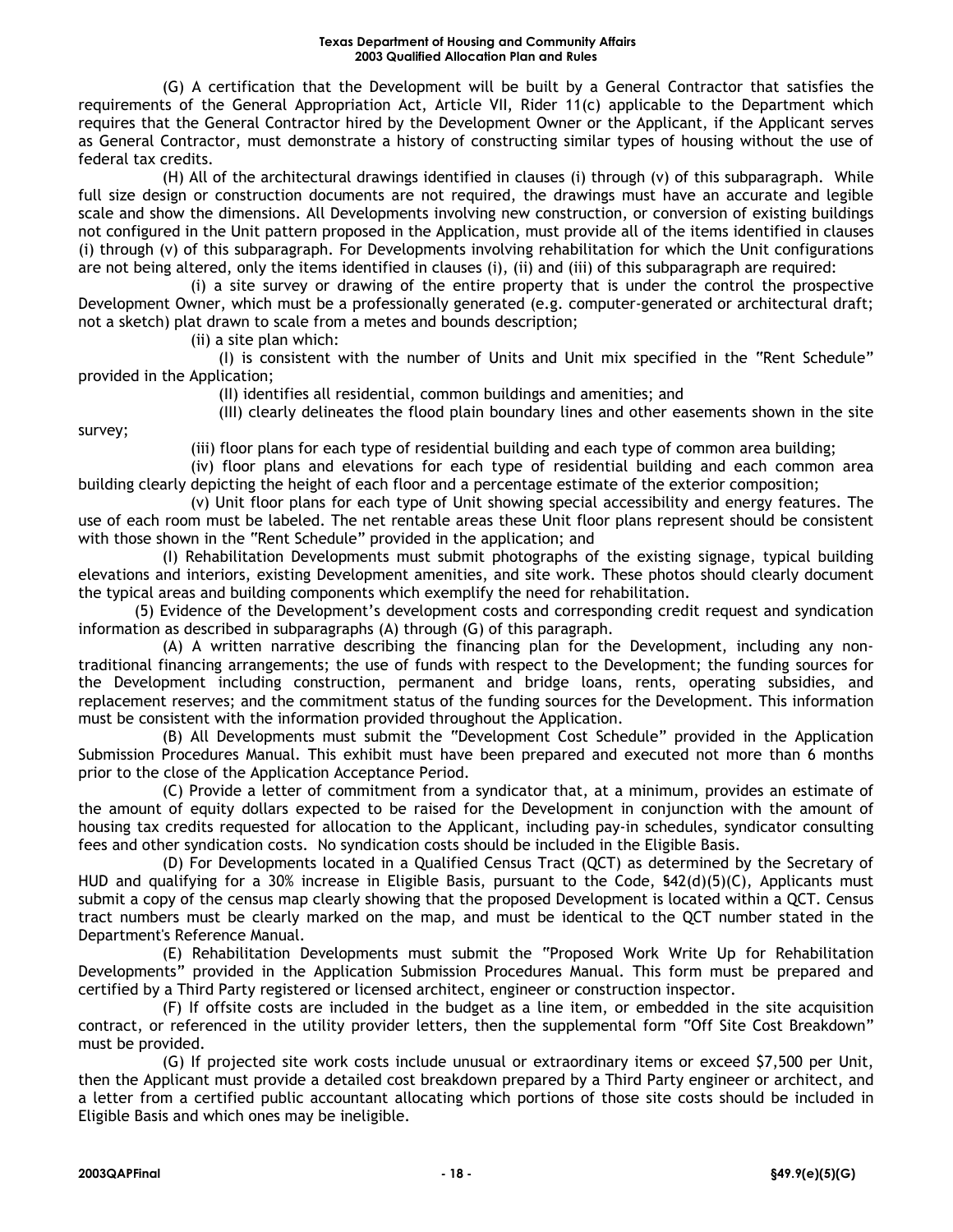(6) Evidence of readiness to proceed as evidenced by at least one of the items under each of subparagraphs (A) through (E) of this paragraph:

(A) Evidence of site control in the name of Development Owner. If the evidence is not in the name of the Development Owner, then the documentation should reflect an expressed ability to transfer the rights to the Development Owner. All individual Persons who are members of the ownership entity of the seller of the proposed site must be identified. One of the following items described in clauses (i) through (iii) of this subparagraph must be provided:

(i) a recorded warranty deed; or

(ii) a contract for sale or lease (the minimum term of the lease must be at least 45 years) which is valid for the entire period the Development is under consideration for tax credits or at least 90 days, whichever is greater; or

(iii) an exclusive option to purchase which is valid for the entire period the Development is under consideration for tax credits or at least 90 days, whichever is greater.

(B) Evidence from the appropriate local municipal authority that satisfies one of clauses (i) through (iii) of this subparagraph. Documentation must have been prepared and executed not more than 6 months prior to the close of the Application Acceptance Period.

(i) a letter from the chief executive officer of the political subdivision or another local official with appropriate jurisdiction stating that the Development is located within the boundaries of a political subdivision which does not have a zoning ordinance;

(ii) a letter from the chief executive officer of the political subdivision or another local official with appropriate jurisdiction stating that:

(I) the Development is permitted under the provisions of the zoning ordinance that apply to the location of the Development or that there is not a zoning requirement; or

(II) the Applicant is in the process of seeking the appropriate zoning and has signed and provided to the political subdivision a release agreeing to hold the political subdivision and all other parties harmless in the event that the appropriate zoning is denied, and a time schedule for completion of appropriate zoning. The Applicant must also provide at the time of Application a copy of the application for appropriate zoning filed with the local entity responsible for zoning approval and proof of delivery of that application in the form of a signed certified mail receipt, signed overnight mail receipt, or confirmation letter from said official. No later than April 1, 2003 (or for Tax Exempt Bond Developments no later than 14 days before the Board meeting where the credits will be committed), the Applicant must submit to the Department written evidence that the local entity responsible for initial approval of zoning has approved the appropriate zoning and that they will recommend approval of appropriate zoning to the entity responsible for final approval of zoning decisions (city council or county commission). If this evidence is not provided on or before April 1, 2003, the Application will be terminated. Final approval of appropriate zoning must be achieved and documentation of acceptable zoning for the Development, as proposed in the Application, must be provided to the Department at the time the Commitment Fee is paid. If this evidence is not provided with the Commitment Fee, any commitment of credits will be rescinded.

(iii) In the case of a rehabilitation Development, if the property is currently a non-conforming use as presently zoned, a letter which discusses the items in subclauses (I) through (IV) of this clause:

(I) a detailed narrative of the nature of non-conformance;

- (II) the applicable destruction threshold;
- (III) owner's rights to reconstruct in the event of damage; and
- (IV) penalties for noncompliance.

(C) This Exhibit is required for New Construction only. Evidence of the availability of all necessary utilities/services to the development site. Necessary utilities include natural gas (if applicable), electric, trash, water, and sewer. Such evidence must be a letter or a monthly utility bill from the appropriate municipal/local service provider. If utilities are not already accessible, then the letter must clearly state: an estimated time frame for provision of the utilities, an estimate of the infrastructure cost, and an estimate of any portion of that cost that will be borne by the Development Owner. Letters must be from an authorized individual representing the organization which actually provides the services. Such documentation should clearly indicate the Development property. If utilities are not already accessible (undeveloped areas), then the letter should not be older than three months from the first day of the Application Acceptance Period.

(D) Evidence of interim and permanent financing sufficient to fund the proposed Total Housing Development Cost less any other funds requested from the Department and any other sources documented in the Application. Such evidence must be consistent with the sources and uses of funds represented in the Application and shall be provided in one or more of the following forms described in clauses (i) through (iv) of this subparagraph: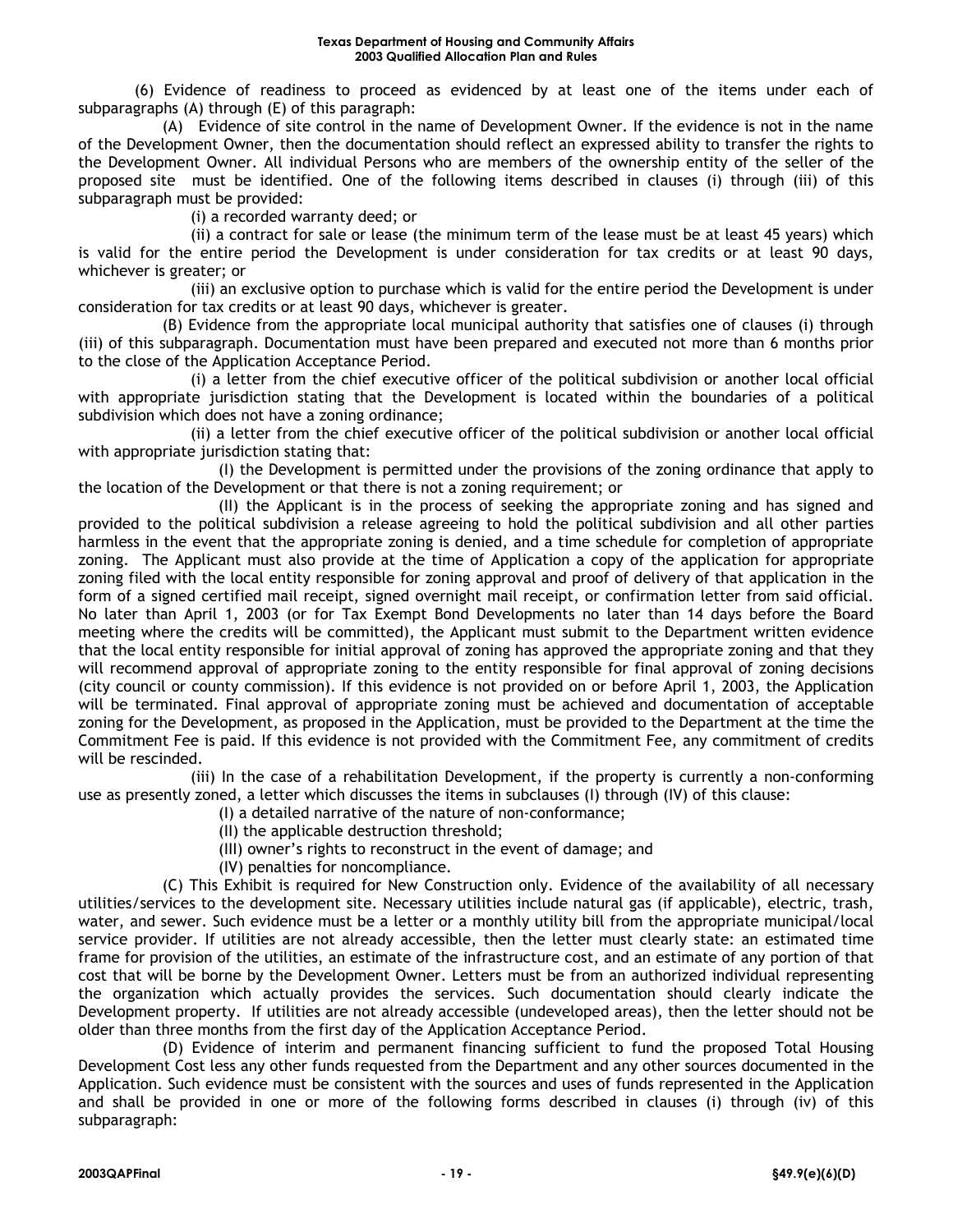(i) bona fide financing in place as evidenced by a valid and binding loan agreement and a deed(s) of trust in the name of the Development Owner which identifies the mortgagor as the Applicant or entities which comprise the General Partner and/or expressly allows the transfer to the Development Owner; or,

(ii) bona fide commitment or term sheet for the interim and permanent loans issued by a lending institution or mortgage company that is actively and regularly engaged in the business of lending money which is addressed to the Development Owner, or entities which comprise the Applicant and which has been executed by the lender (the term of the loan must be for a minimum of 15 years with at least a 30 year amortization). The commitment must state an expiration date and all the terms and conditions applicable to the financing including the mechanism for determining the interest rate, if applicable, and the anticipated interest rate. Such a commitment may be conditional upon the completion of specified due diligence by the lender and upon the award of tax credits; or,

(iii) any Federal, State or local gap financing, whether of soft or hard debt, must be identified at the time of Application. At a minimum, evidence from the lending agency that an application for funding has been made and a term sheet which clearly describes the amount and terms of the funding, and the date by which the funding determination will be made and any commitment issued, must be submitted. While evidence of application for funding from another TDHCA program is not required except as indicated on the Uniform Application, the Applicant must clearly indicate that such an application has been filed as required by the Application Submission Procedures Manual. If the necessary financing has not been committed by the applicable lending agency, the Commitment Notice, Housing Credit Allocation or Determination Notice, as the case may be, will be conditioned upon Applicant obtaining a commitment for the required financing by a date certain, but no later than the date the Carryover Allocation Document is due to the Department; or

(iv) if the Development will be financed through Development Owner contributions, provide a letter from an Third Party CPA verifying the capacity of the Applicant to provide the proposed financing with funds that are not otherwise committed together with a letter from the Applicant's bank or banks confirming that sufficient funds are available to the Applicant. Documentation must have been prepared and executed not more than 6 months prior to the close of the Application Acceptance Period.

(E) A copy of the full legal description and either of the documents described in clauses (i) and (ii) of this subparagraph, and satisfying the requirements of clause (iii) of this subparagraph, if applicable:

(i) a copy of the current title policy which shows that the ownership (or leasehold) of the land/Development is vested in the exact name of the Applicant, or entities which comprise the Applicant; or

(ii) a copy of a current title commitment with the proposed insured matching exactly the name of the Applicant or entities which comprise the Applicant and the title of the land/Development vested in the name of the exact name of the seller or lessor as indicated on the sales contract or lease.

(iii) if the title policy or title commitment is more than six months old as of the day the Application Acceptance Period closes, then a letter from the title company indicating that nothing further has transpired on the policy or commitment.

(7) Evidence of all of the notifications described in subparagraphs (A) through (D) of this paragraph. Such notices must be prepared in accordance with "Public Notifications" provided in the Application Submission Procedures Manual.

(A) A copy of the public notice published in the most widely circulated newspaper in the area in which the proposed Development will be located. The newspaper must be intended for the general population and may not be a business newspaper or other specialized publication. Such notice must run at least twice within a thirty day period. Such notice must be published prior to the submission of the Application to the Department and can not be older than three months from the first day of the Application Acceptance Period. In communities located within a Metropolitan Statistical Area the notice should be published in the newspapers of both the Development community and the Metropolitan Statistical Area. Developments that involve rehabilitation and which are already serving low income residents are not required to provide this exhibit.

(B) Evidence of notification of the local chief executive officer(s) (i.e., mayor and county judge), state senator, and state representative of the locality of the Development. Evidence of such notification shall include a letter which at a minimum contains a copy of the public notice sent to the official and proof of delivery in the form of a signed certified mail receipt, signed overnight mail receipt, or confirmation letter from said official. Proof of notification should not be older than three months from the first day of the Application Acceptance Period.

(C) If any of the Units in the Development are occupied at the time of Application, then the Applicant must post a copy of the public notice in a prominent location at the Development throughout the period of time the Application is under review by the Department. A picture of this posted notice must be provided with this exhibit. When the Department's public hearing schedule for comment on submitted Applications becomes available, a copy of the schedule must also be posted until such hearings are completed. Compliance with these requirements shall be confirmed during the Department's site inspection.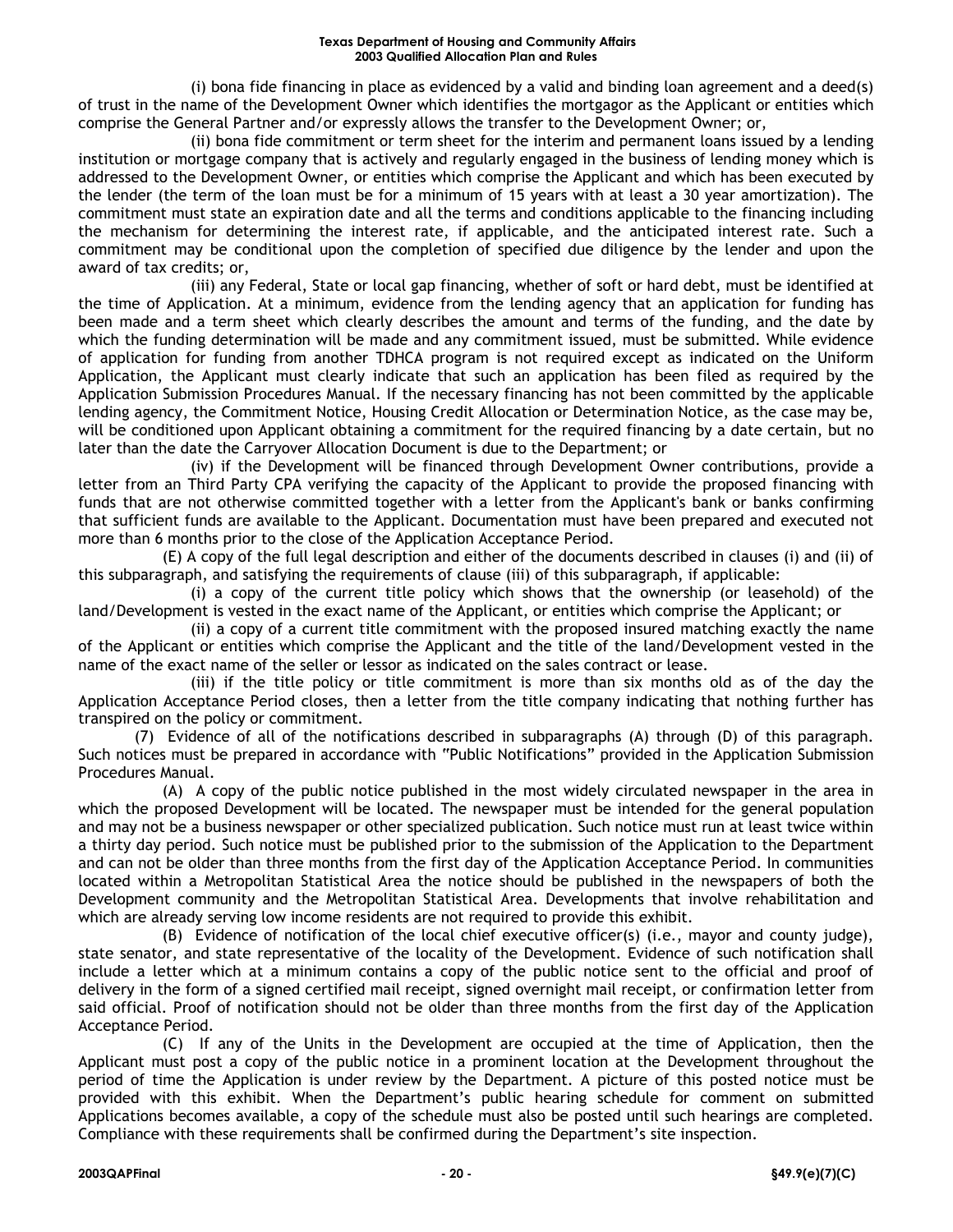(D) Public Housing Waiting List. Evidence that the Development Owner has committed in writing to the local public housing authority(ies) (PHA) the availability of Units and that the Development Owner agrees to consider households on the PHA's waiting list as potential tenants and that the Property is available to Section 8 and other tenant-based rental assistance certificate or voucher holders. Evidence of this commitment must include a copy of the Development Owner's letter to the PHA(s) and proof of delivery in the form of a certified mail receipt, overnight mail receipt, or confirmation letter from said PHA(s). Proof of notification should not be older than six months from the close of the Application Acceptance Period. If no PHA is within the locality of the Development, the Development Owner must utilize the nearest authority or office responsible for administering Section 8 programs.

(8) Evidence of the Development's proposed ownership structure and the Applicant's previous experience as described in subparagraphs (A) through (E) of this paragraph.

(A) Charts which clearly illustrates the complete organizational structure of the final proposed Development Owner and of any Developer, providing the names and ownership percentages of all Persons having an ownership interest in the Development Owner or the Developer, as applicable, whether directly or through one or more subsidiaries.

(B) Each entity shown on an organizational chart as described in subparagraph (A) of this paragraph, shall provide the following documentation, as applicable:

(i) For entities that are not yet formed but are to be formed either in or outside of the state of Texas:

(I) a certificate of reservation of the entity name from the Texas Secretary of State and from the state in which the entity is to be formed if different from Texas; and

(II) an executed letter of intent to organize or a copy of the draft organizational documents for the entity to be formed including Articles of Incorporation, Articles of Organization or Partnership Agreement.

(ii) For existing entities whether formed in or outside of the state of Texas:

(I) A Certificate of Account Status from the Texas Comptroller of Public Accounts or, if such a Certificate is not available because the entity is newly formed, a statement to such effect; and

(II) for entities formed in a state other than Texas a certificate of authority to do business in Texas or an application for a certificate of authority,

(III) Copies of the entity's governing documents, including, but not limited to, its Articles of Incorporation, Articles of Organization, Certificate of Limited Partnership, Bylaws, Regulations and/or Partnership Agreement.

(iii) the Applicant must provide evidence that the signer(s) of the Application have the authority to sign on behalf of the Applicant in the form of a corporate resolution or by-laws which indicate same from the sub-entity in Control of the Applicant, and that those persons constitute all persons required to sign or submit such documents. A cover sheet must be placed before the copy of the organizational documents, identifying the relevant document(s) where the evidence of authority to sign is to be found and specifying exactly where the applicable information exists within all relevant documents by page number or by section and subsection if the pages are not numbered.

(C) Each entity shown on an organizational chart as described in subparagraph (A) of this paragraph, shall provide a copy of the completed and executed Previous Participation and Background Certification Form. If the Developer of the Development is receiving more than 10% of the Developer fee, he/she will also be required to submit documents for this exhibit. The 2003 versions of these forms, as required in the Uniform Application, must be submitted. Units of local government are also required to submit this document. The form must include a list of all developments that are, or were, previously under ownership or control of the Applicant and their Affiliates. All participation in any TDHCA funded or monitored activity, including non-housing activities, must be disclosed.

(D) If the Development Owner or the Developer or any of their Affiliates shown on the organizational chart as described in subparagraph (A) of this paragraph (other than the Development Owner's limited partner) have, or have had, ownership or control of affordable housing, being housing that receives any form of financing and/or assistance from any Governmental Entity for the purpose of enhancing affordability to persons of low or moderate income, outside the state of Texas, then evidence that such Persons have sent the National Previous Participation and Background Certification Form, to the appropriate Housing Credit Agency for each state in which they have developed or operated affordable housing. This form is only necessary when the Developments involved are outside of the state of Texas. An original form is not required. Evidence of such notification shall be a copy of the form sent to the agency and proof of delivery in the form of a certified mail receipt, overnight mail receipt, or confirmation letter from said agency.

(E) Evidence that the Developer and the Development Owner's General Partner, partner (or if Applicant is to be a limited liability company, the managing member) or their Principals have a record of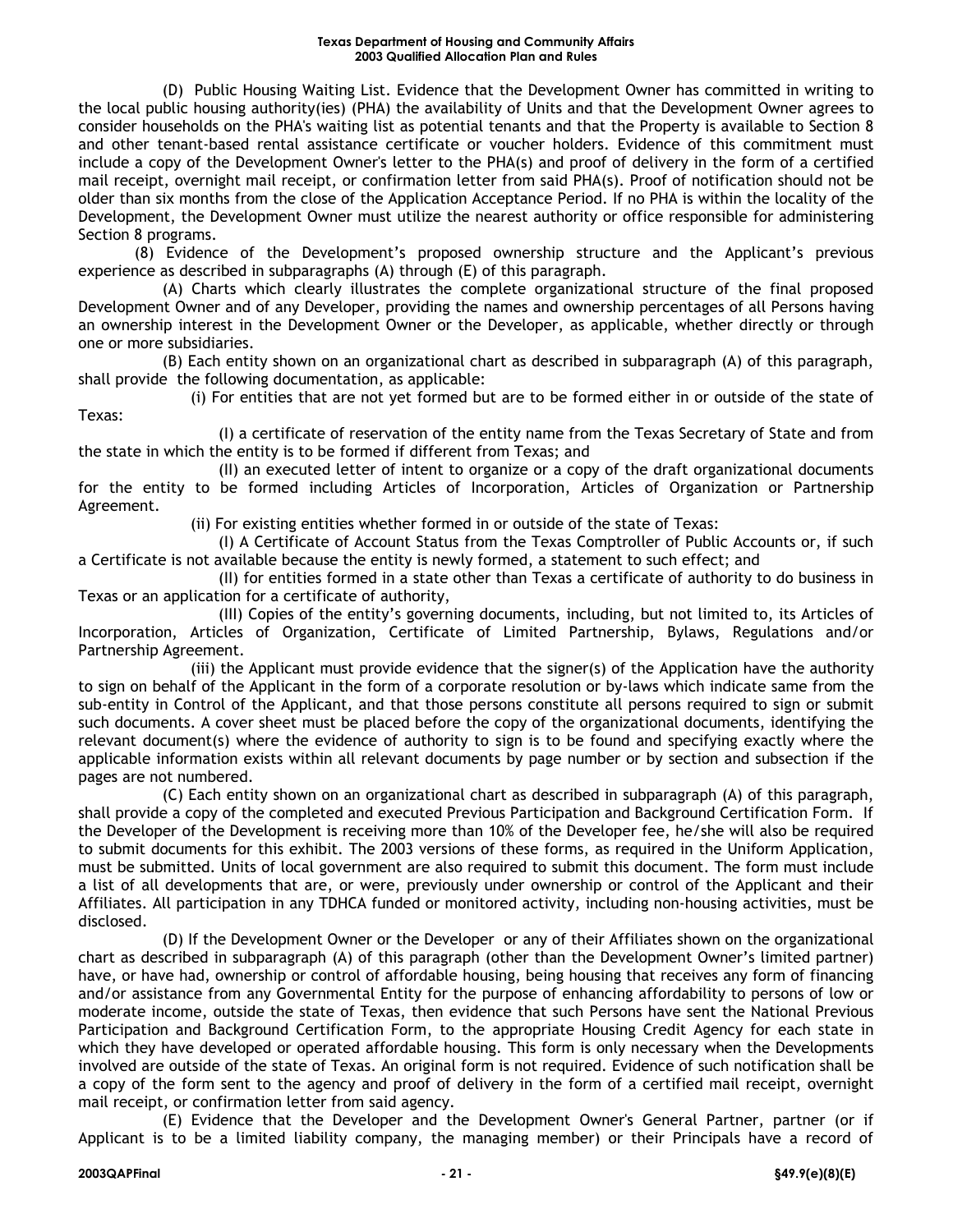#### **Texas Department of Housing and Community Affairs 2003 Qualified Allocation Plan and Rules**

successfully constructing or developing residential units or comparable commercial property (i.e. dormitory and hotel/motel) in the capacity of Developer, Development Owner, General Partner or managing member. Evidence must be a certification from the Department that the Person with the experience satisfies this exhibit, as further described under §49.9(d) of this title. Applicants must request this certification at least seven days prior to the close of the Application Acceptance Period. Applicants should ensure that the individual whose name is on the certification appears in the organizational chart provided in subparagraph (A) of this paragraph.

(9) Evidence of the Development's projected income and operating expenses as described in subparagraphs (A) through (D) of this paragraph:

(A) All Developments must provide a 30-year proforma estimate of operating expenses and supporting documentation used to generate projections (operating statements from comparable properties).

(B) If rental assistance, an operating subsidy, an annuity, or an interest rate reduction payment is proposed to exist or continue for the Development, any related contract or other agreement securing those funds must be provided, which at a minimum identifies the source and annual amount of the funds, the number of Units receiving the funds, and the term and expiration date of the contract or other agreement.

(C) Applicant must provide documentation from the source of the "Utility Allowance" estimate used in completing the Rent Schedule provided in the Application. This exhibit must clearly indicate which utility costs are included in the estimate. If there is more than one entity (Section 8 administrator, public housing authority) responsible for setting the utility allowance(s) in the area of the Development location, then the Utility Allowance selected must be the one which most closely reflects the actual utility costs in that Development area. In this case, documentation from the local utility provider supporting the selection must be provided.

(D) Occupied Developments undergoing rehabilitation must also submit the items described in clauses (i) through (iv) of this subparagraph.

(i) The items in subclauses (I) and (ii) are required unless the current property owner is unwilling to provide the required documentation. In that case, submit a signed statement as to their unwillingness to do so.

(I) historical monthly operating statements of the subject Development for 12 consecutive months ending not more than 45 days prior to the first day of the Application Acceptance Period. In lieu of the monthly operating statements, two annual operating statement summaries may be provided. If 12 months of operating statements or two annual operating summaries cannot be obtained, then the monthly operating statements since the date of acquisition of the Development and any other supporting documentation used to generate projections may be provided; and

(II) a rent roll not more than 6 months old as of the day the Application Acceptance Period closes, that discloses the terms and rate of the lease, rental rates offered at the date of the rent roll, Unit mix, tenant names or vacancy, and dates of first occupancy and expiration of lease.

(ii) a written explanation of the process used to notify and consult with the tenants in preparing the Application;

(iii) a relocation plan outlining relocation requirements and a budget with an identified funding source; and

agency.

(iv) if applicable, evidence that the relocation plan has been submitted to the appropriate legal

(10) Applications involving Nonprofit General Partners and Qualified Nonprofit Developments.

(A) All Applicants involving a nonprofit General Partner (or Managing Member), regardless of the Set-Aside applied under, must submit all of the documents described in clauses (i) through (iii) of this subparagraph which confirm that the Applicant is a Qualified Nonprofit Organization pursuant to Code,  $\frac{542(h)(5)(C)}{2}$ :

(i) an IRS determination letter which states that the Qualified Nonprofit Organization is a 501(c)(3) or (4) entity;

(ii) a copy of the articles of incorporation of the nonprofit organization which specifically states that the fostering of affordable housing is one of the entity's exempt purposes;

(iii) "Nonprofit Participation Exhibit"; and

(B) Additionally, all Applicants applying under the Nonprofit Set-Aside, established under §49.7(b)(1) of this title, must also provide the following information with respect to the Qualified Nonprofit Organization as described in clauses (i) through (v) of this subparagraph.

(i) evidence that one of the exempt purposes of the nonprofit organization is to provide low income housing;

(ii) evidence that the nonprofit organization prohibits a member of its board of directors, other than a chief staff member serving concurrently as a member of the board, from receiving material compensation for service on the board;

(iii) a Third Party legal opinion stating: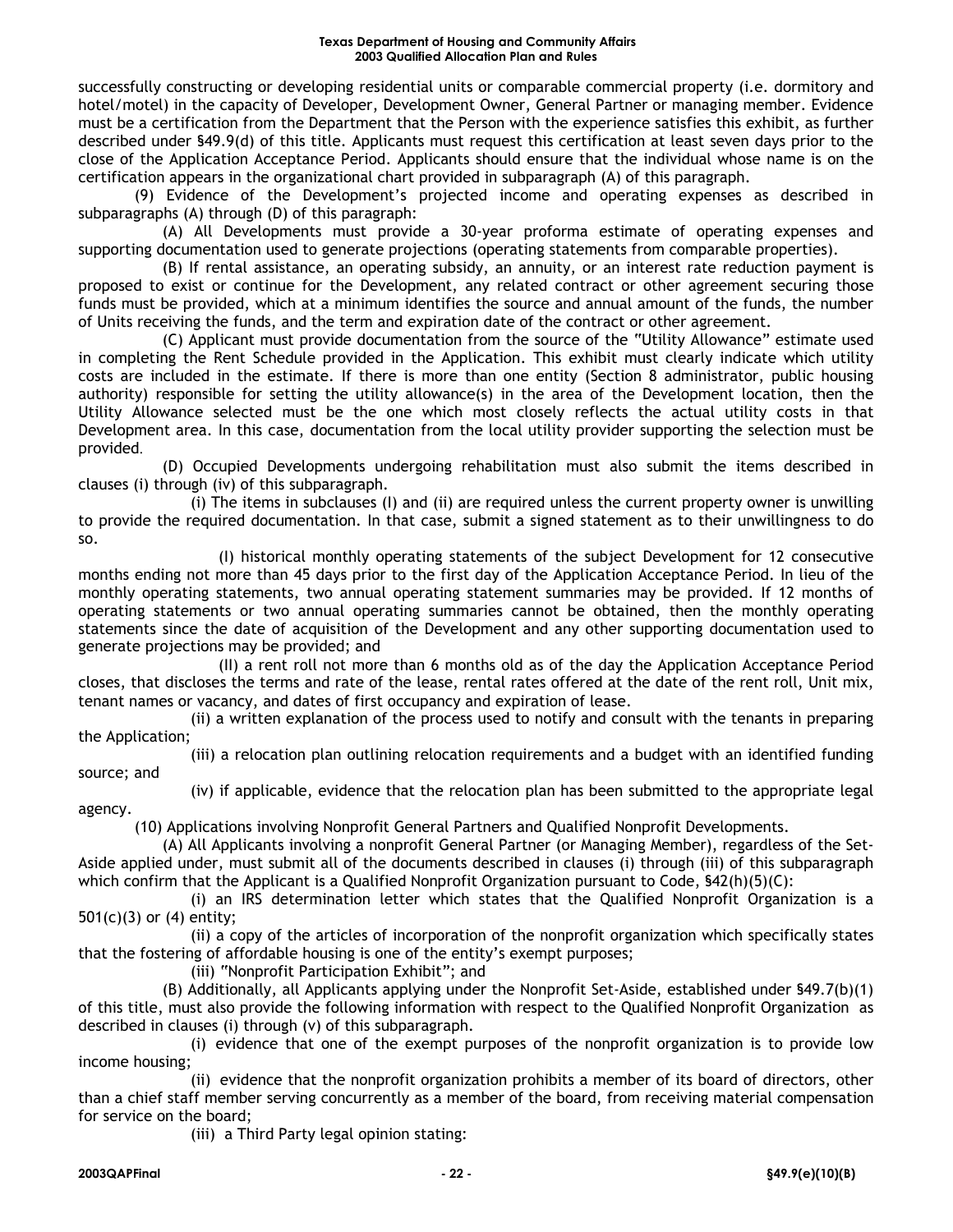(I) that the nonprofit organization is not affiliated with or controlled by a for-profit organization and the basis for that opinion, and

(II) that the nonprofit organization is eligible, as further described, for a Housing Credit Allocation from the Nonprofit Set-Aside and the basis for that opinion. Eligibility is contingent upon the nonprofit organization controlling a majority of the Development, or if the organization's Application is filed on behalf of a limited partnership, or limited liability company, being the managing General Partner (or Managing Member); and otherwise meet the requirements of the Code, §42(h)(5);

(iv) a copy of the nonprofit organization's most recent audited financial statement;

(v) evidence, in the form of a certification, that a majority of the members of the nonprofit organization's board of directors principally reside:

(I) in this state, if the Development is located in a rural area; or

(II) not more than 90 miles from the Development, if the Development is not located in a

rural area.

(11) Applicants applying for acquisition credits or affiliated with the seller must provide all of the documentation described in subparagraphs (A) through (C) of this paragraph. Applicants applying for acquisition credits must also provide the items described in subparagraph (D) of this paragraph and as provided in the Application Submission Procedures Manual.

(A) an appraisal, not more than 6 months old as of the day the Application Acceptance Period closes, which complies with the Uniform Standards of Professional Appraisal Practice and the Department's Market Analysis and Appraisal Policy. For Developments qualifying in the TX-USDA-RHS Set-Aside, the appraisal may be more than 6 months old, but not more than 12 months old as of the day the Application Acceptance Period closes. This appraisal of the property must separately state the as-is, pre-acquisition or transfer value of the land and the improvements where applicable;

(B) a valuation report from the county tax appraisal district;

(C) clear identification of the selling Persons or entities, and details of any relationship between the seller and the Applicant or any Affiliation with the Development Team, Qualified Market Analyst or any other professional or other consultant performing services with respect to the Development. If any such relationship exists, complete disclosure and documentation of the related party's original acquisition and holding and improvement costs since acquisition, and any and all exit taxes, to justify the proposed sales price must also be provided; and

(D) "Acquisition of Existing Buildings Form."

(12) Evidence of an "Acknowledgement of Receipt of Financial Statement and Authorization to Release Credit Information" must be provided for any person with an ownership interest in the General Partner (or Managing Member), interest in the Applicant, or the Developer, or anticipated to provide guarantees to secure necessary financing, as required under §49.9(d) of this title.

(13) Supplemental Threshold Reports. Documents under subparagraph (A) and (B) of this paragraph must be submitted as further clarified in subparagraph (C) and (D) of this paragraph and in accordance with the Market Analysis Rules and Guidelines and Environmental Site Assessment Rules and Guidelines, 10 TAC §§1.33 and 1.35 of this title.

(A) A Phase I Environmental Site Assessment (ESA) on the subject Property, dated not more than 12 months prior to the first day of the Application Acceptance Period. In the event that a Phase I Environmental Site Assessment on the Development is more than 12 months old prior to the first day of the Application Acceptance Period, the Development Owner must supply the Department with an updated letter from the Person or organization which prepared the initial assessment; however the Department will not accept any Phase I Environmental Site Assessment which is more than 24 months old as of the day the Application Acceptance Period closes. The ESA must be prepared in accordance with the Department Environmental Site Assessment Rules and Guidelines. Developments whose funds have been obligated by TX-USDA-RHS will not be required to supply this information; however, the Development Owners of such Developments are hereby notified that it is their responsibility to ensure that the Development is maintained in compliance with all state and federal environmental hazard requirements.

(B) A comprehensive Market Analysis prepared at the Development Owner's expense by a disinterested Qualified Market Analyst in accordance with the Market Analysis Rules and Guidelines. In the event that a Market Analysis on the Development is older than 6 months as of the day the Application Acceptance Period closes, the Development Owner must supply the Department with an updated Market Analysis from the Person or organization which prepared the initial report; however the Department will not accept any Market Analysis which is more than 12 months old as of the day the Application Acceptance Period closes. The Market Analysis should be prepared for and addressed to the Department. For Applications in the TX-USDA-RHS Set-Aside, the appraisal, required under paragraph (11)(A) of this subsection, will satisfy the requirement for a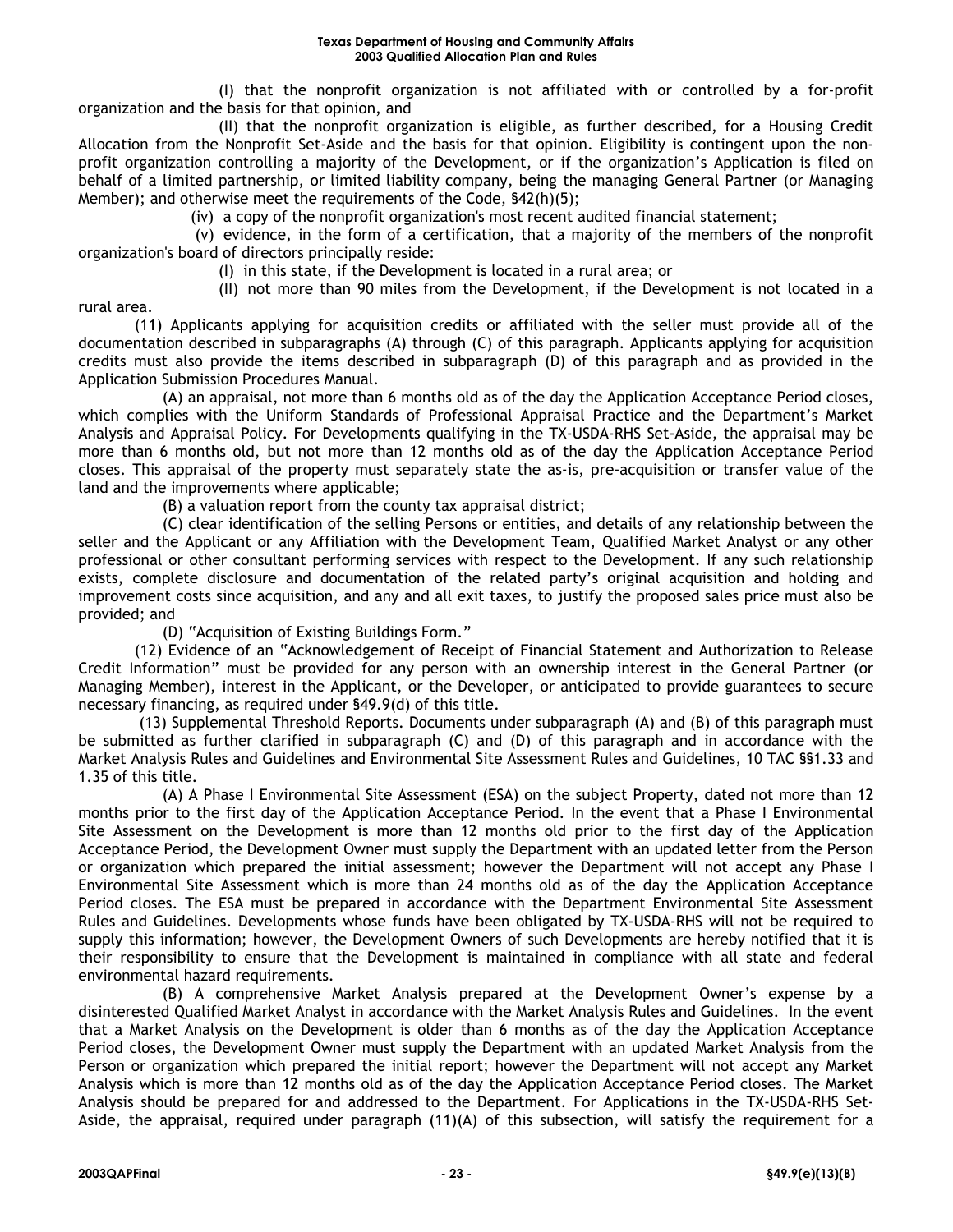Market Analysis; no additional Market Analysis is required; however the Department may request additional information as needed.

(i) The Department may determine from time to time that information not required in the Department Market Analysis and Appraisal Rules and Guidelines will be relevant to the Department's evaluation of the need for the Development and the allocation of the requested Housing Credit Allocation Amount. The Department may request additional information from the Qualified Market Analyst to meet this need.

(ii) All Applicants shall acknowledge by virtue of filing an Application that the Department shall not be bound by any such opinion or the Market Analysis itself, and may substitute its own analysis and underwriting conclusions for those submitted by the Qualified Market Analyst.

(C) Inserted at the front of each of these reports must be a transmittal letter from the individual preparing the report that states that the Department is granted full authority to rely on the findings and conclusions of the report.

(D) The requirements for each of the reports identified in subparagraphs (A) and (B) of this paragraph can be satisfied in either of the methods identified in clauses (i) or (ii) of this subparagraph.

(i) Upon Application submission, the documentation for each of these exhibits may be submitted in its entirety as described in subparagraphs (A) and (B) of this paragraph; or

(ii) Upon Application submission, the Applicant may provide evidence in the form of an executed engagement letter with the party performing each of the individual reports that the required exhibit has been commissioned to be performed and that the delivery date will be no later than March 31, 2003. Subsequently, the entire exhibit must be submitted on or before 5:00 p.m. CST, March 31, 2003. If the entire exhibit is not received by that time, the Application will be terminated for a Material Deficiency and will be removed from consideration.

(14) Self-Scoring. Applicant's self-score must be completed on the "Application Self-Scoring Form."

(f) **Selection Criteria.** All Applications will be evaluated and ranking points will be assigned according to the Selection Criteria listed in paragraphs (1) through (12) of this subsection.

(1) Development Location Characteristics. Evidence, not more than 6 months old from the date of the close of the Application Acceptance Period, that the subject Property is located within one of the geographical areas described in subparagraphs (A) through (D) of this paragraph. Areas qualifying under any one of the subparagraphs (A) through (D) of this paragraph will receive 5 points. A Development may only receive points under one of the subparagraphs (A) through (D) of this paragraph. A Development may receive points pursuant to subparagraph (E) of this paragraph in addition to any points awarded in subparagraphs (A) through (D) of this paragraph.

(A) A geographical area which is:

(i) a Targeted Texas County (TTC) or Economically Distressed Area; or

(ii) a Colonia, or

(iii) a Difficult Development Area (DDA) as specifically designated by the Secretary of HUD.

(B) a designated state or federal empowerment/enterprise zone, urban enterprise community, or urban enhanced enterprise community. Such Developments must submit a letter and a map from a city/county official verifying that the proposed Development is located within such a designated zone. Letter should be no older than 6 months from the close of the Application Acceptance Period.

(C) a city-sponsored Tax Increment Financing Zone (TIF), Public Improvement District (PIDs), or other area or zone where a city or county has, through a local government initiative, specifically encouraged or channeled growth, neighborhood preservation or redevelopment. Such Developments must submit all of the following documentation: a letter from a city/county official verifying that the proposed Development is located within the city sponsored zone or district; a map from the city/county official which clearly delineates the boundaries of the district; and a certified copy of the appropriate resolution or documentation from the mayor, local city council, county judge, or county commissioners court which documents that the designated area was:

(i) created by the local city council/county commission, and

(ii) targets a specific geographic area which was not created solely for the benefit of the Applicant.

(D) a non-impacted Census Block pursuant to the Young vs. Martinez judgment. Such Developments must submit evidence in the form of a letter from HUD that the Development is located in such an area.

(E) a Development which is located in a city or county with a relatively low ratio of awarded tax credits (in dollars) to its population. If the Development is located in an incorporated city, the city ratio will be used and if the Development is located outside of an incorporated city, then the county ratio will be used. Such ratios shall be calculated by the Department based on its inventory of tax credit developments and the 2000 Census Data. In the event that census data does not have a figure for a specific place, the Department will rely on the Texas State Data Center's place population estimates, or as a final source the Department will rely on the local municipality's most recent population estimate to calculate the ratio. The ratios will be published in the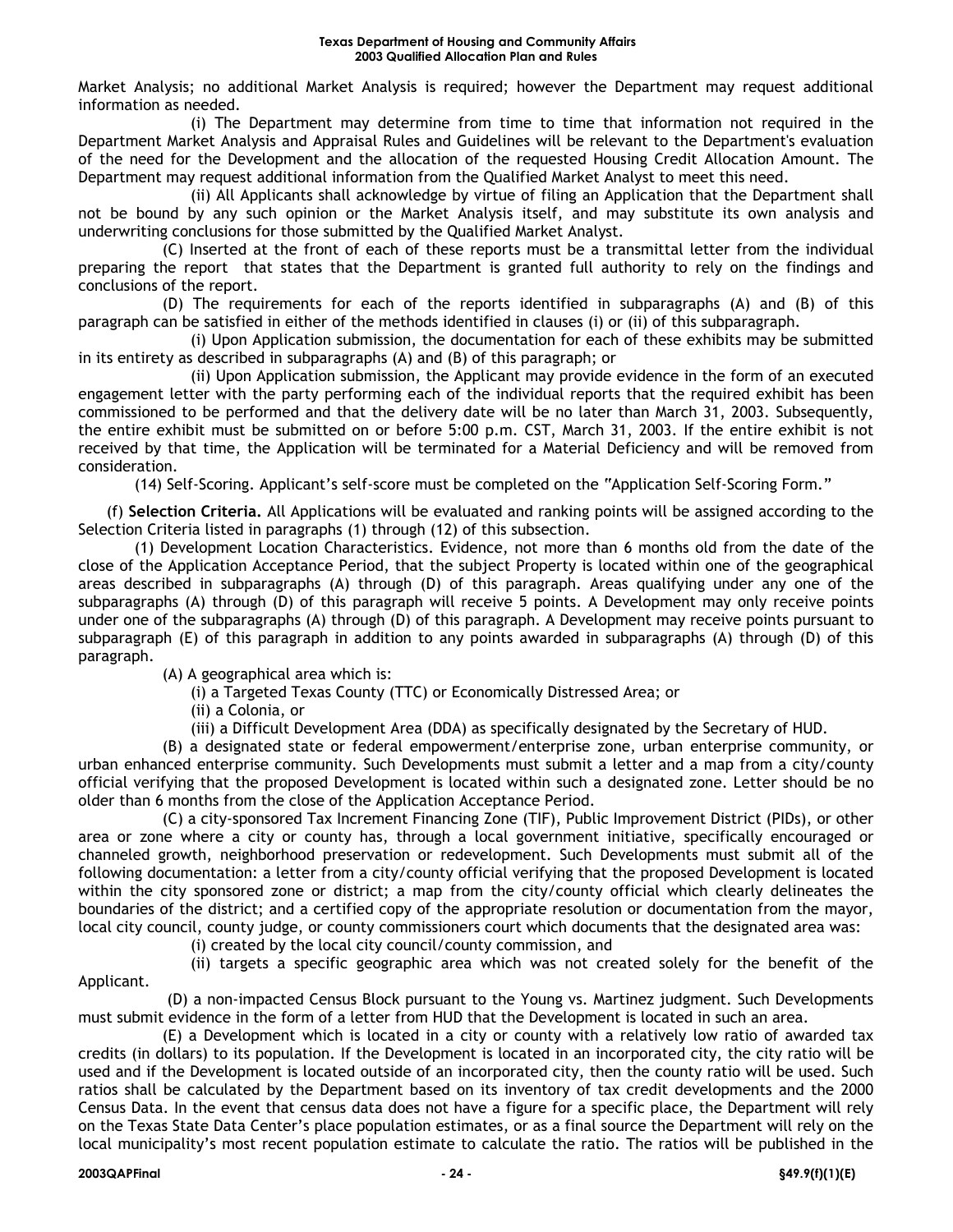Reference Manual. Geographic area will be eligible for points as described in clauses (i) through (iv) of this subparagraph.

(i) A city or county with no LIHTC developments will receive eight points.

(ii) A city or county with a ratio greater than zero and less than one will receive six points.

(iii) A city or county with a ratio equal to or greater than one, but less than two, will receive two

points.

(iv) A city or county with a ratio greater than four, will have four points deducted from its score.

(2) Housing Needs Characteristics. Each Development, dependent on the city or county where it is located, will yield a score based on the Uniform Housing Needs Scoring Component. If a Development is in an incorporated city, the city score will be used. If a Development is outside the boundaries of an incorporated city, then the county score will be used. The Uniform Housing Needs Scoring Component scores for each city and county will be published in the Reference Manual. (20 points maximum).

(3) Support and Consistency with Local Planning. All documents must not be older than 6 months from the close of the Application Acceptance Period. Points may be received under both subparagraph (A) or (B) of this paragraph.

(A) Evidence from the local municipal authority stating that the Development fulfills a need for additional affordable rental housing as evidenced in a local consolidated plan, comprehensive plan, or other local planning document; or a letter from the local municipal authority stating that there is no local plan and that the city supports the Development (6 points).

(B) Community Support. Points will be awarded based on the written statements of support from local and state elected officials representing constituents in areas that include the location of the Development and from neighborhood and/or community civic organizations for areas that encompass the location of the Development. Letters of support must identify the specific Development and must state support of the specific Development at the proposed location. This documentation must be provided as part of the Application. Letters of support from state officials that do not represent constituents in areas that include the location of the Development will not qualify for points under this Exhibit, nor do letters of support from organizations that are not active in the area that includes the location of the Development. For the purposes of this Exhibit neighborhood and/or community civic organizations do not include governmental entities, taxing entities or educational entities. Letters of support received after the close of the Application Acceptance Period will not be accepted for this Exhibit. Points can be awarded for letters of support as identified in clauses (i) through (iv) of this subparagraph, not to exceed a total of 6 points:

(i) from United States Representative or Senate Member (3 points each, maximum of 6 points)

(ii) from State of Texas Representative or Senate Member (2 points each, maximum of 4 points);

(ii) from the Mayor, County Judge, City Council Member, or County Commissioner indicating

support; or a resolution from the local governing entity indicating support of the Development (maximum of 2 points);

points).

(iv) from neighborhood and/or community civic organizations (1 point each, maximum of 2

(4) Development Characteristics. Developments may receive points under as many of the following subparagraphs as are applicable; however to qualify for points under subparagraphs (B) through (H) of this paragraph, the Development must first meet the minimum requirements identified under subparagraph (A) of this paragraph, unless otherwise provided in the particular subparagraph. This minimum requirement does not apply to Developments involving rehabilitation or Developments receiving funding from TX-USDA-RHS.

(A) Unit Size. The square feet of all of the units in the Development, for each type of unit, must be at minimum:

(i) 500 square feet for an efficiency unit;

(ii) 650 square feet for a non-elderly one bedroom unit; 550 square feet for an elderly one bedroom unit;

(iii) 900 square feet for a two bedroom unit; 750 square feet for an elderly two bedroom unit;

- (iv) 1,000 square feet for a three bedroom unit; and
- (v) 1,200 square feet for a four bedroom unit.

(B) Cost per Square Foot. For this exhibit hard costs shall be defined as construction costs, including site work, contractor profit, overhead and general requirements, as represented in the Development Cost Schedule. This calculation does not include indirect construction costs. The calculation will be hard costs per square foot of net rentable area (NRA). The calculations will be based on the hard cost listed in the Development Cost Schedule and NRA shown in the Rent Schedule of the Application. Developments do not exceed \$60 per square foot. (1 point).

(C) Unit Amenities and Quality. Developments providing specific amenity and quality features in every Unit at no extra charge to the tenant will be awarded points based on the point structure provided in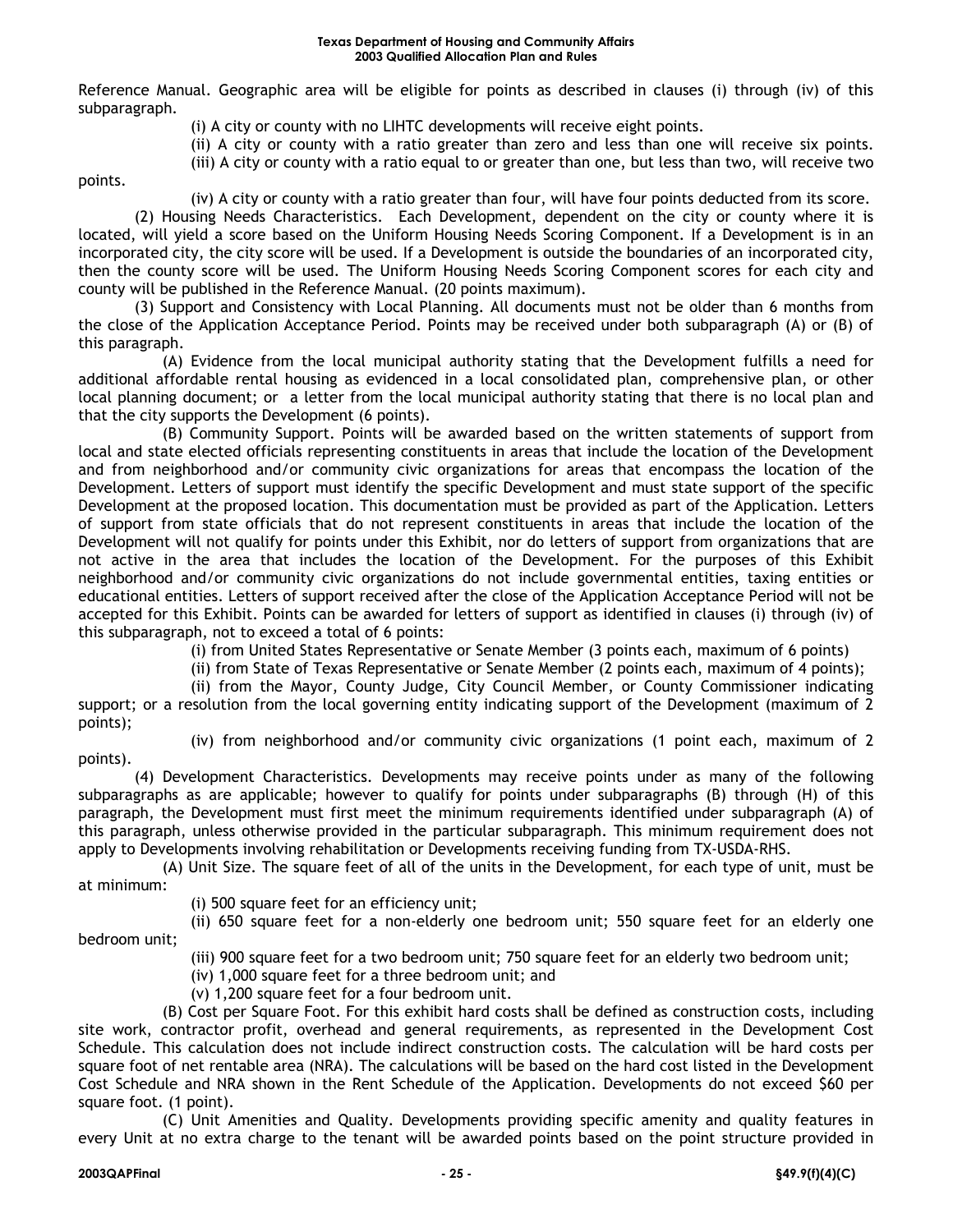clauses (i) through (xii) of this subparagraph, not to exceed 10 points in total. Developments involving rehabilitation will double the points listed for each item, not to exceed 10 points in total.

(i) Covered entries (1 point);

(ii) Computer line/phone jack available in all bedrooms (only one phone line needed) (1 point);

(iii) Mini blinds or window coverings for all windows (1 point);

(iv) Ceramic tile floors in entry, kitchen and bathrooms (2 points);

(v) Laundry connections (1 point);

(vi) Storage room or closet, of approximately 9 square feet or greater, which does not include bedroom, entryway or linen closets (1 point);

(vii) Laundry equipment (washers and dryers) in units (3 points);

(viii) Twenty-five year architectural shingle roofing (1 point);

(ix) Covered patios or covered balconies (1 point);

(x) Covered parking of at least one covered space per Unit (2 points);

(xi) Garages, which do not also qualify as covered parking (3 points);

(xii) Greater than 75% masonry on exterior, which can include stucco, but that excludes cementious board or efis products(3 points);

(xiii) Use of energy efficient alternative construction materials (structurally insulated panels) with wall insulation at a minimum of R-20 (3 points).

(D) The Development is an existing Residential Development without maximum rent limitations or set-asides for affordable housing for which the proposed rehabilitation is part of a community revitalization plan. If maximum rent limitations had existed previously, then the restrictions must have expired at least one year prior to the date of Application to the Department (4 points).

(E) The Development is a mixed-income Development comprised of both market rate Units and qualified tax credit Units. Points will be awarded to Development's with a Unit based Applicable Fraction which is no greater than:

(i) 80% (8 points); or,

(ii) 85% (6 points); or,

(iii) 90% (4 points); or

(iv) 95% (2 points).

(F) Evidence that the proposed historic Residential Development has received an historic property designation by a federal, state or local Governmental Entity. Such evidence must be in the form of a letter from the designating entity identifying the Development by name and address and stating that the Development is:

(i) listed in the National Register of Historic Places under the United States Department of the Interior in accordance with the National Historic Preservation Act of 1966;

(ii) located in a registered historic district and certified by the United States Department of the Interior as being of historic significance to that district;

(iii) identified in a city, county, or state historic preservation list; or

(iv) designated as a state landmark (6 points).

(G) The Development consists of not more than 36 Units and is not a part of, or contiguous to, a larger Development (5 points).

(H) Evidence that the proposed Development is partially funded by a HOPE VI, Section 202 or Section 811 grant or project-based Section 8 voucher from HUD; or a Community Development Block Grant or HOME award. If the proposed Development involves a Section 811 grant the Applicant must provide evidence that the Development will comply with the Department's definition of Integrated Housing. The Development must have already applied for funding from the funding entity. Evidence shall include a copy of the application to the funding entity and a letter from the funding entity indicating that the application was received. Notice of actual commitment must be received consistent with  $\frac{649.9(e)(6)(D)(iii)}{2}$ . In the event that an award is not made by the funding entity, the Department will reevaluate the Application to ensure its continued financial feasibility (5 points).

(5) Sponsor Characteristics. Developments may only receive points for one of the three criteria listed in subparagraphs (A) through (C) of this paragraph. To satisfy the requirements of subparagraphs (A) or (B) of this paragraph, a copy of an agreement between the two partnering entities must be provided which shows that the nonprofit organization or HUB will hold an ownership interest in and materially participate (within the meaning of the Code §469(h)) in the development and operation of the Development throughout the Compliance Period and clearly identifies the ownership percentages of all parties (3 points maximum for one of subparagraphs (A) through (C) of this paragraph).

(A) Evidence that a HUB, as certified by the Texas Building and Procurement Commission (formerly General Services Commission), has an ownership interest in and materially participates in the development and operation of the Development throughout the Compliance Period. To qualify for these points, the Applicant must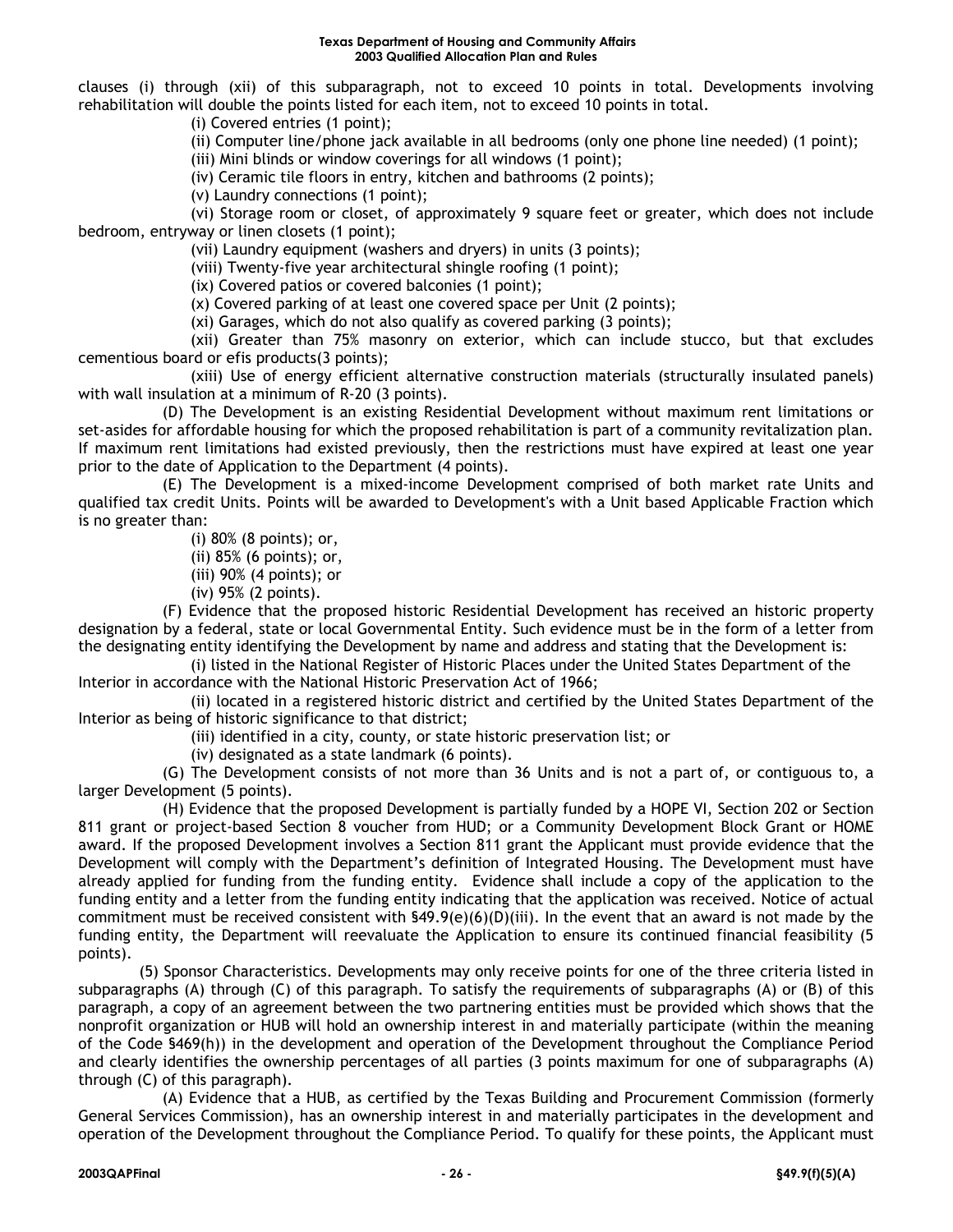submit a certification from the Texas Building and Procurement Commission (formerly General Services Commission) that the Person is a HUB at the close of the Application Acceptance Period. Evidence will need to be supplemented, either at the time the Application is submitted or at the time a HUB certification renewal is received by the Applicant, confirming that the certification is valid through July 31, 2003 and renewable after that date.

(B) Joint Ventures with Qualified Nonprofit Organizations. Evidence that the Development involves a joint venture between a for profit organization and a Qualified Nonprofit Organization. The Qualified Nonprofit Organization must be materially participating in the Development as one of the General Partners (or Managing Members), but is not required to have Control, to receive these points. However, to also be eligible for the Nonprofit Set-Aside, as further described in §49.7 of this title, the Qualified Nonprofit Organization must have Control.

(C) The proposed Development involves the rehabilitation of existing Units, or on- or off-site replacement of Units, that are owned by a Public Housing Authority, and which Units, or replacement Units, will continue to be owned by a partnership Controlled by said Public Housing Authority or its nonprofit affiliate as evidenced by a partnership agreement showing the Control by the said Public Housing Authority. A Housing Finance Agency is not considered to be a Public Housing Authority for purposes of this exhibit.

(6) Developments Targeting Tenant Populations of Individuals with Children. The Rent Schedule of the Application must show that 50% or more of the Units in the Development have more than 2 bedroom (1 point).

(7) Development Provides Supportive Services to Tenants. Points may be received under both subparagraphs (A) and (B) of this paragraph.

(A) An Applicant will receive points for coordinating their tenant services with those services provided through state workforce development and welfare programs as evidenced by execution of a Tenant Supportive Services Certification (2 points).

(B) The Development Owner must certify that the Development will provide a combination of special supportive services appropriate for the proposed tenants. The provision of supportive services will be included in the LURA as selected from the list of services identified in this paragraph. Services must be provided on-site or transportation to off-site services must be provided (maximum of 6 points).

(i) Applicants will be awarded points for selecting services listed in clause (ii) of this subparagraph based on the following scoring range:

(I) Two points will be awarded for providing one of the services; or

(II) Four points will be awarded for providing two of the services; or

(III) Six points will be awarded for providing three of the services.

(ii) Service options include child care; transportation; basic adult education; legal assistance; counseling services; GED preparation; English as a second language classes; vocational training; home buyer education; credit counseling; financial planning assistance or courses; health screening services; health and nutritional courses; youth programs; scholastic tutoring; social events and activities; senior meal program; home-delivered meal program; community gardens or computer facilities; any other programs described under Title IV-A of the Social Security Act (42 U.S.C. §§ 601 et seq.) which enables children to be cared for in their homes or the homes of relatives; ends the dependence of needy families on government benefits by promoting job preparation, work and marriage; prevents and reduces the incidence of out-of wedlock pregnancies; and encourages the formation and maintenance of two-parent families; or any other services approved in writing by the Department.

(8) Tenant Characteristics – Populations with Special Needs. Evidence that the Development is designed solely for transitional housing for homeless persons on a non-transient basis, with supportive services designed to assist tenants in locating and retaining permanent housing. For the purpose of this exhibit, homeless persons are individuals or families that lack a fixed, regular, and adequate nighttime residence as more fully defined in 24 Code of Federal Regulations, §91.5, and as may be amended from time to time. All of the items described in subparagraphs (A) through (E) of this paragraph must be submitted:

(A) a detailed narrative describing the type of proposed housing;

(B) a referral agreement, not more than 12 months old from the first day of the Application Acceptance Period, with an established organization which provides services to the homeless;

(C) a marketing plan designed to attract qualified tenants and housing providers;

(D) a list of supportive services; and

(E) adequate additional income source to supplement any anticipated operating and funding gaps (15 points).

(9) Low Income Targeting Points. An Applicant may qualify for points under subparagraph (C) of this paragraph. To qualify for these points, the rents for the rent-restricted Units must not be higher than the allowable tax credit rents at the rent-restricted AMGI level. For Section 8 residents, or other rental assistance tenants, the tenant paid rent plus the utility allowance is compared to the rent limit to determine compliance.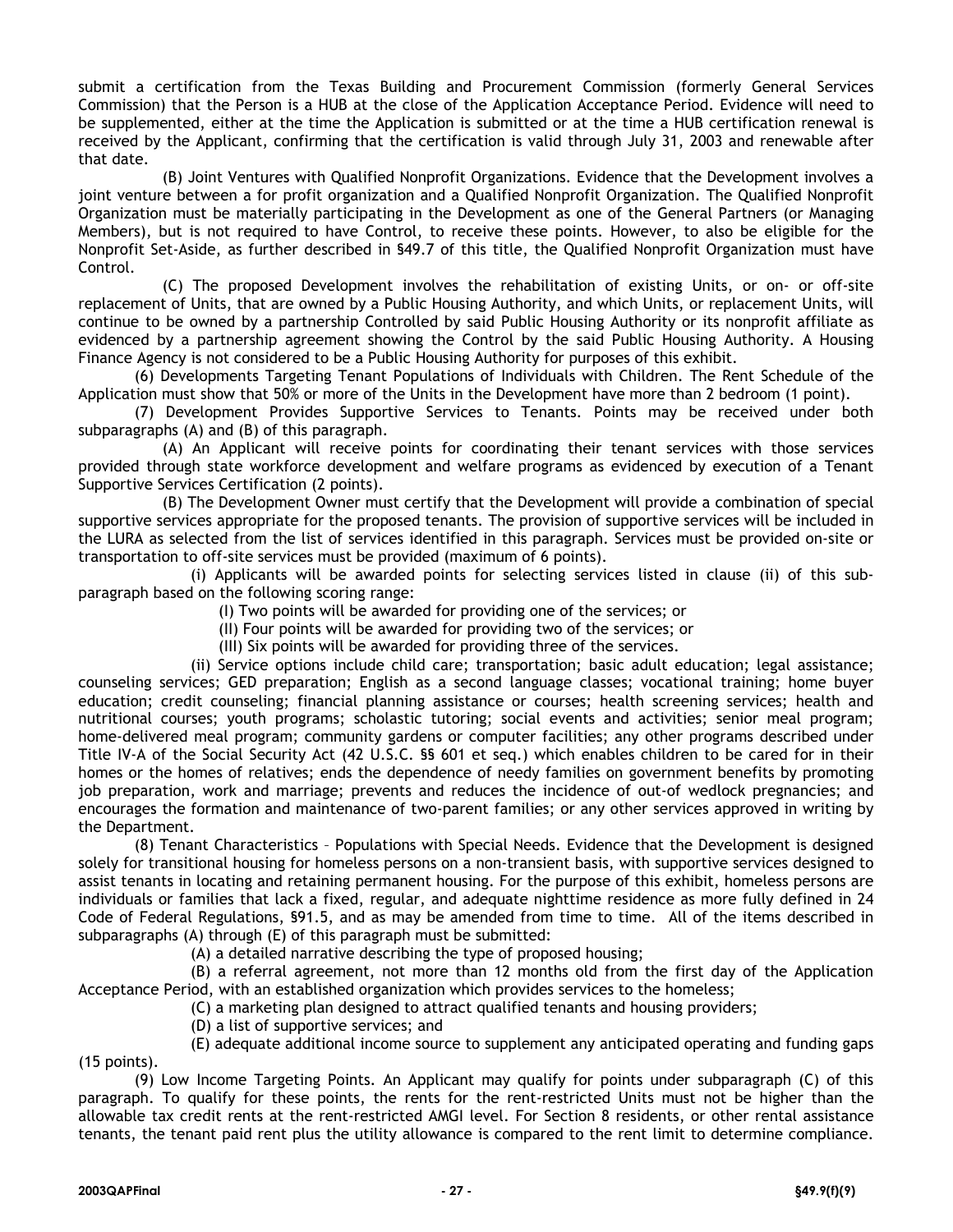The Development Owner, upon making selections for this exhibit will set aside Units at the rent-restricted levels of AMGI and will maintain the percentage of such Units continuously over the compliance and extended use period as specified in the LURA.

(A) No more than 50% of the total number of low income units (including Units at 60% of AMGI) will be counted as designated for tenants at or below 50% of the AMGI for purposes of determining the points in the 50%, 40% and 30% AMGI categories. No more than 30% of the total number of low income targeted units will be counted as designated for tenants at or below 40% of the AMGI for purposes of determining the points in the 40% and 30% AMGI categories. No more than 20% of the total number of low income targeted units will be counted as designated for tenants at or below 30% of the AMGI for purposes of determining the points in the 30% AMGI category. For purposes of calculating "Total Low Income Targeted Units" for this exhibit, Units at 60% of AMGI are also included.

(B) For purposes of calculating points no Unit may be counted twice in determining point eligibility.

(C) Developments should be scored based on the structure in the table below. Only Developments located in cities (or counties for Developments not located within a city) whose AMGI is below the statewide AMGI, may use Weight Factor B. All other Applicants are required to use Weight Factor A.

|                                              | # of Rent<br><b>Restricted Units</b>  | <b>Portion of Rent</b> |       |          |           |                            |               |
|----------------------------------------------|---------------------------------------|------------------------|-------|----------|-----------|----------------------------|---------------|
| % of AMGI                                    | (a)                                   | Restricted Units (a/b) |       | Weight A | <b>OR</b> | <b>Weight B</b>            | <b>Points</b> |
| 50%                                          | (a)                                   | (c)                    | $X -$ | 5.       |           | 10                         |               |
| 40%                                          | (a)                                   | (c)                    | Χ     | 15       |           | 20                         |               |
| 30%                                          | (a)                                   | (c)                    | X     | 30       |           | 40                         |               |
| <b>TOTAL LI</b><br><b>TARGETED</b><br>UNITS* | (b)<br>*Includes Units at 60% of AMGI |                        |       |          |           | <b>TOTAL</b><br>$POINTS =$ |               |

(10) Length of Affordability Period. In accordance with the Code, each Development is required to maintain its affordability for a 15-year compliance period and, subject to certain exceptions, an additional 15 year extended use period. Applicants that are willing to extend the affordability period for a Development beyond the 30 years required in the Code may receive points as follows:

(A) Add 5 years of affordability after the extended use period for a total affordability period of 35 years (8 points); or

(B) Add 10 years of affordability after the extended use period for a total affordability period of 40 years (12 points).

(11) Evidence that Development Owner agrees to provide a right of first refusal to purchase the Development upon or following the end of the Compliance Period for the minimum purchase price provided in, and in accordance with the requirements of, §42(i)(7) of the Code (the "Minimum Purchase Price"), to a Qualified Nonprofit Organization, the Department, or either an individual tenant with respect to a single family building, or a tenant cooperative, a resident management corporation in the Development or other association of tenants in the Development with respect to multifamily developments (together, in all such cases, including the tenants of a single family building, a "Tenant Organization"). Development Owner may qualify for these points by providing the right of first refusal in the following terms (5 points).

(A) Upon the earlier to occur of:

(i) the Development Owner's determination to sell the Development, or

(ii) the Development Owner's request to the Department, pursuant to  $$42(h)(6)(E)(II)$  of the Code, to find a buyer who will purchase the Development pursuant to a "qualified contract" within the meaning of §42(h)(6)(F) of the Code, the Development Owner shall provide a notice of intent to sell the Development ("Notice of Intent") to the Department and to such other parties as the Department may direct at that time. If the Development Owner determines that it will sell the Development at the end of the Compliance Period, the Notice of Intent shall be given no later than two years prior to expiration of the Compliance Period. If the Development Owner determines that it will sell the Development at some point later than the end of the Compliance Period, the Notice of Intent shall be given no later than two years prior to date upon which the Development Owner intends to sell the Development.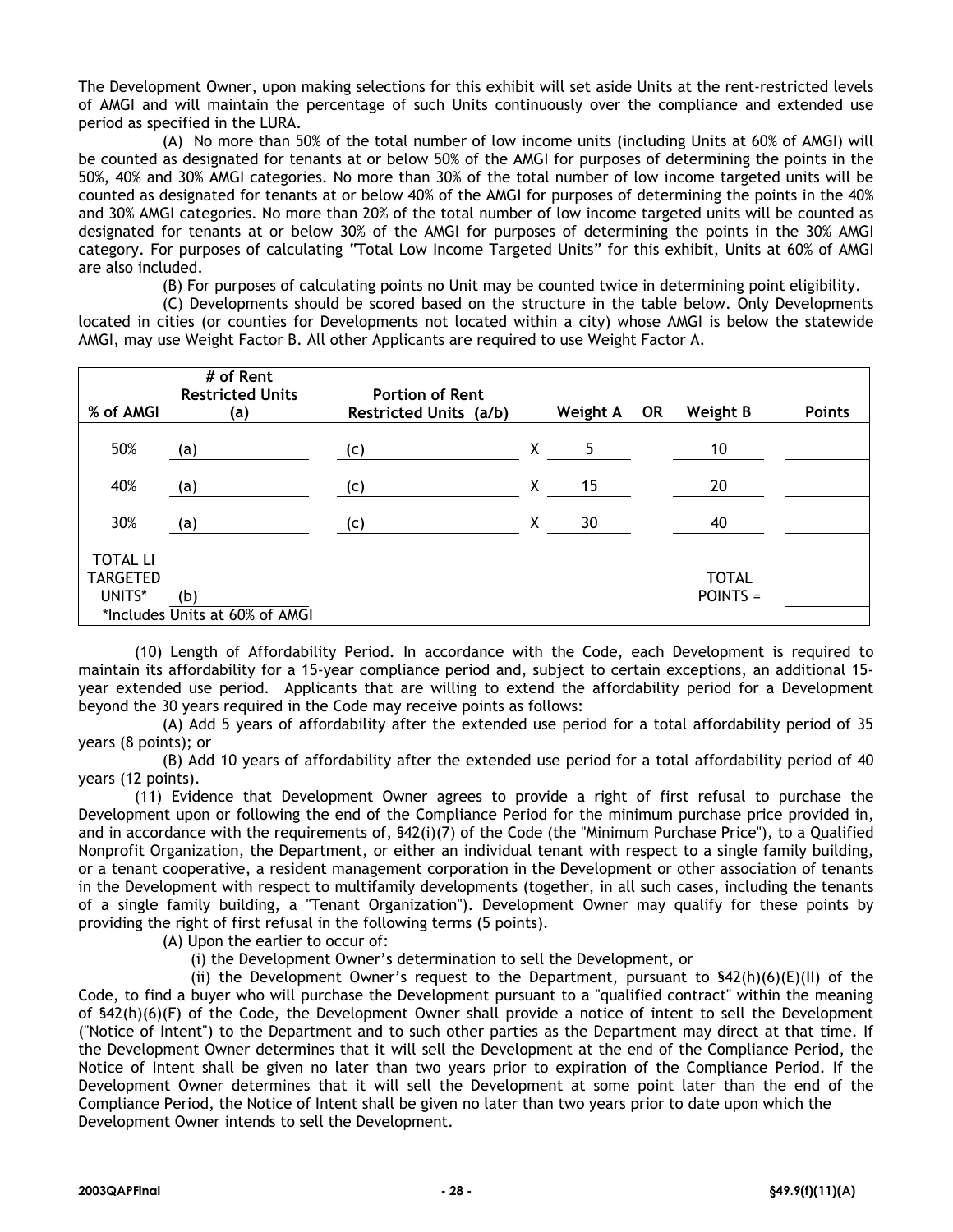(B) During the two years following the giving of Notice of Intent, the Sponsor may enter into an agreement to sell the Development only in accordance with a right of first refusal for sale at the Minimum Purchase Price with parties in the following order of priority:

(i) during the first six-month period after the Notice of Intent, only with a Qualified Nonprofit Organization that is also a community housing development organization, as defined for purposes of the federal HOME Investment Partnerships Program at 24 C.F.R. § 92.1 (a "CHDO") and is approved by the Department,

(ii) during the second six-month period after the Notice of Intent, only with a Qualified Nonprofit Organization or a Tenant Organization; and

(iii) during the second year after the Notice of Intent, only with the Department or with a Qualified Nonprofit Organization approved by the Department or a Tenant Organization approved by the Department.

(iv) If, during such two-year period, the Development Owner shall receive an offer to purchase the Development at the Minimum Purchase Price from one of the organizations designated in clauses (i), (ii), and (iii) of this subparagraph (within the period(s) appropriate to such organization), the Development Owner shall sell the Development at the Minimum Purchase Price to such organization. If, during such period, the Development Owner shall receive more than one offer to purchase the Development at the Minimum Purchase Price from one or more of the organizations designated in clauses (i), (ii), and (iii) of this subparagraph (within the period(s) appropriate to such organizations), the Development Owner shall sell the Development at the Minimum Purchase Price to whichever of such organizations it shall choose.

(C) After whichever occurs later of:

(i) the end of the Compliance Period; or

(ii) two years from delivery of a Notice of Intent,

the Development Owner may sell the Development without regard to any right of first refusal established by the LURA if no offer to purchase the Development at or above the Minimum Purchase Price has been made by a Qualified Nonprofit Organization, a Tenant Organization or the Department, or a period of 120 days has expired from the date of acceptance of all such offers as shall have been received without the sale having occurred, provided that the failure(s) to close within any such 120-day period shall not have been caused by the Development Owner or matters related to the title for the Development.

(D) At any time prior to the giving of the Notice of Intent, the Development Owner may enter into an agreement with one or more specific Qualified Nonprofit Organizations and/or Tenant Organizations to provide a right of first refusal to purchase the Development for the Minimum Purchase Price, but any such agreement shall only permit purchase of the Development by such organization in accordance with and subject to the priorities set forth in subparagraph (B) of this paragraph.

(E) The Department shall, at the request of the Development Owner, identify in the LURA a Qualified Nonprofit Organization or Tenant Organization which shall hold a limited priority in exercising a right of first refusal to purchase the Development at the Minimum Purchase Price, in accordance with and subject to the priorities set forth in subparagraph (B) of this paragraph.

(F) The Department shall have the right to enforce the Development Owner's obligation to sell the Development as herein contemplated by obtaining a power-of-attorney from the Development Owner to execute such a sale or by obtaining an order for specific performance of such obligation or by such other means or remedy as shall be, in the Department's discretion, appropriate.

(12) Pre-Application Points. Developments which submit a Pre-Application during the Pre-Application Acceptance Period and meet the requirements of this paragraph shall receive 7 points. To be eligible for these points, the proposed Development in the Application must:

(A) be for the identical site as the proposed Development in the Pre-Application;

(B) have met the Pre-Application Threshold Criteria;

(C) be serving the same target population (family or elderly) as in the Pre-Application in the same Set-Asides; and

(D) achieve an Application score that is not more than 5% greater or less than the number of points requested at Pre-Application.

(13) Point Reductions. Penalties will be imposed on Applicant if the Applicant or any of its Affiliates who have requested extensions of Department deadlines, and did not meet the original submission deadlines, relating to developments receiving a housing tax credit commitment made in the application round preceding the current round. Applicants or Affiliates having filed an extension, but that met the original deadline as required, will not have points deducted. Extensions that will receive penalties include all types of extensions identified in §49.21 of this title, received on or before the close of Application Acceptance Period, including Developments whose extensions were authorized by the Board. For each extension request made, the Applicant will be required to pay a \$2,500 extension fee as provided in §49.21(k) of this title and receive a 2 point deduction.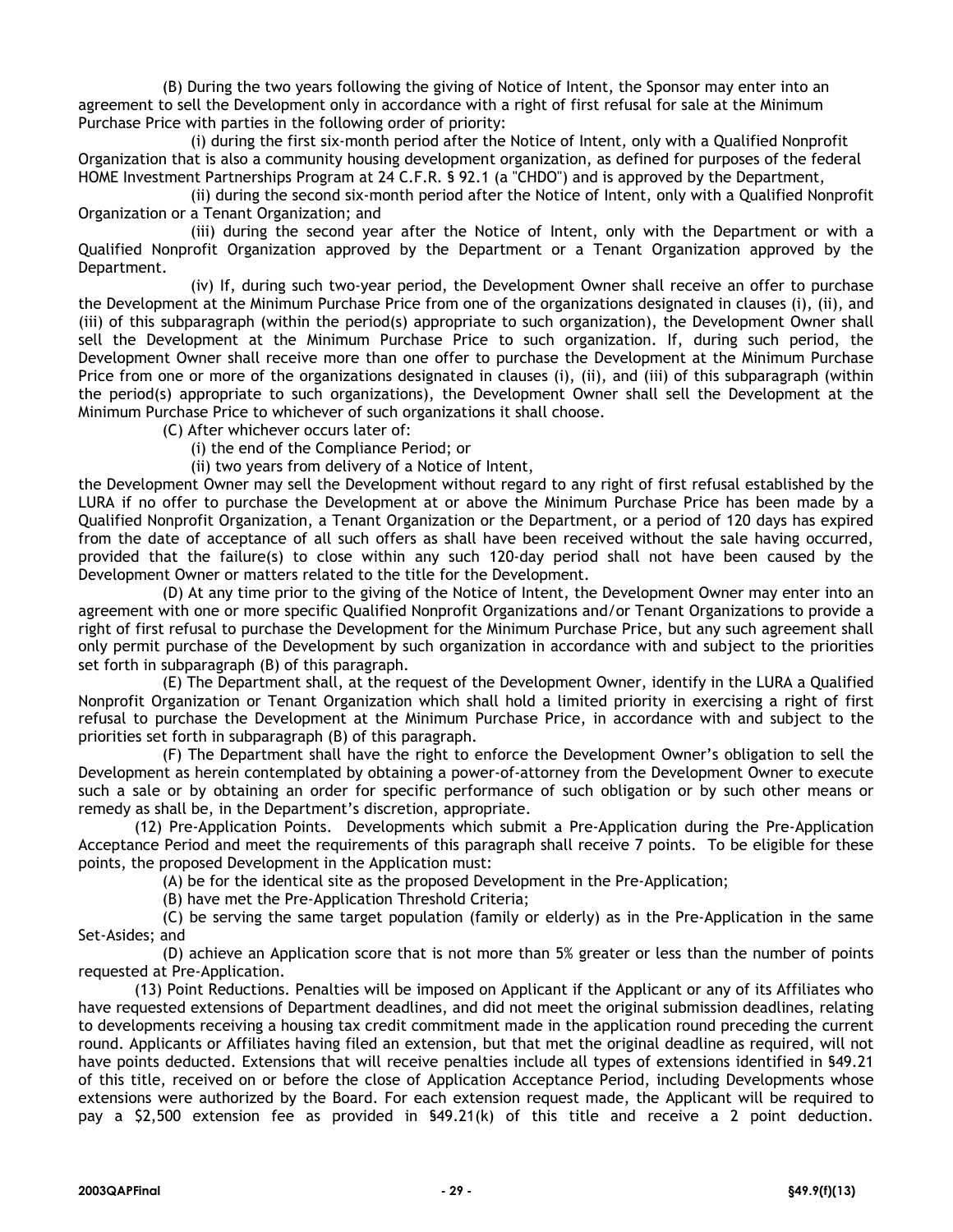(g) **Evaluation Factors.** In the event that two or more Applications receive the same number of points in any given Set-Aside category and Uniform State Service Region, and are both practicable and economically feasible, the Department will utilize the factors in paragraphs (1) through (6) of this subsection, in the order they are presented, to determine which Development will receive a preference in consideration for a tax credit commitment. In addition, the Committee and Board may also choose to evaluate Applications and proposed Developments, including Tax Exempt Bond Developments, on the basis of factors other than (or in addition to) scoring, for one or more of the following reasons:

(1) to serve a greater number of lower income families for fewer credits;

(2) to ensure geographic dispersion within each Uniform State Service Region;

(3) to ensure the Development's consistency with local needs or its impact as part of a revitalization or preservation plan;

(4) to ensure the allocation of credits among as many different entities as practicable without diminishing the quality of the housing that is built as required under the Texas General Appropriations Act applicable to the Department;

(5) to give preference to a Development which is located in a QCT or a Difficult Development Area as specifically designated by the Secretary of HUD, and which also contributes to a concerted community revitalization plan; and

(6) to provide integrated, affordable accessible housing for individuals and families with different levels of income.

(h) **Staff Recommendations**. After eligible Applications have been evaluated, ranked and underwritten in accordance with the QAP and the Rules, the Department staff shall make its recommendations to the Executive Award and Review Advisory Committee. The Committee will develop funding priorities and shall make commitment recommendations to the Board. Such recommendations and supporting documentation shall be made in advance of the meeting at which the issuance of Commitment Notices or Determination Notices shall be discussed. The Committee will provide written, documented recommendations to the Board which will address at a minimum the financial or programmatic viability of each Application and a list of all submitted Applications which enumerates the reason(s) for the Development's proposed selection or denial, including all evaluation factors provided in §49.9(g) of this title that were used in making this determination.

#### **§49.10 Board Decisions; Waiting List; Forward Commitments**

(a) **Board Decisions.** The Board's decisions shall be based upon its evaluation of proposed Developments' consistency with the criteria and requirements set forth in the QAP and the Rules.

(1) In making a determination to allocate tax credits, the Board shall be authorized not to rely solely on the number of points scored by an Applicant. It shall in addition, be entitled to take into account, as appropriate, the factors described in §49.9(g) of this title. If the Board disapproves or fails to act upon the Application, the Department shall issue to the Development Owner a written notice stating the reason(s) for the Board's disapproval or failure to act.

(2) Before the Board approves any Development Application, the Department shall assess the compliance history of the Applicant and any Affiliate of the Applicant with respect to all applicable requirements; and the compliance issues associated with the proposed Development. The Committee shall provide to the Board a written report regarding the results of the assessments. The written report will be included in the appropriate Development file for Board and Department review. The Board shall fully document and disclose any instances in which the Board approves a Development Application despite any noncompliance associated with the Development, Applicant or Affiliate.

(3) On awarding a tax credit commitment, the Board shall document the reasons for each Development's selection, including an explanation of all discretionary factors used in making its determination, and the reasons for any decision that conflicts with the recommendations made by Department staff. The Board may not make, without good cause, a commitment decision that conflicts with the recommendations of The Committee.

(b) **Waiting List.** If the entire State Housing Credit Ceiling for the applicable calendar year has been committed or allocated in accordance with this chapter, the Board shall generate a waiting list of additional Applications ranked by score in descending order of priority based on Set-Aside categories and regional allocation goals. If at any time prior to the end of the Application Round, one or more Commitment Notices expire and a sufficient amount of the State Housing Credit Ceiling becomes available, the Board shall issue a Commitment Notice to Applications on the waiting list subject to the amount of returned credits, the regional allocation goals and the Set-Aside categories, including the 10% Nonprofit Set-Aside allocation required under the Code, §42(h)(5). At the end of each calendar year, all Applications which have not received a Commitment Notice shall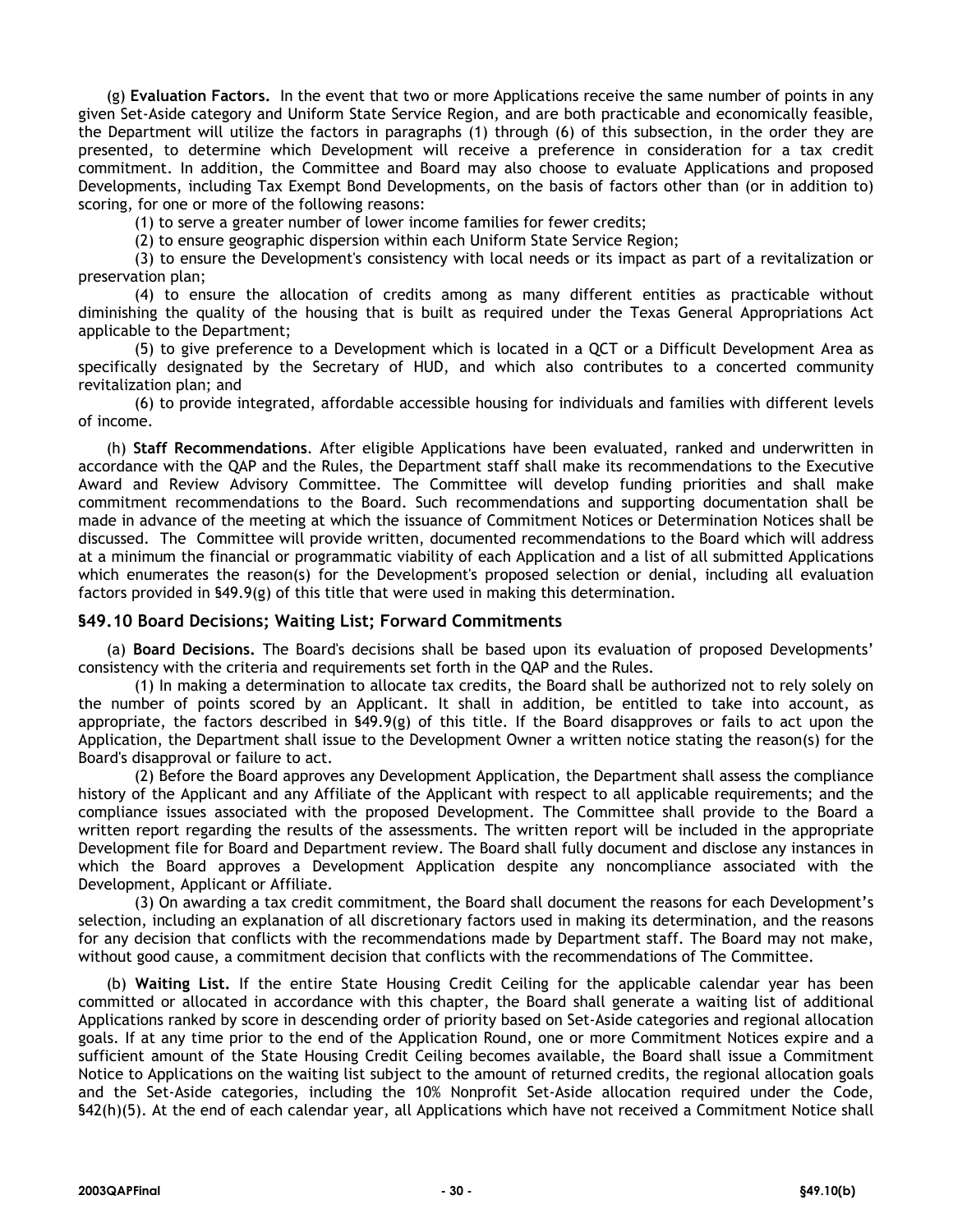be deemed terminated. The Applicant may re-apply to the Department during the next Application Acceptance Period.

(c) **Forward Commitments. T**he Board may determine to issue commitments of tax credit authority with respect to Developments from the State Housing Credit Ceiling for the calendar year following the year of issuance (each a "forward commitment"). The Board will utilize its discretion in determining the amount of credits to be allocated as forward commitments and the reasons for those commitments in meeting compelling housing needs. The Board may utilize the forward commitment authority to allocate credits to TX-USDA-RHS Developments which are experiencing foreclosure or loan acceleration at any time during the 2003 calendar year.

(1) Unless otherwise provided in the Commitment Notice with respect to a Development selected to receive a forward commitment, actions which are required to be performed under this chapter by a particular date within a calendar year shall be performed by such date in the calendar year of the anticipated commitment rather than in the calendar year of the forward commitment.

(2) Any forward commitment made pursuant to this section shall be made subject to the availability of State Housing Credit Ceiling in the calendar year with respect to which the forward commitment is made. If a forward commitment shall be made with respect to a Development placed in service in the year of such commitment, the forward commitment shall be a "binding commitment" to allocate the applicable credit dollar amount within the meaning of the Code, §42(h)(1)(C).

(3) If tax credit authority shall become available to the Department later in a calendar year in which forward commitments have been awarded, the Department may allocate such tax credit authority to any eligible Development which received a forward commitment, in which event the forward commitment shall be canceled with respect to such Development.

# **§49.11. Required Application Notifications, Receipt of Public Comment, and Meetings with Applicants; Viewing of Pre-Applications and Applications; Confidential Information.**

#### (a) **Required Application Notifications, Receipt of Public Comment, and Meetings with Applicants.**

(1) Within approximately seven business days after the close of the Pre-Application Acceptance Period, the Department shall publish a Pre-Application Submission Log on its web site. Such log shall contain the Development name, address, Set-Aside, number of units, requested credits, owner contact name and phone number.

(2) Approximately 30 days before the close of the Application Acceptance Period, the Department will release the evaluation and assessment of the Pre-Applications on its web site.

(3) Within approximately 15 business days after the close of the Application Acceptance Period, the Department shall:

(A) publish an Application submission log on its web site.

(B) give notice of a proposed Development in writing to the:

(i) mayor or other equivalent chief executive officer of the municipality, if the Development or a part thereof is located in a municipality; otherwise the Department shall notify the chief executive officer of the county in which the Development or a part thereof is located, to advise such individual that the Development or a part thereof will be located in his/her jurisdiction and request any comments which such individual may have concerning such Development. If the local municipal authority expresses opposition to the Development, the Department will give consideration to the objections raised and will visit the proposed site or Development within 30 days of notification to conduct a physical inspection of the Development site and consult with the mayor or county judge before the Application is scored, if opposition is received prior to scoring being completed; and

(ii) state representative and state senator representing the area where a Development would be located. The state representative or senator may hold a community meeting at which the Department shall provide appropriate representation.

(C) The elected officials identified in clauses (i) and (ii) of subparagraph (B) of this paragraph will be provided an opportunity to comment on the Application during the Application evaluation process.

(4) The Department shall hold at least three public hearings in different Uniform State Service Regions of the state to receive comment on the submitted Applications and on other issues relating to the Low Income Housing Tax Credit Program.

(5) The Department shall provide notice of and information regarding public hearings, Board meetings and Application opening and closing dates relative to housing tax credits to local housing departments, to appropriate newspapers of general or limited circulation that serve the community in which a proposed Development is to be located, to nonprofit organizations, to on-site property managers of occupied developments that are the subject of Applications for posting in prominent locations at those Developments, and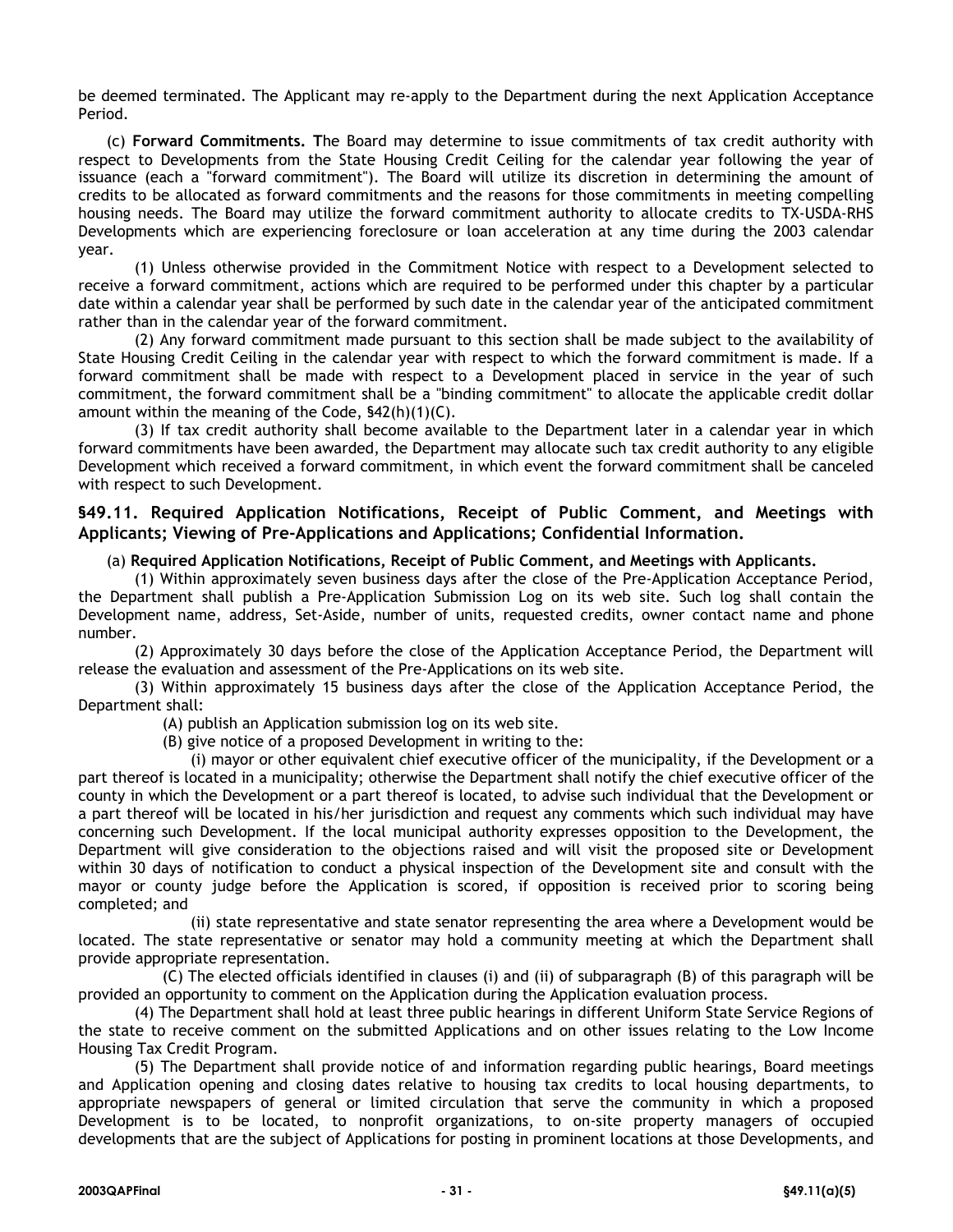to any other interested persons including community groups, who request the information and shall post all such information to its web site.

(6) Approximately forty days prior to the date of the July Board meeting at which the issuance of Commitment Notices shall be discussed, the Department will notify each Applicant of the receipt of any opposition received by the Department relating to his or her Development at that time.

(7) Not later than the third working day after the date of the relevant determinations, the results of each stage of the Application process, including the results of the Application scoring and underwriting phases and the commitment phase, will be posted to the Department's web site.

(8) At least thirty days prior to the date of the July Board meeting at which the issuance of Commitment Notices or Determination Notices shall be discussed, the Department will:

(A) provide the Application scores to the Board;

(B) if feasible, post to the Department's web site the entire Application, including all supporting documents and exhibits, the Application Log as further described in §49.20(b) of this title, a scoring sheet providing details of the Application score, and any other documents relating to the processing of the Application.

(9) A summary of comments received by the Department on specific Applications shall be part of the documents required to be reviewed by the Board under this subsection if it is received 30 business days prior to the date of the Board Meeting at which the issuance of Commitment Notices or Determination Notices shall be discussed. Comments received after this deadline will not be part of the documentation submitted to the Board. However, a public comment period will be available prior to the Board's decision, at the Board meeting where tax credit commitment decisions will be made.

(10) Not later than the 120<sup>th</sup> day after the date of the initial issuance of Commitment Notices for housing tax credits, the Department shall provide an Applicant who did not receive a commitment for housing tax credits with an opportunity to meet and discuss with the Department the Application's deficiencies, scoring and underwriting.

(b) **Viewing of Pre-Applications and Applications.** Pre-Applications and Applications for tax credits are public information and are available upon request after the Pre-Application and Application Acceptance Periods close, respectively. All Pre-Applications and Applications, including all exhibits and other supporting materials, except Personal Financial Statements and Social Security numbers, will be made available for public disclosure after the Pre-Application and Application periods close, respectively. The content of Personal Financial Statements may still be made available for public disclosure upon request if the Attorney General's office deems it is not protected from disclosure by the Texas Public Information Act*.* 

(c) **Confidential Information.** The Department may treat the financial statements of any Applicant as confidential and may elect not to disclose those statements to the public. A request for such information shall be processed in accordance with §552.305 of the Government Code.

# **§49.12. Tax Exempt Bond Developments: Filing of Applications, Applicability of Rules, Supportive Services, Financial Feasibility Evaluation, Satisfaction of Requirements.**

(a) **Filing of Applications for Tax Exempt Bond Developments.** Applications for a Tax Exempt Bond Development may be submitted to the Department as described in paragraphs (1) and (2) of this subsection:

(1) Applicants which receive advance notice of a Program Year 2003 reservation as a result of the Texas Bond Review Board's (TBRB) lottery for the private activity volume cap must file a complete Application not later than 60 days after the date of the TBRB lottery. Such filing must be accompanied by the Application fee described in §49.21 of this title.

(2) Applicants which receive advance notice of a Program Year 2003 reservation after being placed on the waiting list as a result of the TBRB lottery for private activity volume cap must submit Volume 1 of the Application and the Application fee described in §49.21 of this title prior to the Applicant's bond reservation date as assigned by the TBRB. Any outstanding documentation required under this section must be submitted to the Department at least 45 days prior to the Board meeting at which the decision to issue a Determination Notice would be made.

(b) **Applicability of Rules for Tax Exempt Bond Developments.** Tax Exempt Bond Development Applications are subject to all rules in this title, with the only exception being to the following sections: §49.4, §49.7, §49.8, §49.9(c)(2) and (3), §49.9(f), §49.10(b) and (c), §49.11(a) and §49.14 of this title. Such Developments requesting a Determination Notice in the current calendar year must meet all Threshold Criteria requirements stipulated in §49.9(e) of this title. Such Developments which received a Determination Notice in a prior calendar year must meet all Threshold Criteria requirements stipulated in the QAP and Rules in effect for the calendar year in which the Determination Notice was issued; provided, however, that such Developments shall comply with all procedural requirements for obtaining Department action in the current QAP and Rules; and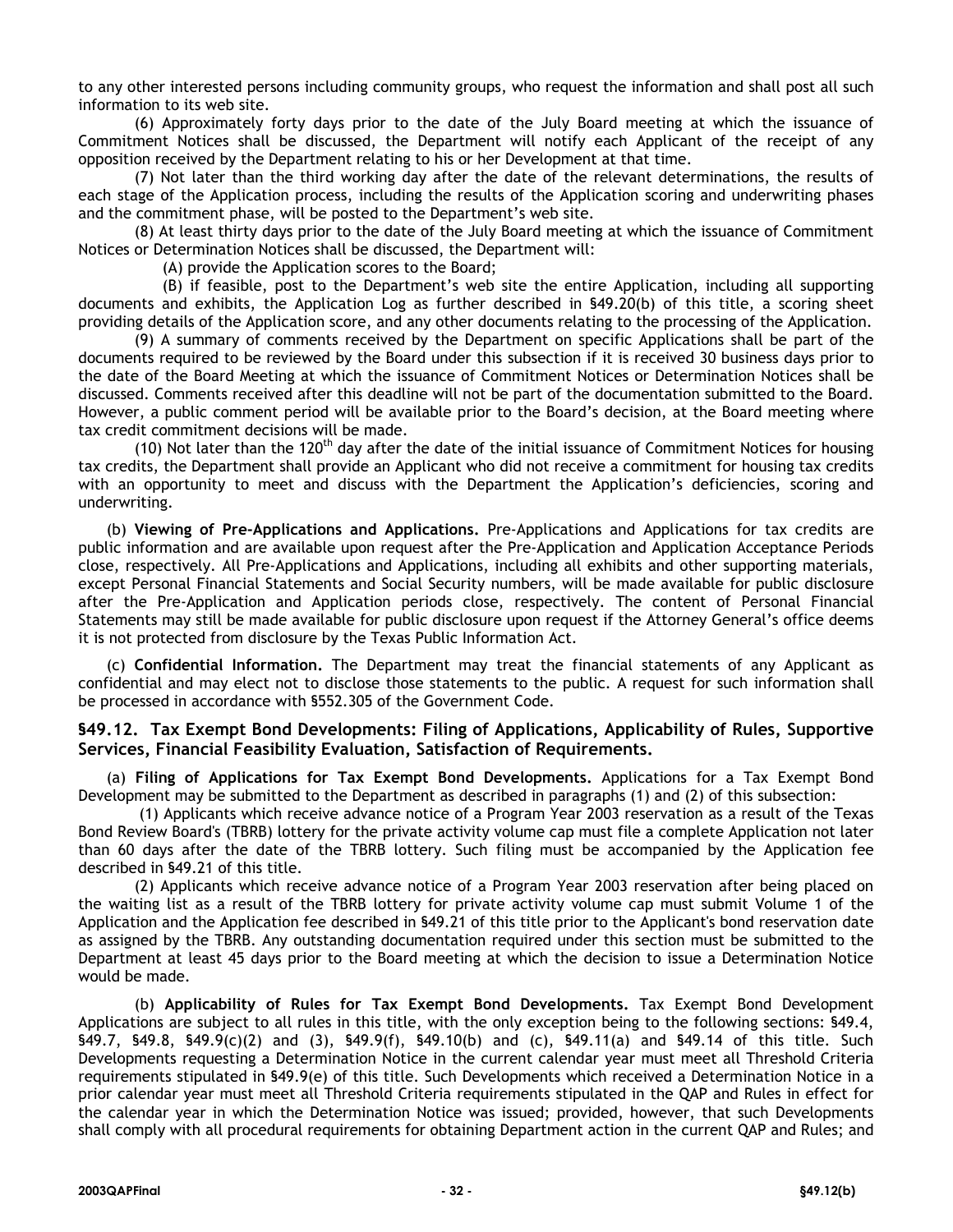such other requirements of the QAP and Rules as the Department determines applicable. At the time of Application, Developments must demonstrate the Development's consistency with the bond issuer's consolidated plan or other similar planning document. Consistency with the local municipality's consolidated plan or similar planning document must also be demonstrated in those instances where the city or county has a consolidated plan.

(c) **Supportive Services for Tax Exempt Bond Developments.** Tax Exempt Bond Development Applications must provide an executed agreement with a qualified service provider for the provision of special supportive services that would otherwise not be available for the tenants. The provision of these services will be included in the LURA. Acceptable services as described in paragraphs (1) through (3) of this paragraph include:

(1) the services must be in one of the following categories: child care, transportation, basic adult education, legal assistance, counseling services, GED preparation, English as a second language classes, vocational training, home buyer education, credit counseling, financial planning assistance or courses, health screening services, health and nutritional courses, youth programs, scholastic tutoring, social events and activities, community gardens or computer facilities; or

(2) any other program described under Title IV-A of the Social Security Act (42 U.S.C. §§ 601 et seq.) which enables children to be cared for in their homes or the homes of relatives; ends the dependence of needy families on government benefits by promoting job preparation, work and marriage; prevents and reduces the incidence of out-of wedlock pregnancies; and encourages the formation and maintenance of two-parent families, or

(3) any other services approved in writing by the Issuer. The plan for tenant supportive services submitted for review and approval of the Issuer must contain a plan for coordination of services with state workforce development and welfare programs. The coordinated effort will vary depending upon the needs of the tenant profile at any given time as outlined in the plan.

(d) **Financial Feasibility Evaluation for Tax Exempt Bond Developments.** Code §42(m)(2)(D) requires the bond issuer (if other than the Department) to make sure that a Tax Exempt Bond Development does not receive more tax credits than the amount needed for the financial feasibility and viability of a Development throughout the Compliance Period. Treasury Regulations prescribe the occasions upon which this determination must be made. In light of the requirement, issuers may either elect to underwrite the Development for this purpose in accordance with the QAP and the Underwriting Rules and Guidelines, 10 TAC §1.32 of this title or request that the Department perform the function. If the issuer underwrites the Development, the Department will, nonetheless, review the underwriting report and may make such changes in the amount of credits which the Development may be allowed as are appropriate under the Department's guidelines. The Determination Notice issued by the Department and any subsequent IRS Form(s) 8609 will reflect the amount of tax credits for which the Development is determined to be eligible in accordance with this paragraph, and the amount of tax credits reflected in the IRS Form 8609 may be greater or less than the amount set forth in the Determination Notice, based upon the Department's and the bond issuer's determination as of each building's placement in service. Any increase of tax credits, from the amount specified in the Determination Notice, at the time of each building's placement in service will only be permitted if it is deemed that causes for the increased Eligible Basis were beyond the control of the Development Owner, were not foreseeable by the Development Owner at the time of Application and were not preventable during the construction of the Development, as determined by the Board.

(e) **Satisfaction of Requirements for Tax Exempt Bond Developments.** If the Department staff determines that all requirements of this section have been met, the Board, shall authorize the Department to issue a Determination Notice to the Applicant that the Development satisfies the requirements of the QAP and Rules in accordance with the Code, §42(m)(1)(D).

# **§49.13 Commitment and Determination Notices; Agreement and Election Statement.**

(a) **Commitment and Determination Notices.** If the Board approves an Application, the Department will:

(1) if the Application is for a commitment from the State Housing Credit Ceiling, issue a Commitment Notice to the Development Owner which shall:

(A) confirm that the Board has approved the Application; and

(B) state the Department's commitment to make a Housing Credit Allocation to the Applicant in a specified amount, subject to the feasibility determination described at §49.17 of this title, and compliance by the Development Owner with the remaining requirements of this chapter and any other terms and conditions set forth therein by the Department. This commitment shall expire on the date specified therein unless the Development Owner indicates acceptance of the commitment by executing the Commitment Notice or Determination Notice, pays the required fee specified in §49.21 of this title, and satisfies any other conditions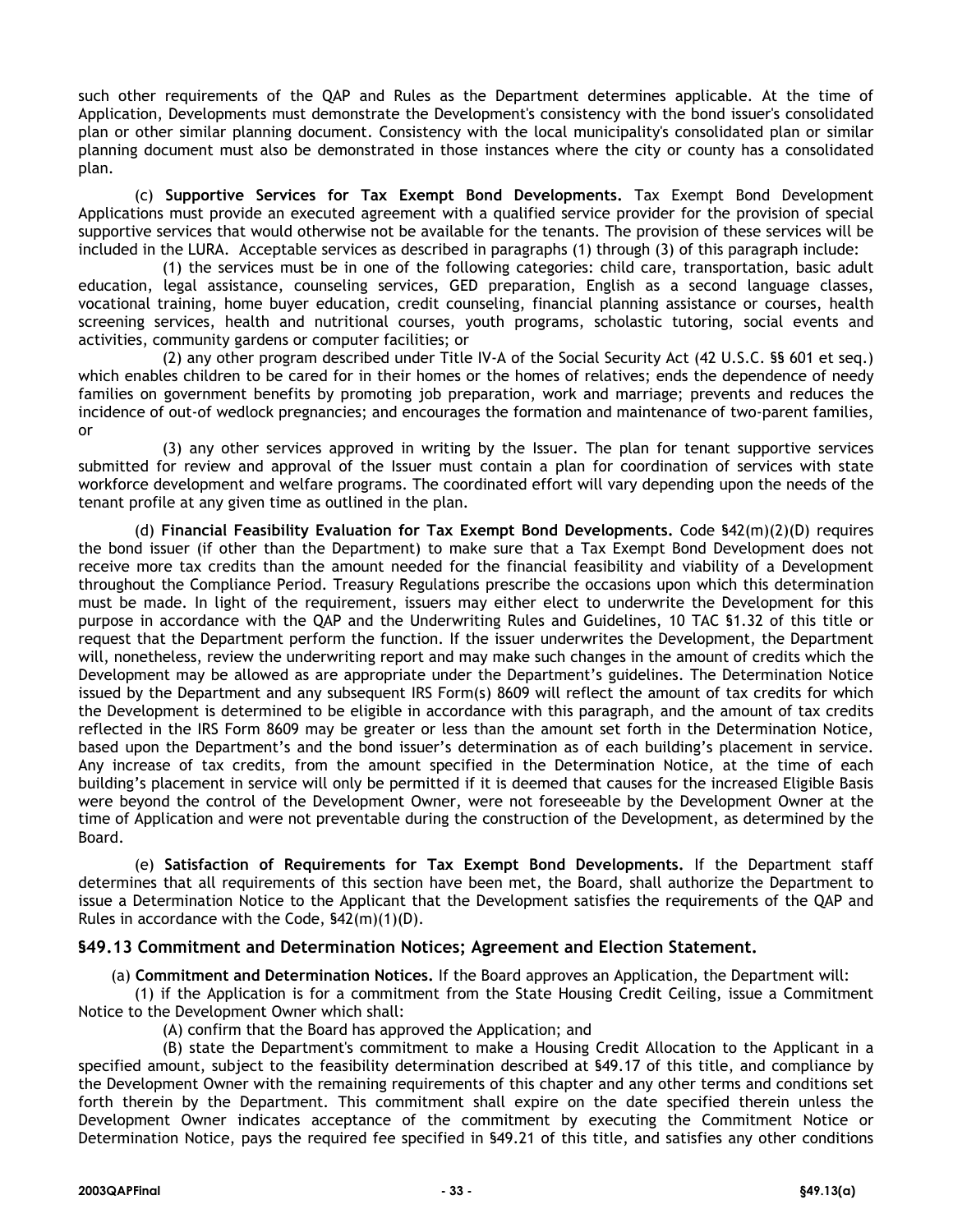set forth therein by the Department. A Development Owner may request an extension of the Commitment Notice expiration date by submitting an extension request and associated extension fee as described in §49.21 of this title. In no event shall the expiration date of a Commitment Notice be extended beyond the last business day of the applicable calendar year.

(2) if the Application is with respect to a Tax Exempt Bond Development, issue a Determination Notice to the Development Owner which shall:

(A) confirm the Board's determination that the Development satisfies the requirements of this QAP; and

(B) state the Department's commitment to issue IRS Form(s) 8609 to the Applicant in a specified amount, subject to the requirements set forth at §49.12 of this title and compliance by the Development Owner with all applicable requirements of this title and any other terms and conditions set forth therein by the Department. The Determination Notice shall expire on the date specified therein unless the Development Owner indicates acceptance by executing the Determination Notice and paying the required fee specified in §49.21 of this title. The Determination Notice shall also expire unless the Development Owner satisfies any conditions set forth therein by the Department within the applicable time period.

(3) notify, in writing, the mayor or other equivalent chief executive officer of the municipality in which the Property is located informing him/her of the Board's issuance of a Commitment Notice or Determination Notice, as applicable.

(4) A Commitment or Determination Notice shall not be issued with respect to any Development for an unnecessary amount or where the cost for the total development, acquisition, construction or rehabilitation exceeds the limitations established from time to time by the Department and the Board, unless the Department staff make a recommendation to the Board based on the need to fulfill the goals of the Low Income Housing Tax Credit Program as expressed in this QAP and Rules, and the Board accepts the recommendation. The Department's recommendation to the Board shall be clearly documented.

(5) A Commitment or Determination Notice shall not be issued with respect to any Development in violation of the Concentration Policy, unless The Committee makes a recommendation to the Board based on the need to fulfill the goals of the Low Income Housing Tax Credit Program as expressed in this QAP and Rules, and the Board accepts the recommendation. The Department's recommendation to the Board shall be clearly documented.

(6) A Commitment or Determination Notice shall not be issued with respect to the Applicant, the Development Owner, or the General Contractor, or any Affiliate of the Applicant, the Development Owner, or the General Contractor that is active in the ownership or control of one or more other low income rental housing properties in the state of Texas funded by the Department, or outside the state of Texas, that is in Material Non-Compliance with the LURA (or any other document containing an Extended Low Income Housing Commitment) or the program rules in effect for such property as of June 30, 2003 (or for Tax Exempt Bond Developments as of 10 business days prior to the Board's vote to allocate credits. Any corrective action documentation affecting the Material Non-Compliance status score for Applicants must be received by the Department no later than May 15, 2003 (or for Tax Exempt Bond Developments no later than 20 business days prior to the Board's vote to allocate credits).

(b) **Agreement and Election Statement.** Together with or following the Development Owner's acceptance of the commitment or determination, the Development Owner may execute an Agreement and Election Statement, in the form prescribed by the Department, for the purpose of fixing the Applicable Percentage for the Development as that for the month in which the Commitment was accepted (or the month the bonds were issued for Tax Exempt Bond Developments), as provided in the Code, §42(b)(2). Current Treasury Regulations, §1.42-  $8(a)(1)(v)$ , suggest that in order to permit a Development Owner to make an effective election to fix the Applicable Percentage for a Development, the Carryover Allocation Document must be executed by the Department and the Development Owner within the same month. The Department staff will cooperate with a Development Owner, as needed, to assure that the Commitment Notice can be so executed.

# **§49.14. Carryover, 10% Test.**

(a) **Carryover.** All Developments which received a Commitment Notice, and will not be placed in service and receive IRS Form 8609 in the year the Commitment Notice was issued, must submit the Carryover documentation to the Department no later than November 1 of the year in which the Commitment Notice is issued. Commitments for credits will be terminated if the Carryover documentation, or an approved extension, has not been received by this deadline. In the event that a Development Owner intends to submit the Carryover documentation in October of the year in which the Commitment Notice is issued, in order to fix the Applicable Percentage for the Development in October, it must be submitted no later than the first Friday in October. The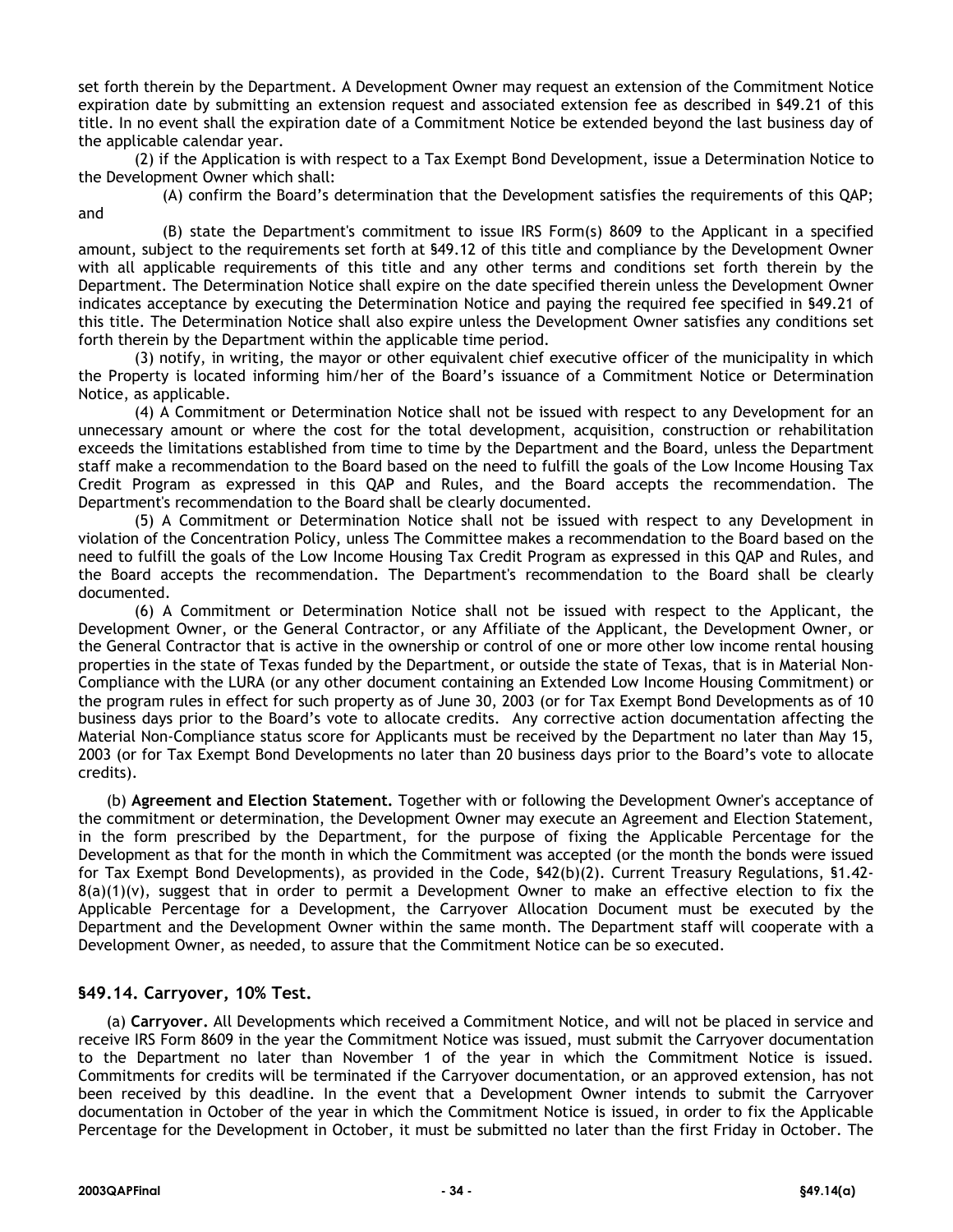Carryover Allocation format must be properly completed and delivered to the Department as prescribed by the Carryover Allocation Procedures Manual. All Carryover Allocations will be contingent upon the following, in addition to all other conditions placed upon the Application in the Commitment Notice:

(1) A current original plat or survey of the land, prepared by a duly licensed Texas Registered Professional Land Surveyor. Such survey shall conform to standards prescribed in the Manual of Practice for Land Surveying in Texas as promulgated and amended from time to time by the Texas Surveyors Association as more fully described in the Carryover Procedures Manual.

(2) A review of information provided by the IRS as permitted pursuant to IRS Form 8821, Tax Information Authorization, for the release of tax information relating to non-disclosure or recapture issues. Each Applicant must execute and provide to the Department Form 8821 within ten business days of the issuance of a Commitment Notice or Determination Notice. The form must be signed and executed on behalf of the Development Owner. Any information provided by the IRS will be evaluated by the Department in accordance with §49.3(53) of this title and may be utilized by the Board to determine if a Carryover Allocation will be made.

(3) Attendance of the Development Owner and Development architect at eight hours of Fair Housing training on or before the closing of the construction loan.

(b) **10% Test.** No later than six months from the date the Carryover Allocation Document is executed by the Department and the Development Owner, more than 10% of the Development Owner's reasonably expected basis has to have been incurred pursuant to  $\frac{542(h)(1)(E)(i)}{h}$  and (ii) of the Internal Revenue Code and Treasury Regulations, §1.42-6. The evidence to support the satisfaction of this requirement must be submitted to the Department no later than June 30 in a format prescribed by the Department.

#### **§49.15. Closing of the Construction Loan, Commencement of Substantial Construction.**

(a) **Closing of the Construction Loan.** The Development Owner must submit evidence of having closed the construction loan no later than the second Friday in June of the year after the execution of the Carryover Allocation Document with the possibility of an extension as described in §49.21 of this title. At the time of submission of the documentation, the Development Owner must also submit a Management Plan and an Affirmative Marketing Plan as further described in the Carryover Allocation Procedures Manual. The Carryover Allocation will automatically be terminated if the Development Owner fails to meet the aforementioned closing deadline (taking into account any extensions), and has not had an extension approved, and all credits previously allocated to that Development will be recovered and become a part of the State Housing Credit Ceiling for the applicable year.

(b) **Commencement of Substantial Construction**. The Development Owner must commence and continue substantial construction activities not later than the second Friday in November of the year after the execution of the Carryover Allocation Document with the possibility of an extension as described in §49.21 of this title. The minimum activity necessary to meet the requirement of substantial construction for new Developments will be defined as having poured foundations for at least 50% of all of the buildings in the Development. The minimum activity necessary to meet the requirement of substantial construction for rehabilitation Developments will be defined as having expended 10% of the construction budget as documented by the inspecting architect. Evidence of such activity shall be provided in a format prescribed by the Department.

#### **§49.16. Cost Certification, LURA.**

(a) **Cost Certification.** Developments that will be placed in service and request IRS Forms 8609 in the year the Commitment Notice was issued must submit the required Cost Certification documentation and the compliance and monitoring fee to the Department by the second Friday in November of that same year. The Department will issue IRS Forms 8609 no later than 90 days from the date of receipt of the Cost Certification documentation, so long as all subsequent documentation requested by the Department related to the processing of the Cost Certification documentation has been provided on or before the seventy-fifth day from the date of receipt of the original Cost Certification documentation. Any deficiency letters issued to the Owner pertaining to the Cost Certification documentation will also be copied to the syndicator.

(b) **Land Use Restriction Agreement (LURA).** Prior to the Department's issuance of the IRS Form(s) 8609 for building(s) in a Development, the Development Owner must date, sign and acknowledge before a notary public a LURA and send the original to the Department for execution. The Development Owner shall then record said LURA, along with any and all exhibits attached thereto, in the real property records of the county where the Development is located and return the original document, duly certified as to recordation by the appropriate county official, to the Department. If any liens (other than mechanics' or materialmen's liens) shall have been recorded against the Development and/or the Property prior to the recording of the LURA, the Development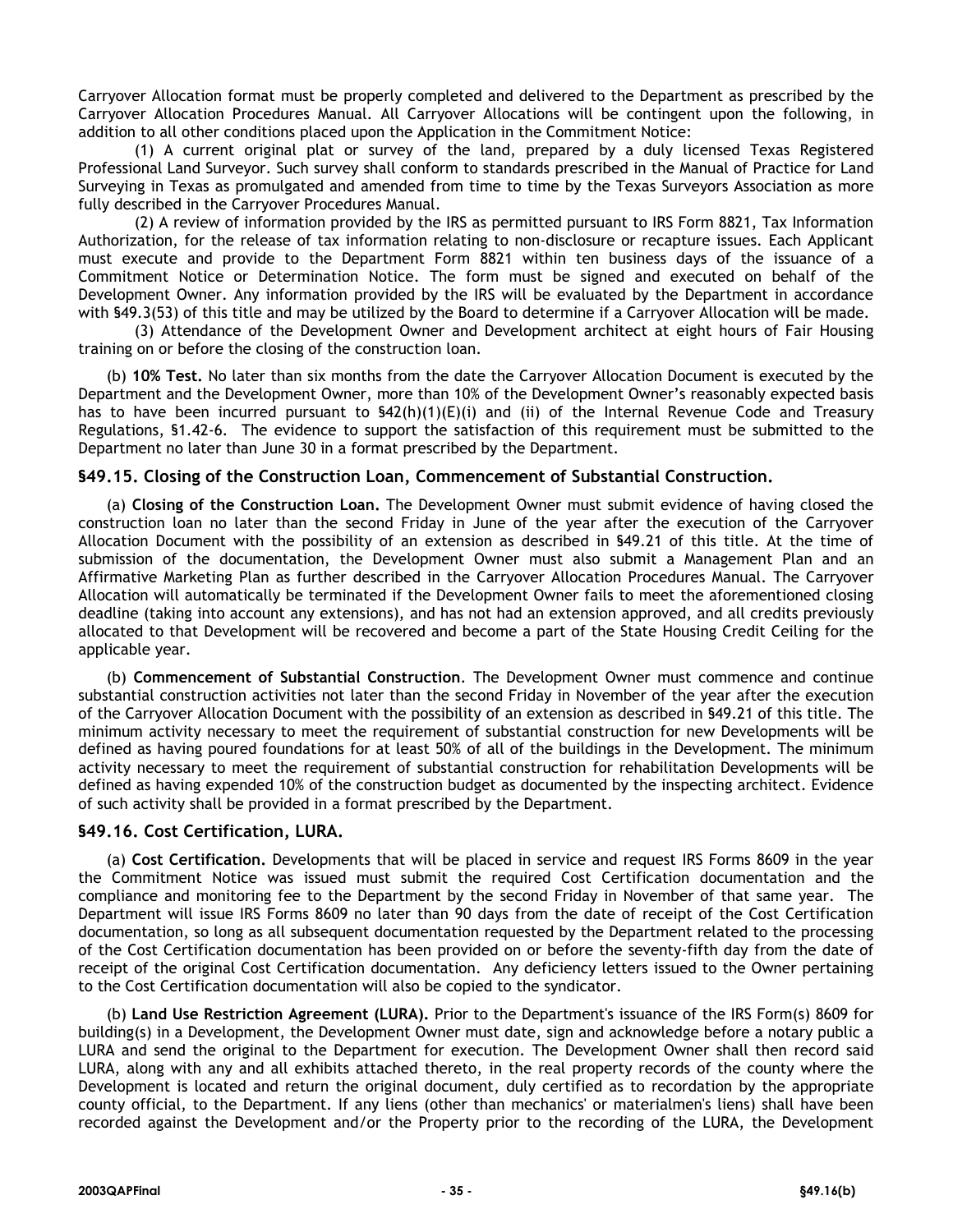Owner shall obtain the subordination of the rights of any such lienholder, or other effective consent, to the survival of certain obligations contained in the LURA, which are required by  $$42(h)(6)(E)(ii)$  of the Code to remain in effect following the foreclosure of any such lien. Receipt of such certified recorded original LURA by the Department is required prior to issuance of IRS Form 8609. A representative of the Department shall physically inspect the Development for compliance with the Application and the representatives, warranties, covenants, agreements and undertakings contained therein. Such inspection will be conducted before the IRS Form 8609 is issued for a building, but it shall be conducted in no event later than the end of the second calendar year following the year the last building in the Development is placed in service. The Development Owner for Tax Exempt Bond Developments shall obtain a subordination agreement wherein the lien of the mortgage is subordinated to the LURA. If an Owner intends for the Department to execute a LURA by the end of a calendar year, then the proposed LURA, executed by the Owner and lienholder, if necessary, must be submitted to the Department for execution no later than December 1 of that calendar year.

#### **§49.17. Housing Credit Allocations.**

(a) In making a commitment of a Housing Credit Allocation under this chapter, the Department shall rely upon information contained in the Applicant's Application to determine whether a building is eligible for the credit under the Code, §42. The Applicant shall bear full responsibility for claiming the credit and assuring that the Development complies with the requirements of the Code, §42. The Department shall have no responsibility for ensuring that an Applicant who receives a Housing Credit Allocation from the Department will qualify for the housing credit.

(b) The Housing Credit Allocation Amount shall not exceed the dollar amount the Department determines is necessary for the financial feasibility and the long term viability of the Development throughout the Compliance Period. Such determination shall be made by the Department at the time of issuance of the Commitment Notice or Determination Notice; at the time the Department makes a Housing Credit Allocation; and as of the date each building in a Development is placed in service. Any Housing Credit Allocation Amount specified in a Commitment Notice, Determination Notice or Carryover Allocation Document is subject to change by the Department based upon such determination. Such a determination shall be made by the Department based on its evaluation and procedures, considering the items specified in the Code, §42(m)(2)(B), and the department in no way or manner represents or warrants to any Applicant, sponsor, investor, lender or other entity that the Development is, in fact, feasible or viable.

(c) The General Contractor hired by the Applicant must meet specific criteria as defined by the Seventy-fifth Legislature. A General Contractor hired by an Applicant or an Applicant, if the Applicant serves as General Contractor must demonstrate a history of constructing similar types of housing without the use of federal tax credits. Evidence must be submitted to the Department, in accordance with §49.9(e)(4)(G) of this title, which sufficiently documents that the General Contractor has constructed some housing without the use of Housing Tax Credits. This documentation will be required as a condition of the commitment notice or carryover agreement, and must be complied with prior to commencement of construction and at cost certification and final allocation of credits.

(d) An allocation will be made in the name of the Applicant identified in the related Commitment Notice or Determination Notice. If an allocation is made in the name of the party expected to be the General Partner or Managing Member in an eventual owner partnership or limited liability company, the Department may, upon request, approve a transfer of allocation to such owner partnership or limited liability company in which such party is the sole General Partner or Managing Member. Any other transfer of an allocation will be subject to review and approval by the Department. The approval of any such transfer does not constitute a representation to the effect that such transfer is permissible under §42 of the Code or without adverse consequences thereunder, and the Department may condition its approval upon receipt and approval of complete documentation regarding the new owner including all the criteria for scoring, evaluation and underwriting, among others, which were applicable to the original Applicant.

(e) The Department shall make a Housing Credit Allocation, either in the form of IRS Form 8609, with respect to current year allocations for buildings placed in service, or in the Carryover Allocation Document, for buildings not yet placed in service, to any Development Owner who holds a Commitment Notice which has not expired, and for which all fees as specified in §49.21 of this title have been received by the Department and with respect to which all applicable requirements, terms and conditions have been met. For Tax Exempt Bond Developments, the Housing Credit Allocation shall be made in the form of a Determination Notice. For an IRS Form 8609 to be issued with respect to a building in a Development with a Housing Credit Allocation, satisfactory evidence must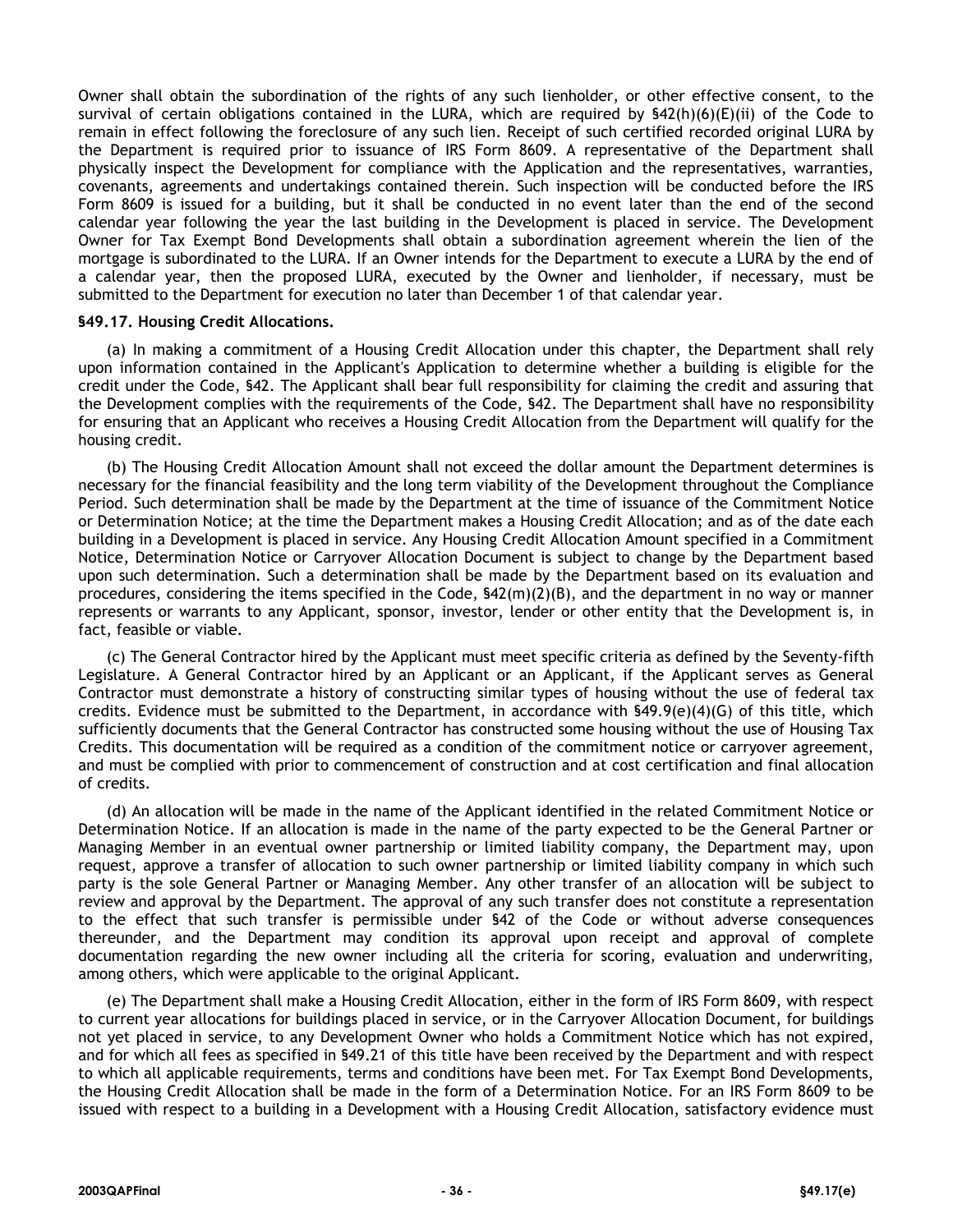be received by the Department that such building is completed and has been placed in service in accordance with the provisions of the Department's Cost Certification Procedures Manual. The Cost Certification documentation requirements will include a certification and inspection report prepared by a Third-Party accredited accessibility inspector to certify that the Development meets all required accessibility standards. IRS Form 8609 will not be issued until the certifications are received by the Department. The Department shall mail or deliver IRS Form 8609 (or any successor form adopted by the Internal Revenue Service) to the Development Owner, with Part I thereof completed in all respects and signed by an authorized official of the Department. The delivery of the IRS Form 8609 will occur only after the Development Owner has complied with all procedures and requirements listed within the Cost Certification Procedures Manual. Regardless of the year of Application to the Department for Housing Tax Credits, the current year's Cost Certification Procedures Manual must be utilized when filing all cost certification materials. A separate Housing Credit Allocation shall be made with respect to each building within a Development which is eligible for a housing credit; provided, however, that where an allocation is made pursuant to a Carryover Allocation Document on a Development basis in accordance with the Code, §42(h)(1)(F), a housing credit dollar amount shall not be assigned to particular buildings in the Development until the issuance of IRS Form 8609s with respect to such buildings.

(f) In making a Housing Credit Allocation, the Department shall specify a maximum Applicable Percentage, not to exceed the Applicable Percentage for the building permitted by the Code, §42(b), and a maximum Qualified Basis amount. In specifying the maximum Applicable Percentage and the maximum Qualified Basis amount, the Department shall disregard the first-year conventions described in the Code, §42(f)(2)(A) and §42(f)(3)(B). The Housing Credit Allocation made by the Department shall not exceed the amount necessary to support the extended low income housing commitment as required by the Code,  $\frac{542(h)(6)(C(i))}{2}$ .

(g) Development inspections shall be required to show that the Development is built or rehabilitated according to required plans and specifications. At a minimum, all Development inspections must include an inspection for quality during the construction process while defects can reasonably be corrected and a final inspection at the time the Development is placed in service. All such Development inspections shall be performed by the Department or by an independent, third party inspector acceptable to the Department. The Development Owner shall pay all fees and costs of said inspections as described in §49.21 of this title.

(h) After the entire Development is placed in service, which must occur prior to the deadline specified in the Carryover Allocation Document, the Development Owner shall be responsible for furnishing the Department with documentation which satisfies the requirements set forth in the Cost Certification Procedures Manual. For purposes of this title, a newly constructed or rehabilitated building is not placed in service until all units in such building have been completed and certified by the appropriate local authority or registered architect as ready for occupancy. The Cost Certification must be submitted for the entire Development; therefore partial Cost Certifications are not allowed. The Department may require copies of invoices and receipts and statements for materials and labor utilized for the new construction or rehabilitation and, if applicable, a closing statement for the acquisition of the Development as well as for the closing of all interim and permanent financing for the Development. If the Applicant does not fulfill all representations and commitments made in the Application, the Department may make reasonable reductions to the tax credit amount allocated via the IRS Form 8609, may withhold issuance of the IRS Form 8609s until these representations and commitments are met, and/or may terminate the allocation, if appropriate corrective action is not taken by the Development Owner.

(i) The Board at its sole discretion may allocate credits to a Development Owner in addition to those awarded at the time of the initial Carryover Allocation in instances where there is bona fide substantiation of cost overruns and the Department has made a determination that the allocation is needed to maintain the Development's financial viability as a Development.

(j) The Department may, at any time and without additional administrative process, determine to award credits to Developments previously evaluated and awarded credits if it determines that such previously awarded credits are or may be invalid and the owner was not responsible for such invalidity. The Department may also consider an amendment to a Commitment Notice or Carryover Allocation or other requirement with respect to a Development if the revisions:

(1) are consistent with the Code and the Low Income Housing Tax Credit Program;

(2) do not occur while the Development is under consideration for tax credits;

(3) do not involve a change in the number of points scored (unless the Development's ranking is adjusted because of such change);

(4) do not involve a change in the Development's site; or

(5) do not involve a change in the set-aside election.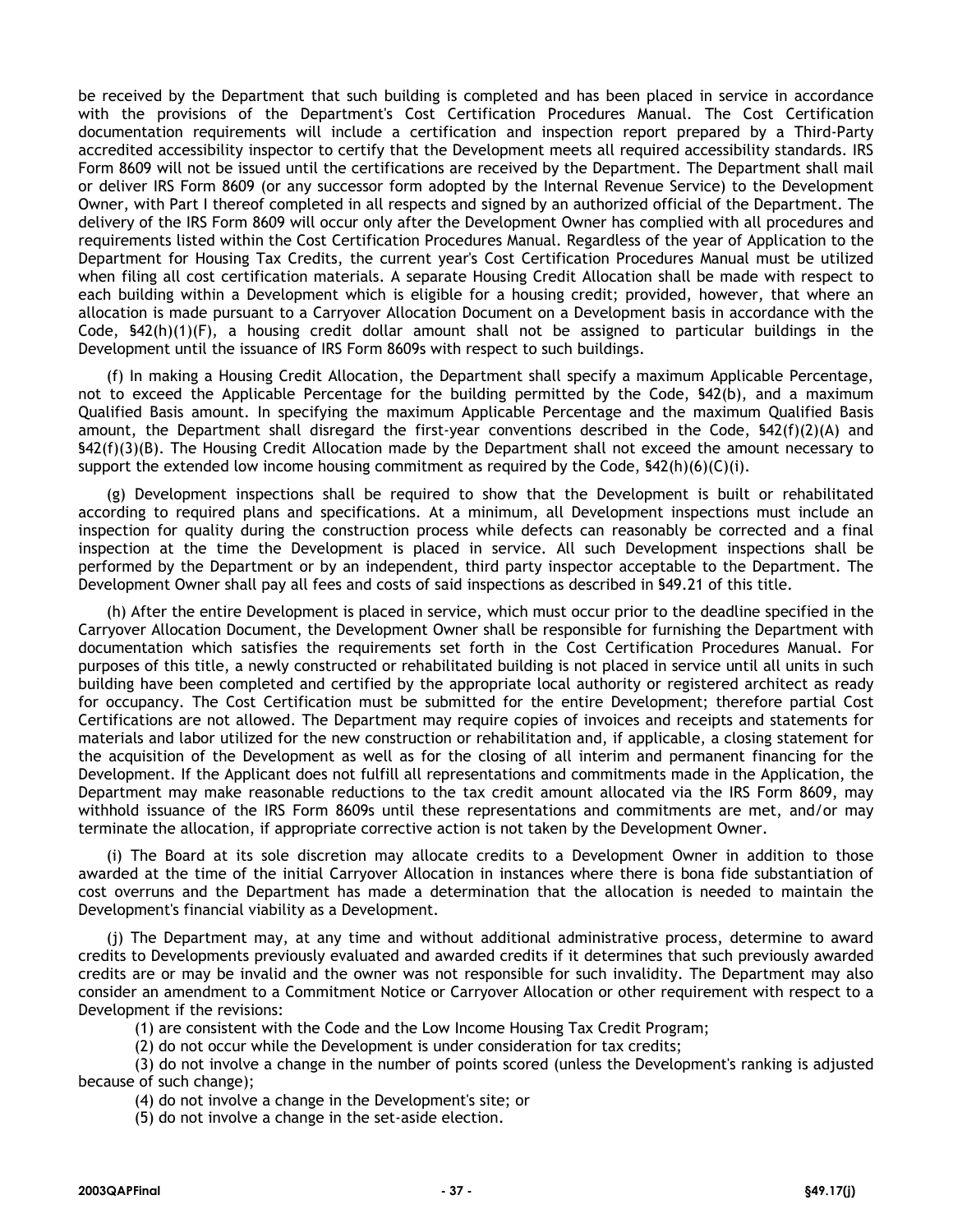#### **§49.18 Board Reevaluation, Appeals; Amendments, Housing Tax Credit and Ownership Transfers, Withdrawals, Cancellations.**

(a) **Board Reevaluation.** Regardless of project stage, the Board shall reevaluate a Development that undergoes a substantial change between the time of initial Board approval of the Development and the time of issuance of a Commitment Notice or Determination Notice for the Development. For the purposes of this subsection, substantial change shall be those items identified in subsection  $(c)(3)$  of this section. The Board may revoke any Commitment Notice or Determination Notice issued for a Development that has been unfavorably reevaluated by the Board.

- (b) **Appeals Process.** An Applicant may appeal decisions made by the Department.
	- (1) The decisions that may be appealed are identified in subparagraphs (A) through (C) of this paragraph.
		- (A) a determination regarding the Application's satisfaction of:
			- (i) Pre-Application or Application Threshold Criteria;
			- (ii) Underwriting Criteria;
		- (B) the scoring of the Application under the Application Selection Criteria; and
		- (C) a recommendation as to the amount of housing tax credits to be allocated to the Application.
	- (2) An Applicant may not appeal a decision made regarding an Application filed by another Applicant.

(3) An Applicant must file its appeal in writing with the Department not later than the seventh day after the date the Department publishes the results of any stage of the Application evaluation process identified in §49.9 of this title. In the appeal, the Applicant must specifically identify the Applicant's grounds for appeal, based on the original Application and additional documentation filed with the original Application. If the appeal relates to the amount of housing tax credits recommended to be allocated, the Department will provide the Applicant with the underwriting report upon request.

(4) The Executive Director of the Department shall respond in writing to the appeal not later than the 14th day after the date of receipt of the appeal. If the Applicant is not satisfied with the Executive Director's response to the appeal, the Applicant may appeal directly in writing to the Board, provided that an appeal filed with the Board under this subsection must be received by the Board before:

(A) the seventh day preceding the date of the Board meeting at which the relevant commitment decision is expected to be made; or

(B) the third day preceding the date of the Board meeting described by subparagraph (A) of this paragraph, if the Executive Director does not respond to the appeal before the date described by subparagraph (A) of this paragraph.

(5) Board review of an appeal under paragraph (4) of this subsection is based on the original Application and additional documentation filed with the original Application. The Board may not review any information not contained in or filed with the original Application. The decision of the Board regarding the appeal is final.

(6) The Department will post to its web site an appeal filed with the Department or Board and any other document relating to the processing of the appeal.

#### (c) **Amendment of Application Subsequent to Allocation by Board.**

(1) If a proposed modification would materially alter a Development approved for an allocation of a housing tax credit, the Department shall require the Applicant to file a formal, written request for an amendment to the Application.

(2) The Executive Director of the Department shall require the Department staff assigned to underwrite Applications to evaluate the amendment and provide an analysis and written recommendation to the Board. The appropriate party monitoring compliance during construction in accordance with §49.19 of this title shall also provide to the Board an analysis and written recommendation regarding the amendment.

(3) For Applications approved by the Board prior to September 1, 2001, the Executive Director will approve or deny the amendment request. For Applications approved by the Board after September 1, 2001, the Board must vote on whether to approve the amendment. The Board by vote may reject an amendment and, if appropriate, rescind a Commitment Notice or terminate the allocation of housing tax credits and reallocate the credits to other Applicants on the Waiting List if the Board determines that the modification proposed in the amendment:

- (A) would materially alter the Development in a negative manner; or
- (B) would have adversely affected the selection of the Application in the Application Round.
- (4) Material alteration of a Development includes, but is not limited to:
	- (A) a significant modification of the site plan;
	- (B) a modification of the number of units or bedroom mix of units;
	- (C) a substantive modification of the scope of tenant services;
	- (D) a reduction of three percent or more in the square footage of the units or common areas;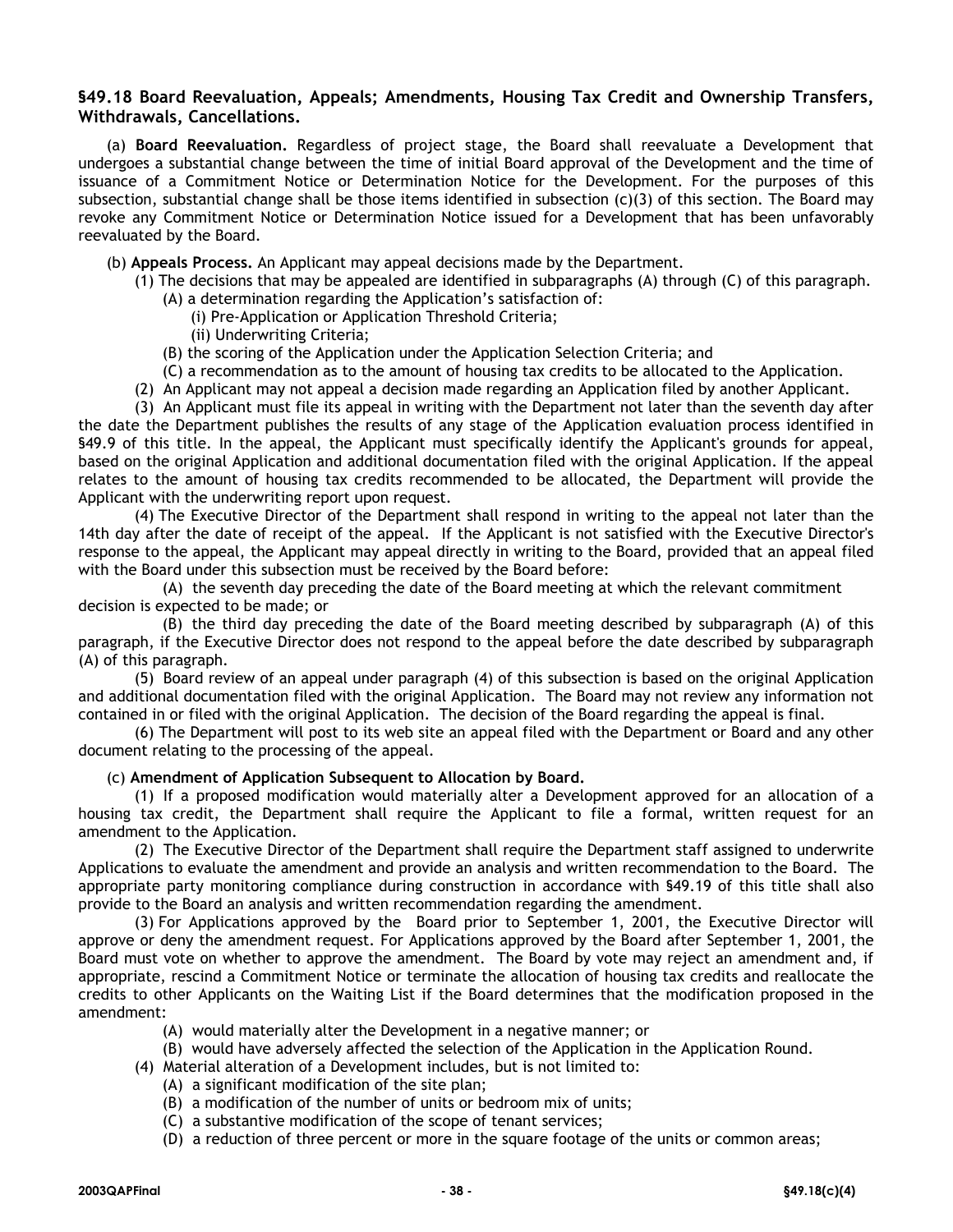(E) a significant modification of the architectural design of the Development;

(F) a modification of the residential density of the Development of at least five percent; and

(G) any other modification considered significant by the Board.

(5) In evaluating the amendment under this subsection, the Department staff shall consider whether the need for the modification proposed in the amendment was:

(A) reasonably foreseeable by the Applicant at the time the Application was submitted; or

(B) preventable by the Applicant.

(6) This section shall be administered in a manner that is consistent with the Code, §42.

(7) Before the 15<sup>th</sup> day preceding the date of Board action on the amendment, notice of an amendment and the recommendation of the Executive Director and monitor regarding the amendment will be posted to the Department's web site.

(d) **Housing Tax Credit and Ownership Transfers.** An Applicant may not transfer an allocation of housing tax credits or ownership of a Development supported with an allocation of housing tax credits to any Person other than an Affiliate unless the Applicant obtains the Executive Director's prior, written approval of the transfer. The Executive Director may not unreasonably withhold approval of the transfer. An Applicant seeking Executive Director approval of a transfer and the proposed transferee must provide to the Department a copy of any applicable agreement between the parties to the transfer, including any third-party agreement with the Department. An Applicant seeking Executive Director approval of a transfer must provide to the Department a list of the names of transferees and Related Parties; and detailed information describing the experience and financial capacity of transferees and related parties. The Development Owner shall certify to the Executive Director that the tenants in the Development have been notified in writing of the transfer before the 30th day preceding the date of submission of the transfer request to the Department. Not later than the fifth working day after the date the Department receives all necessary information under this section, the Department shall conduct a qualifications review of a transferee to determine the transferee's past compliance with all aspects of the Low Income Housing Tax Credit Program, LURAs; and the sufficiency of the transferee's experience with Developments supported with Housing Credit Allocations.

(e) **Withdrawals.** An Applicant may withdraw an Application prior to receiving a Commitment Notice, Determination Notice, Carryover Allocation Document or Housing Credit Allocation, or may cancel a Commitment Notice or Determination Notice by submitting to the Department a notice, as applicable, of withdrawal or cancellation, and making any required statements as to the return of any tax credits allocated to the Development at issue.

(f) **Cancellations.** The Department may cancel a Commitment Notice, Determination Notice or Carryover Allocation prior to the issuance of IRS Form 8609 with respect to a Development if:

(1) the Development Owner or any member of the Development Team, or the Development, as applicable, fails to meet any of the conditions of such Commitment Notice or Carryover Allocation or any of the undertakings and commitments made by the Development Owner in the Applications process for the Development;

(2) any statement or representation made by the Development Owner or made with respect to the Development Owner, the Development Team or the Development is untrue or misleading;

(3) an event occurs with respect to any member of the Development Team which would have made the Development's Application ineligible for funding pursuant to §49.5 of this title if such event had occurred prior to issuance of the Commitment Notice or Carryover Allocation; or

(4) the Development Owner, any member of the Development Team, or the Development, as applicable, fails to comply with these Rules or the procedures or requirements of the Department.

# **§49.19. Compliance Monitoring and Material Non-Compliance.**

(a) The Code, §42(m)(1)(B)(iii), requires the Department as the housing credit agency to include in its QAP a procedure that the Department will follow in monitoring Developments for compliance with the provisions of the Code, §42 and in notifying the IRS of any noncompliance of which the Department becomes aware. Such procedure is set out in this QAP and in the Owner's Compliance Manual prepared by the Department's Compliance Division, as amended from time to time. Such procedure only addresses forms and records that may be required by the Department to enable the Department to monitor a Development for violations of the Code and the LURA and to notify the IRS of any such non-compliance. This procedure does not address forms and other records that may be required of Development Owners by the IRS more generally, whether for purposes of filing annual returns or supporting Development Owner tax positions during an IRS audit.

(b) The Department, through the division with responsibility for compliance matters, shall monitor for compliance with all applicable requirements the entire construction or rehabilitation phase associated with any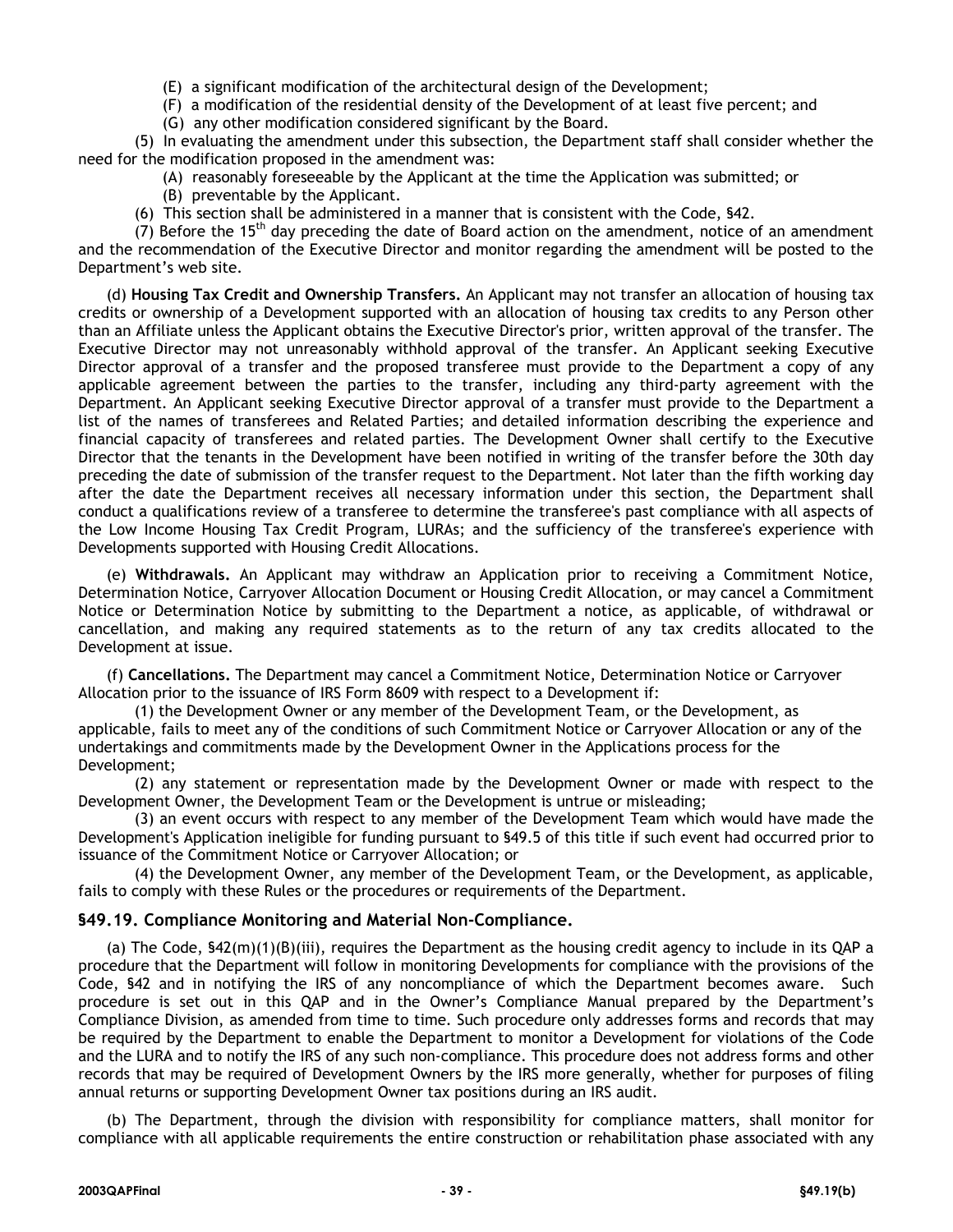Development under this title. The Department will monitor under this requirement by requiring a copy of reports from all construction inspections performed for the lender and/or syndicator for the Development. If necessary, the Department may obtain a Third-Party inspection report for purposes of monitoring. The Applicant must provide the Department with copies of all inspections made throughout the construction of the Development within fifteen days of the date the inspection occurred. The Department, or any third-party inspector hired by the Department, shall be provided, upon request, any construction documents, plans or specifications for the Development to perform these inspections. The monitoring level for each Development must be based on the amount of risk associated with the Development. The Department shall use the division responsible for credit underwriting matters and the division responsible for compliance matters to determine the amount of risk associated with each Development. After completion of a Development's construction phase, the Department shall periodically review the performance of the Development to confirm the accuracy of the Department's initial compliance evaluation during the construction phase. Developments having financing from TX-USDA-RHS will be exempt from these inspections, provided that the Applicant provides the Department with copies of all inspections made by TX-USDA-RHS throughout the construction of the Development within fifteen days of the date the inspection occurred.

(c) The Department will monitor compliance with all covenants made by the Development Owner in the Application and in the LURA, whether required by the Code, Treasury Regulations or other rulings of the IRS, or undertaken by the Development Owner in response to Department requirements or criteria.

(d) The Department may contract with an independent third party to monitor a Development during its construction or rehabilitation and during its operation for compliance with any conditions imposed by the Department in connection with the allocation of housing tax credits to the Development and appropriate state and federal laws, as required by other state law or by the Board. The Department may assign Department staff other than housing tax credit division staff to perform the relevant monitoring functions required by this section in the construction or rehabilitation phase of a Development.

(e) The Department shall create an easily accessible database that contains all Development compliance information developed under this section.

(f) The Development Owner must keep records for each qualified low income building in the Development, showing on a monthly basis (with respect to the first year of a building's Credit Period and on an annual basis, thereafter):

(1) the total number of residential rental Units in the building (including the number of bedrooms and the size in square feet of each residential rental Unit);

(2) the percentage of residential rental Units in the building that are low income Units;

(3) the rent charged for each residential rental Unit in the building including, with respect to low income Units, documentation to support the utility allowance applicable to such Unit;

(4) the number of occupants in each low income Unit;

(5) the low income Unit vacancies in the building and information that shows when, and to whom, all available Units were rented;

(6) the annual income certification of each tenant of a low income Unit, in the form designated by the Department in the Compliance Manual, as may be modified from time to time;

(7) documentation to support each low income tenant's income certification, consistent with the determination of annual income and verification procedures under Section 8 of the United States Housing Act of 1937 ("Section 8"), notwithstanding any rules to the contrary for the determination of gross income for federal income tax purposes. In the case of a tenant receiving housing assistance payments under Section 8, the documentation requirement is satisfied if the public housing authority provides a statement to the Development Owner declaring that the tenant's income does not exceed the applicable income limit under the Code, §42(g) as described in the Compliance Manual;

(8) the Eligible Basis and Qualified Basis of the building at the end of the first year of the Credit Period;

(9) the character and use of the nonresidential portion of the building included in the building's Eligible Basis under the Code, §42(d), (e.g. whether tenant facilities are available on a comparable basis to all tenants; whether any fee is charged for use of the facilities; whether facilities are reasonably required by the Development); and

(10) any additional information as required by the Department.

(g) The Development Owner will deliver to the Department no later than the last day in April each year, the current audited financial statements, in form and content satisfactory to the Department, itemizing the income and expenses of the Development for the prior year.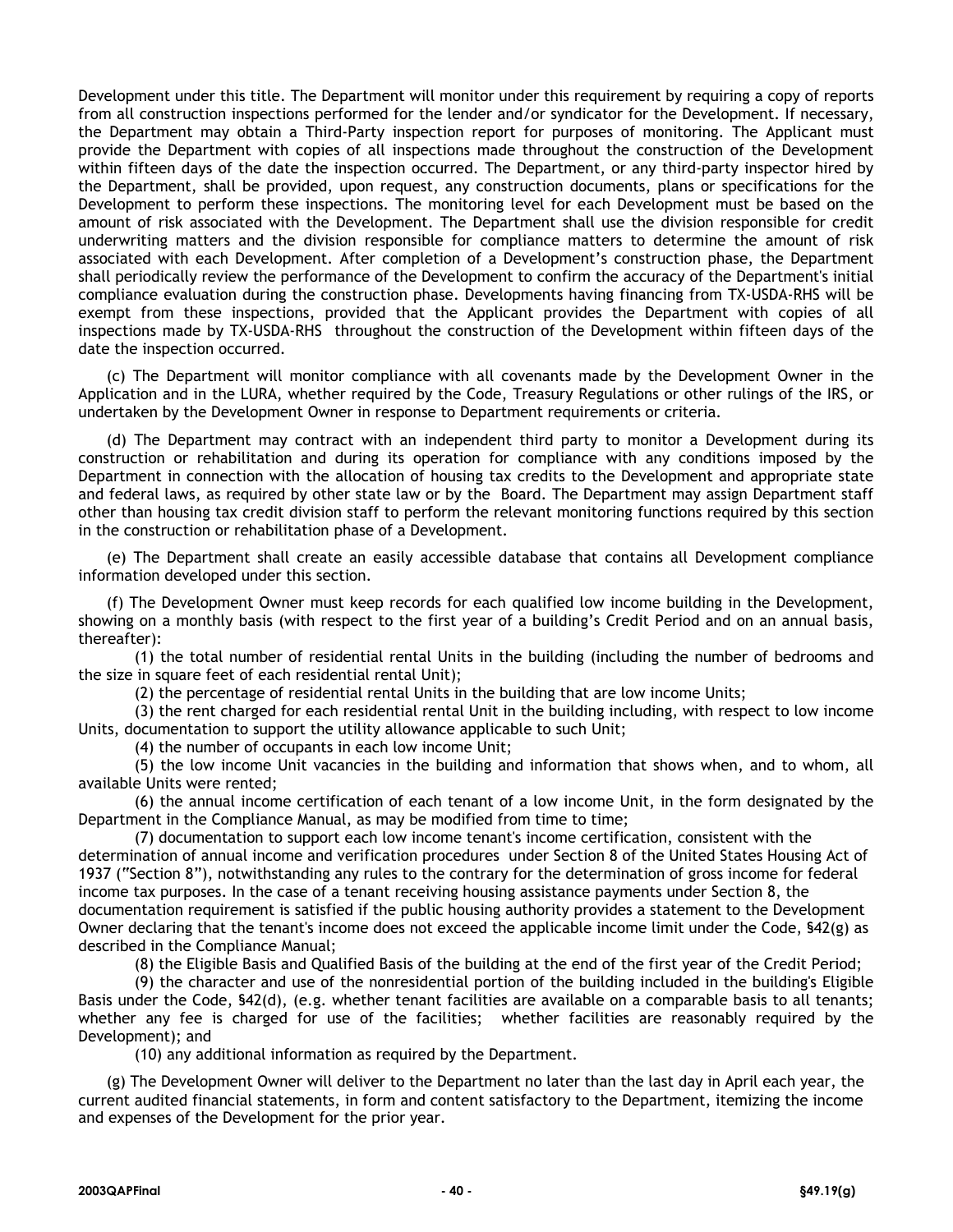(h) Specifically, to evidence compliance with the requirements of the Code,  $\frac{542(h)(6)(B)(iv)}{2}$  which requires that the LURA prohibit Development Owners of all tax credit Developments placed in service after August 10, 1993 from refusing to lease to persons holding Section 8 vouchers or certificates because of their status as holders of such Section 8 voucher or certificate. Development Owners must comply with Department rules under 10 TAC §1.14 of this title.

(1) A Development funded or administered by the Department is prohibited from:

(A) excluding an individual or family from admission to the Development because the individual or family participates in the housing choice voucher program under Section 8, United States Housing Act of 1937 (42 U.S. C. Section 143F);

(B) using a financial or minimum income standard for an individual or family participating in the voucher program that requires the individual or family to have a monthly income of more than 2.5 times the individual or family's share of the total monthly rent payable to the Development. A Development Owner must maintain a written management plan that is available for review upon request. Such management plan must clearly state the following objectives:

(i) prospective applicants who hold Section 8 vouchers or certificates are welcome to apply and will be provided the same consideration for occupancy as any other applicant;

(ii) any minimum income requirements for Section 8 voucher and certificate holders will only be applied to the portion of the rent the prospective tenant would pay, provided, however, that if Section 8 pays 100% of the rent for the Unit, the Development Owner may establish other reasonable minimum income requirements to ensure that the tenant has the financial resources to meet daily living expenses. Minimum income requirements for Section 8 voucher and certificate holders will not exceed 2.5 times the portion of rent the tenant pays; and

(iii) all other screening criteria, including employment policies or procedures and other leasing criteria (such as rental history, credit history, criminal history, etc.) must be applied to applicants uniformly and in a manner consistent with the Texas and federal Fair Housing Acts and with Department and Code requirements;

(2) In addition the following is required for Developments funded or administered by the Department:

(A) post Fair Housing logos and the Fair Housing poster in the leasing office;

(B) approve and distribute a written Affirmative Marketing Plan to the property management and onsite staff; and

(C) communicate annually during the first quarter of each year in writing with the administrator of each Section 8 program which has jurisdiction within the geographic area where the Development is located. Such communication will include information on the Unit characteristics and rents and will advise the administrating agency that the property accepts Section 8 vouchers and certificates and will treat referrals in a fair and equal manner. Copies of such correspondence must be available during on-site reviews conducted by the Department. A prospective tenant participating in the voucher program shall have the right to report to the administrator of the Section 8 program that provided the certificate or voucher an exclusion from admission to a Development based on a financial or minimum income standard requiring the tenant to have a monthly income of more than 2.5 times the tenant or tenant's family share of the total monthly rent payable to the Development Owner. The administrator shall promptly report such exclusion to the Department.

(3) A Housing Sponsor that fails to comply with the requirements and procedures of this §49.19(h) of this title is subject to the following sanctions:

(A) Failure to lease to a prospective tenant due to the applicant's status as a recipient of a federal rental assistance voucher or certificate will result in a material non-compliance score as more fully described in subsection (s) of this section.

 $(B)$  A complaint of exclusion from admittance as described in subsection  $(h)(5)$  of this section that has been verified by the Department shall result in a non-compliance score as more fully described in subsection (s) of this section for a period of one year from the date of the Department's verification of the complaint.

(i) Record retention provision. The Development Owner is required to retain the records described in subsection (f) of this section for at least six years after the due date (with extensions) for filing the federal income tax return for that year; however, the records for the first year of the Credit Period must be retained for at least six years beyond the due date (with extensions) for filing the federal income tax return for the last year of the Compliance Period of the building.

#### (j) Certification and Review.

(1) On or before February 1st of each year, the Department will send each Development Owner of a completed Development an Owner's Certification of Program Compliance (form provided by the Department) to be completed by the Owner and returned to the Department on or before the first day of March of each year in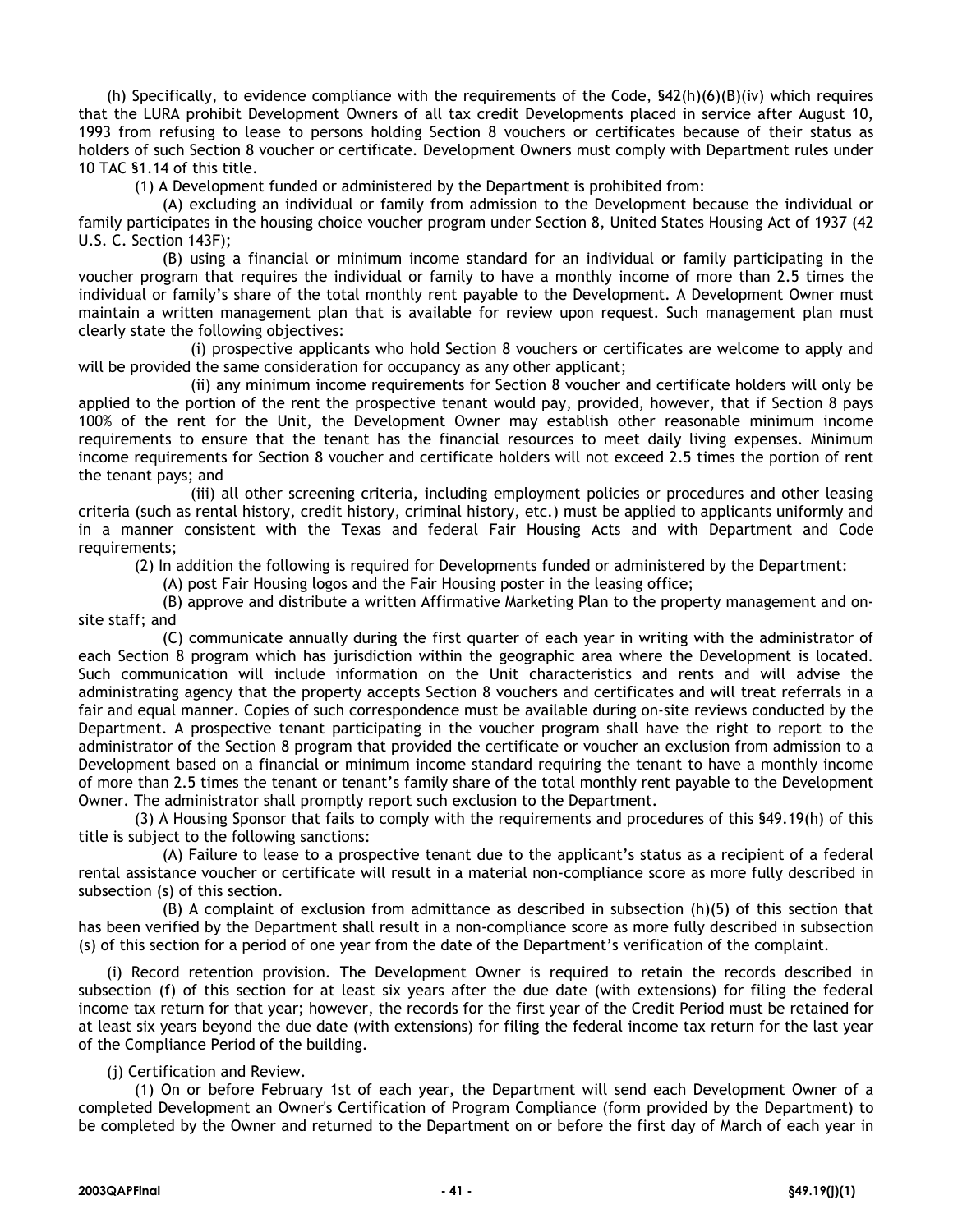the Compliance Period. Any Development for which the certification is not received by the Department, is received past due, or is incomplete, improperly completed or not signed by the Development Owner, will be considered not in compliance with the provisions of §42 of the Code and reported to the IRS on Form 8823, Low Income Housing Credit Agencies Report of Non Compliance. The Owner Certification of Program Compliance shall cover the preceding calendar year and shall include at a minimum the following statements of the Development Owner:

(A) the Development met the minimum set-aside test which was applicable to the Development;

(B) there was no change in the Applicable Fraction of any building in the Development, or if there was such a change, the Applicable Fraction to be reported to the IRS for each building in the Development for the certification year;

(C) the Development Owner has received an annual income certification from each low income resident and documentation to support that certification;

(D) each low income Unit in the Development was rent-restricted under the Code, §42(g)(2);

(E) all low income Units in the Development are and have been for use by the general public and used on a non-transient basis (except for transitional housing for the homeless provided under the Code,  $$42(I)(3)(B)(iii)$  and  $(iv)$ ;

(F) No finding of discrimination under the Fair Housing Act, 42 U.S.C. 3601-3619, has occurred for this Development. A finding of discrimination includes an adverse final decision by the Secretary of HUD, 24 CFR 180.680, an adverse final decision by a substantially equivalent state or local fair housing agency, 42 U.S.C. 3616a(a)(1), or an adverse judgment from a federal court;

(G) each building in the Development is and has been suitable for occupancy, taking into account local health, safety, and building codes (or other habitability standards), and the state or local government unit responsible for making building code inspections did not issue a report of a violation for any building or low income Unit in the Development. If a violation report or notice was issued by the governmental unit, the Development Owner must attach a copy of the violation report or notice. In addition, the Development Owner must state whether the violation has been corrected;

(H) either there was no change in the Eligible Basis (as defined in the Code, §42(d)) of any building in the Development, or that there has been a change, and the nature of the change (e.g., a common area has become commercial space, a fee is now charged for a tenant facility formerly provided without charge, or the Development Owner has received federal subsidies with respect to the Development which had not been previously received or disclosed to the Department in writing);

(I) all tenant facilities included in the Eligible Basis under the Code, §42(d), of any building in the Development, such as swimming pools, other recreational facilities, washer/dryer hook ups, appliances and parking areas, were provided on a comparable basis without charge to all tenants in the building;

(J) if a low income Unit in the Development became vacant during the year, reasonable attempts were, or are being, made to rent that Unit or the next available Unit of comparable or smaller size to tenants having a qualifying income, and such Unit or the next available Unit of comparable or smaller size was actually rented to tenants having a qualifying income, before any other Units in the Development were, or will be, rented to tenants not having a qualifying income;

(K) if the income of tenants of a low income Unit in the Development increased above the limit allowed in the Code,  $\frac{642(g)(2)(D)(ii)}{2}$ , the next available Unit of comparable or smaller size in that building was, or will be, rented to residents having a qualifying income;

(L) a LURA including an Extended Low Income Housing Commitment as described in the Code, §42(h)(6), was in effect for buildings subject to section 7108(c)(1) of the Omnibus Budget Reconciliation Act of 1989, 103 Stat. 2106, 2308-2311, including the requirement under the Code, §42(h)(6)(B)(iv) that a Development Owner cannot refuse to lease a Unit in the Development to an applicant because the applicant holds a voucher or certificate of eligibility under Section 8 of the United States Housing Act of 1937, 42 U.S.C. 1437f (for buildings subject to section 1314c(b)(4) of the Omnibus Budget Reconciliation Act of 1993, 107 Stat. 312, 438- 439;

(M) no change in the ownership of a Development has occurred during the reporting period;

(N) the Development Owner has not been notified by IRS that the Development is no longer "a qualified low income housing Development" within the meaning of the Code, §42;

(O) the Development met all terms and conditions which were recorded in the LURA, or if no LURA was required to be recorded, the Development met all representations of the Development Owner in the Application for credits;

(P) if the Development Owner received its Housing Credit Allocation from the portion of the state ceiling set aside for Developments involving Qualified Nonprofit Organizations under the Code, §42(h)(5), a Qualified Nonprofit Organization owned an interest in and materially participated in the operation of the Development within the meaning of the Code, §469(h); and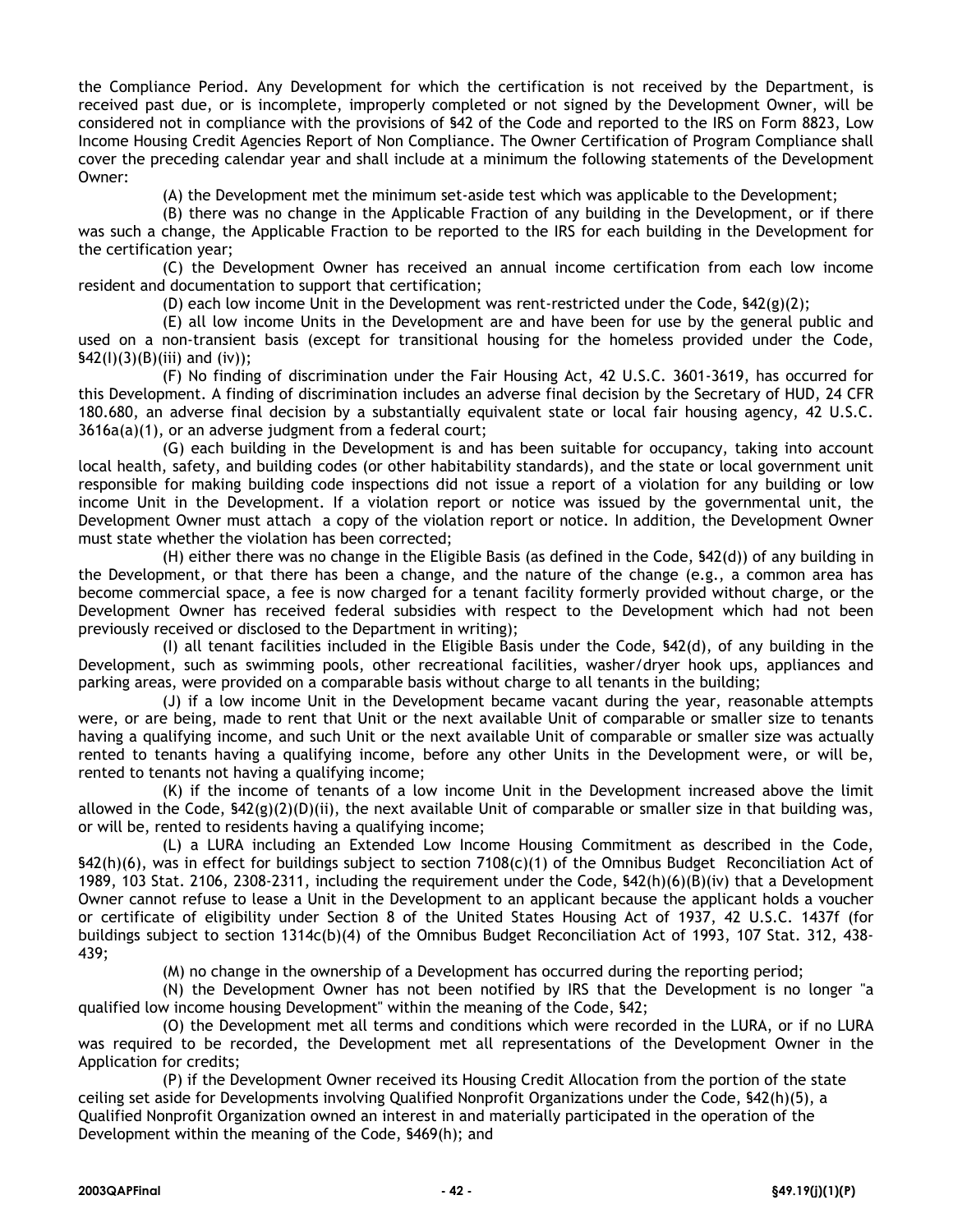(Q) no low income Units in the Development were occupied by households in which all members were Students.

(2) Review.

(A) The Department staff will review each Owner's Certification of Program Compliance for compliance with the requirements of the Code, §42.

(B) The Department will perform on-site inspections of all buildings in each low income Development by the end of the second calendar year following the year the last building in the Development is placed in service and, for at least 20% of the low income Units in each Development, inspect the Units and review the low income certifications, the documentation the Development Owner has received to support the certifications, the rent records for each low income tenant in those Units, and any additional information that the Department deems necessary.

(C) At least once every three years, the Department will conduct on-site inspections of all buildings in the Development, and for at least 20% of the Development's low income Units, inspect the Units and review the low income certifications, the documentation supporting the certifications, and the rent records for the tenants in those Units.

(D) The Department may, at the time and in the form designated by the Department, require the Development Owners to submit for compliance review, information on tenant income and rent for each low income Unit, and may require a Development Owner to submit for compliance review copies of the tenant files, including copies of the income certification, the documentation the Development Owner has received to support that certification and the rent record for any low income tenant.

(E) The Department will randomly select which low income Units and tenant records are to be inspected and reviewed by the Department. The review of the tenant records may be undertaken wherever the Development Owner maintains or stores the records. Units and tenant records to be inspected and reviewed will be selected in a manner that will not give Development Owners advance notice that a particular Unit and tenant records for a particular year will or will not be inspected or reviewed. However, the Department will give reasonable notice to the Development Owner that an on-site inspection or a tenant record review will occur, so that the Development Owner may notify tenants of the inspection or assemble tenant records for review.

(3) Exception. The Department may, at its discretion, enter into a Memorandum of Understanding with the TX-USDA-RHS, whereby the TX-USDA-RHS agrees to provide to the Department information concerning the income and rent of the tenants in buildings financed by the TX-USDA-RHS under its §515 program. Owners of such buildings may be excepted from the review procedures of subparagraph (B) or (C) of paragraph (2) of this subsection or both; however, if the information provided by TX-USDA-RHS is not sufficient for the Department to make a determination that the income limitation and rent restrictions of the Code,  $$42(g)(1)$  and (2), are met, the Development Owner must provide the Department with additional information. TX-USDA-RHS Developments satisfy the definition of Qualified Elderly Development if they meet the definition for elderly used by TX-USDA-RHS , which includes persons with disabilities.

(k) Inspection provision. The Department retains the right to perform an on site inspection of any low income Development including all books and records pertaining thereto through either the end of the Compliance Period or the end of the period covered by any Extended Low Income Housing Commitment, whichever is later. An inspection under this subsection may be in addition to any review under subsection (j)(2) of this section.

(l) Inspection Standard. For the on-site inspections of buildings and low income Units, the Department shall review any local health, safety, or building code violations reported to, or notices of such violations retained by, the Development Owner, under subsection  $(j)(1)(G)$  of this section, and determine whether the Units satisfy local health, safety, and building codes or the uniform physical condition standards for public housing established by HUD (24 CFR 5.703). The HUD physical condition standards do not supersede or preempt local health, safety and building codes. Developments must continue to satisfy these codes and if the Department becomes aware of any violation of these codes, the violations must be reported to the IRS.

(m) The Department retains the right to require the Owner to submit tenant data in the electronic format as developed by the Department. The Department will provide general instruction regarding the electronic transfer of data.

(n) Notices to Owner. The Department will provide prompt written notice to the Development Owner if the Department does not receive the certification described in subsection  $(j)(1)$  of this section or discovers through audit, inspection, review or any other manner, that the Development is not in compliance with the provisions of the Code, §42 or the LURA. The notice will specify a correction period which will not exceed 90 days from the date of notice to the Owner, during which the Development Owner may respond to the Department's findings, bring the Development into compliance, or supply any missing certifications. The Department may extend the correction period for up to six months from the date of notice to the Owner if it determines there is good cause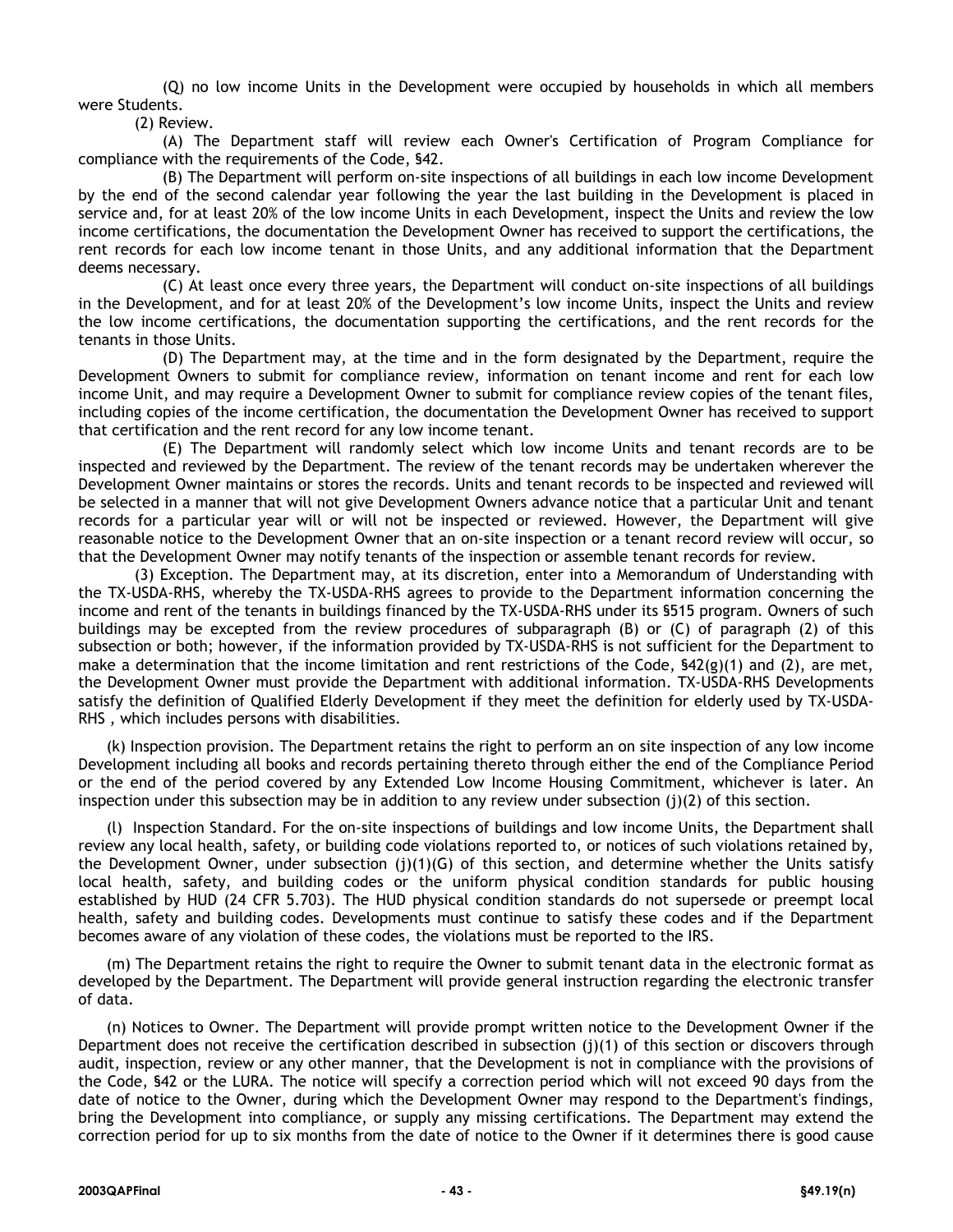for granting an extension. If any communication to the Development Owner under this section is returned to the Department as unclaimed or undeliverable, the Development may be considered not in compliance without further notice to the Development Owner.

#### (o) Notice to the IRS.

(1) Regardless of whether the noncompliance is corrected, the Department is required to file IRS Form 8823 with the IRS. IRS Form 8823 will be filed not later than 45 days after the end of the correction period specified in the Notice to Owner (including any extensions permitted by the Department), but will not be filed before the end of the correction period. The Department will explain on IRS Form 8823 the nature of the noncompliance and will indicate whether the Development Owner has corrected the non-compliance or failure to certify.

(2) If a particular instance of non-compliance is not corrected within three years after the end of the permitted correction period, the Department is not required to report any subsequent correction to the IRS.

(3) The Department will retain records of noncompliance or failure to certify for six years beyond the Department's filing of the respective IRS Form 8823. In all other cases, the Department will retain the certification and records described in §49.19 of this title for three years from the end of the calendar year the Department receives the certifications and records.

(p) Notices to the Department. A Development Owner must notify the division responsible for compliance within the Department in writing of the events listed in paragraphs (1) through (3) of this subsection.

(1) prior to any sale, transfer, exchange, or renaming of the Development or any portion of the Development. For Rural Developments that are federally assisted or purchased from HUD, the Department shall not authorize the sale of any portion of the Development;

(2) any change of address to which subsequent notices or communications shall be sent; or

(3) within thirty days of the placement in service of each building, the Department must be provided the in service date of each building.

(q) Liability. Compliance with the requirements of the Code, §42 is the sole responsibility of the Development Owner of the building for which the credit is allowable. By monitoring for compliance, the Department in no way assumes any liability whatsoever for any action or failure to act by the Development Owner including the Development Owner's noncompliance with the Code, §42.

(r) These provisions apply to all buildings for which a low income housing credit is, or has been, allowable at any time. The Department is not required to monitor whether a building or Development was in compliance with the requirements of the Code, §42, prior to January 1, 1992. However, if the Department becomes aware of noncompliance that occurred prior to January 1, 1992, the Department is required to notify the IRS in a manner consistent with subsection (j) of this section.

(s) Material Non-Compliance. In accordance with §49.5(b)(6) and (7) of this title, the Department will disqualify an Application for funding if the Applicant, the Development Owner, or the General Contractor, or any Affiliate of the Applicant, the Development Owner, or the General Contractor that is active in the ownership or Control of one or more other low income rental housing properties located in or outside the State of Texas is determined by the Department to be in Material Non-Compliance on the date the Application Round closes. The Department will classify a property as being in Material Non-Compliance when such property has a Non-Compliance score that is equal to or exceeds 30 points in accordance with the methodology and point system set forth in this subsection, or if in accordance with §49.5(b)(7) of this title, the Department makes a determination that the non-compliance reported would equal or exceed a non-compliance score of 30 points if measured in accordance with the methodology and point system set forth in this subsection.

(1) Each property that has received an allocation from the Department will be scored according to the type and number of non-compliance events as it relates to the Low Income Housing Tax Credit Program or other Department programs. All Developments regardless of status that have received an allocation are scored even if the project no longer actively participates in the program.

(2) Uncorrected non-compliance will carry the maximum number of points until the non-compliance event has been reported corrected by the Department. Once reported corrected by the Department the score will reduce to the "corrected value" in paragraph (4) of this subsection. Corrected non-compliance will no longer be included in the Development score three years after the date the non-compliance was reported corrected by the Department. Non-compliance events that occurred and were identified by the Department through the issuance of the IRS form 8823 prior to January 1, 1998 are assigned corrected point values to each noncompliance event. The score for these events will no longer be included in the Development's score three years after the date the form 8823 was executed. For Applicants under this QAP, a non-compliance report will be run by the Department's Compliance Division on the date the Application Round closes. Any corrective action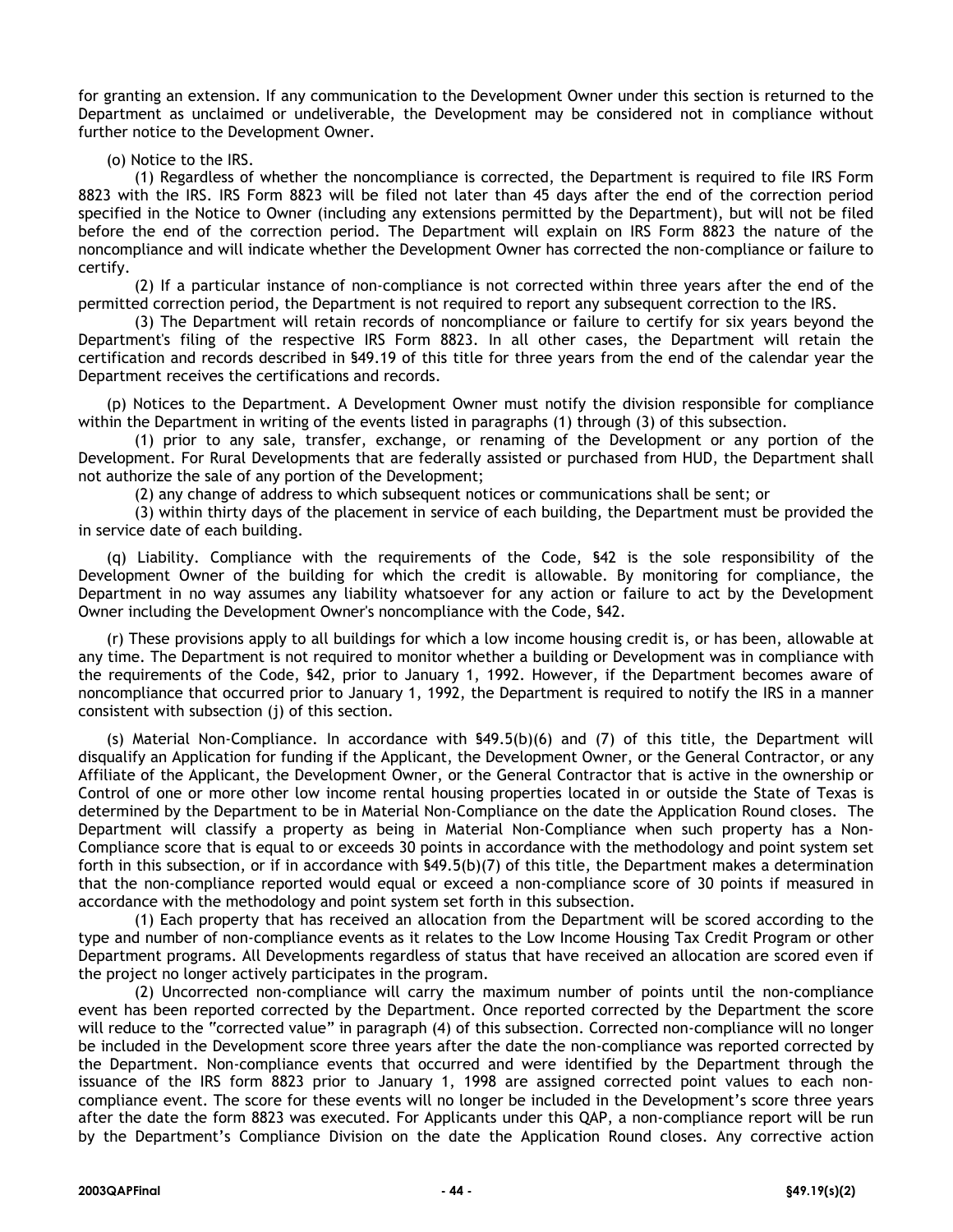documentation affecting this compliance status score must be received by the Department no later than February 1, 2003.

(3) Events of non-compliance are categorized as either "development events" or "unit/building events". Development events of non-compliance affect all the buildings in the property. However, the property will receive only one score for the event rather than a score for each building. Other types of non-compliance are identified individually by unit. This type of non-compliance will receive the appropriate score for each building cited with an event. The building scores accumulate towards the total score of the Development.

(4) Each type of non-compliance is assigned a point value. The point value for non-compliance is reduced upon correction of the non-compliance. The scoring point system and values are as described in subparagraphs (A) and (B) of this paragraph. The point system weighs certain types of non-compliance more heavily than others; therefore certain non-compliance events carry a sufficient number of points to automatically place the property in Material Non-Compliance. However other types of non-compliance by themselves do not warrant the classification of Material Non-Compliance. Multiple occurrences of these types of non-compliance events may produce enough points to cause the property to be in Material Non-Compliance. For purposes of these scores, the terms "uncorrected" and "corrected" refer to actions taken subsequent to notification of non-compliance by the Department.

> (A) Development Non-Compliance items are identified in clauses (i) through (xx) of this subparagraph.

(i) Major property condition violations. As determined by the Department the project displays major violations of health, safety and building code or the property does not satisfy the uniform physical condition standards. Uncorrected is 30 points. Corrected is 20 points.

(ii) Owner refused to lease to a holder of rental assistance certificate/voucher because of the status of the prospective tenant as such a holder. Uncorrected is 30 points. Corrected is 10 points.

(iii) Development not available to general public. Determination of violation under the Fair Housing Act. Uncorrected is 30 points. Corrected is 10 points.

(iv) Development is out of compliance and never expected to comply. Uncorrected is 30 points.

(v) Failure to meet minimum low-income occupancy levels. Development failed to meet required minimum low-income occupancy levels of 20/50 (20% of the units occupied by tenants with household incomes of less than or equal to 50% of Area Median Gross Income) or 40/60. Uncorrected is 20 points. Corrected is 10 points.

(vi) No evidence or failure to certify to non-profit material participation for Owner having received an allocation from the Nonprofit Set-Aside. Uncorrected is 10 points. Corrected is 3 points.

(vii) Failure to meet additional State required rent and occupancy restrictions. Development has failed to meet state restrictions, if any, that exist in addition to the federal requirements. Uncorrected is 10 points. Corrected is 3 points.

(viii) Failure to provide required supportive services as promised at Application. Uncorrected is 10 points. Corrected is 3 points.

(ix) Failure to provide housing to the elderly as promised at Application. Uncorrected is 10 points. Corrected is 3 points.

(x) Failure to provide special needs housing. Development has failed to provide housing for tenants with special needs as promised at Application. Uncorrected is 10 points. Corrected is 3 points.

(xi) Owner failed to provide required annual notification to local administering agency for the Section 8 program. Uncorrected is 5 points. Corrected is 2 points.

(xii) Changes in Eligible Basis. Changes occur when common areas become commercial; fees are charged for facilities, etc. Uncorrected is 10 points. Corrected is 3 point.

(xiii) Owner failed to post Fair Housing Logo and/or poster in leasing offices. Uncorrected is 3 points. Corrected is 1 point.

(xiv) LURA not in effect. The LURA was not executed within the required time period. Uncorrected is 10 points. Corrected is 3 point.

(xv) Owner failed to pay fees or allow on-site monitoring review. Uncorrected is 3 points. Corrected is 1 point.

(xvi) Failure to submit annual Owner Certification of Program Compliance or other annual, monthly, or quarterly reports. Uncorrected is 10 points. Corrected is 3 point.

(xvii) Owner failed to make available or maintain management plan with required language. Uncorrected is 3 points. Corrected is 1 point.

(xviii) Owner failed to approve and distribute Affirmative Marketing Plan. Uncorrected is 3 points. Corrected is 1 points.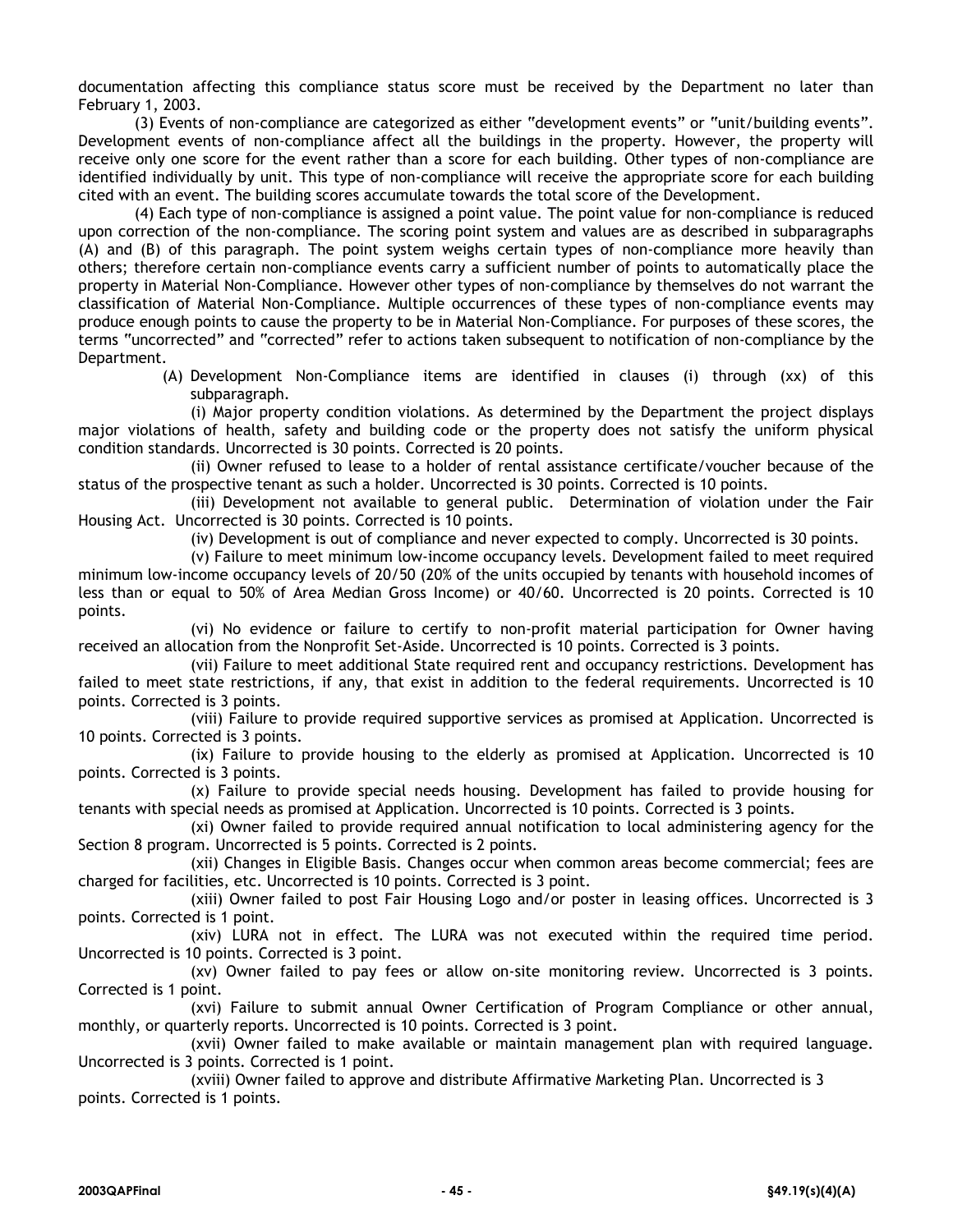(xix) Pattern of minor property condition violations. Development displays a pattern of property violations. However those violations do not impair essential services and safeguards for tenants. Uncorrected is 5 points. Corrected is 2 point.

(xx) Failure to comply with requirements limiting minimum income standards for Section 8 residents. Complaints verified by the Department regarding violations of the income standard which cause exclusion from admission of Section 8 resident(s) results in a violation. Uncorrected score 10 points. Corrected 3 point.

(B) Unit Non-Compliance items are identified in clauses (i) through (x) of this subparagraph.

(i) Unit not leased to Low Income Household. Development has units that are leased to households whose income was above the income limit upon initial occupancy. Uncorrected is 3 points. Corrected is 1 point.

(ii) Low-income units occupied by nonqualified full-time students. Uncorrected is 3 points. Corrected is 1 point.

(iii) Low income units used on transient basis. Uncorrected is 3 points. Corrected is 1 point.

(iv) Household Income increased above the re-certification limit and available Unit was rented to market tenant. Uncorrected is 3 points. Corrected is 1 point.

(v) Gross rent exceeds tax credit rent limits. Uncorrected is 3 points. Corrected is 1 point.

(vi) Utility allowance not calculated properly. Uncorrected is 3 points. Corrected is 1 point.

(vii) Failure to maintain or provide tenant income certification and documentation. Uncorrected is 3 points. Corrected is 1 point.

(viii) Casualty loss. Units not available for occupancy due to natural disaster or hazard due to no fault of the Owner. This carries no point value.

(ix) When a low income Unit became vacant, owner failed to lease to a low income household before any units were rented to tenants not having a qualifying income. Uncorrected 3 points. Corrected 1 point.

(x) Unit not available for rent. Unit is used for non-residential purposes excluding unavailable Units due to casualty and manager-occupied Units. Uncorrected is 3 points. Corrected is 1 point.

(t) Utility Allowances utilized during Affordability Period. The Department will monitor to determine whether rents comply with the published tax credit rent limits using the utility allowances established by the local housing authority. If there is more than one entity (Section 8 administrator, public housing authority) responsible for setting the utility allowance(s) in the area of the Development location, then the Utility Allowance selected must be the one which most closely reflects the actual utility costs in that Development area. In this case, documentation from the local utility provider supporting the selection must be provided.

# **§49.20. Department Records, Application Log, IRS Filings.**

(a) **Department Records.** At all times during each calendar year the Department shall maintain a record of the following:

(1) the cumulative amount of the State Housing Credit Ceiling that has been committed pursuant to Commitment Notices during such calendar year;

(2) the cumulative amount of the State Housing Credit Ceiling that has been committed pursuant to Carryover Allocation Documents during such calendar year;

(3) the cumulative amount of Housing Credit Allocations made during such calendar year; and

(4) the remaining unused portion of the State Housing Credit Ceiling for such calendar year.

(b) **Application Log.** The Department shall maintain for each Application an Application Log that tracks the Application from the date of its submission. The Application Log will contain, at a minimum, the information identified in paragraphs (1) through (9) of this subsection.

(1) the names of the Applicant and all Persons with an ownership interest in the Development Owner, the owner contact name and phone number, and full contact information for all members of the Development Team;

(2) the name, physical location, and address of the Development, including the relevant Uniform State Service Region of the state;

(3) the number of Units and the amount of housing tax credits requested for allocation by the Department to the Applicant;

(4) any Set-Aside category under which the Application is filed;

(5) the requested and awarded score of the Application in each scoring category adopted by the Department under the Qualified Allocation Plan;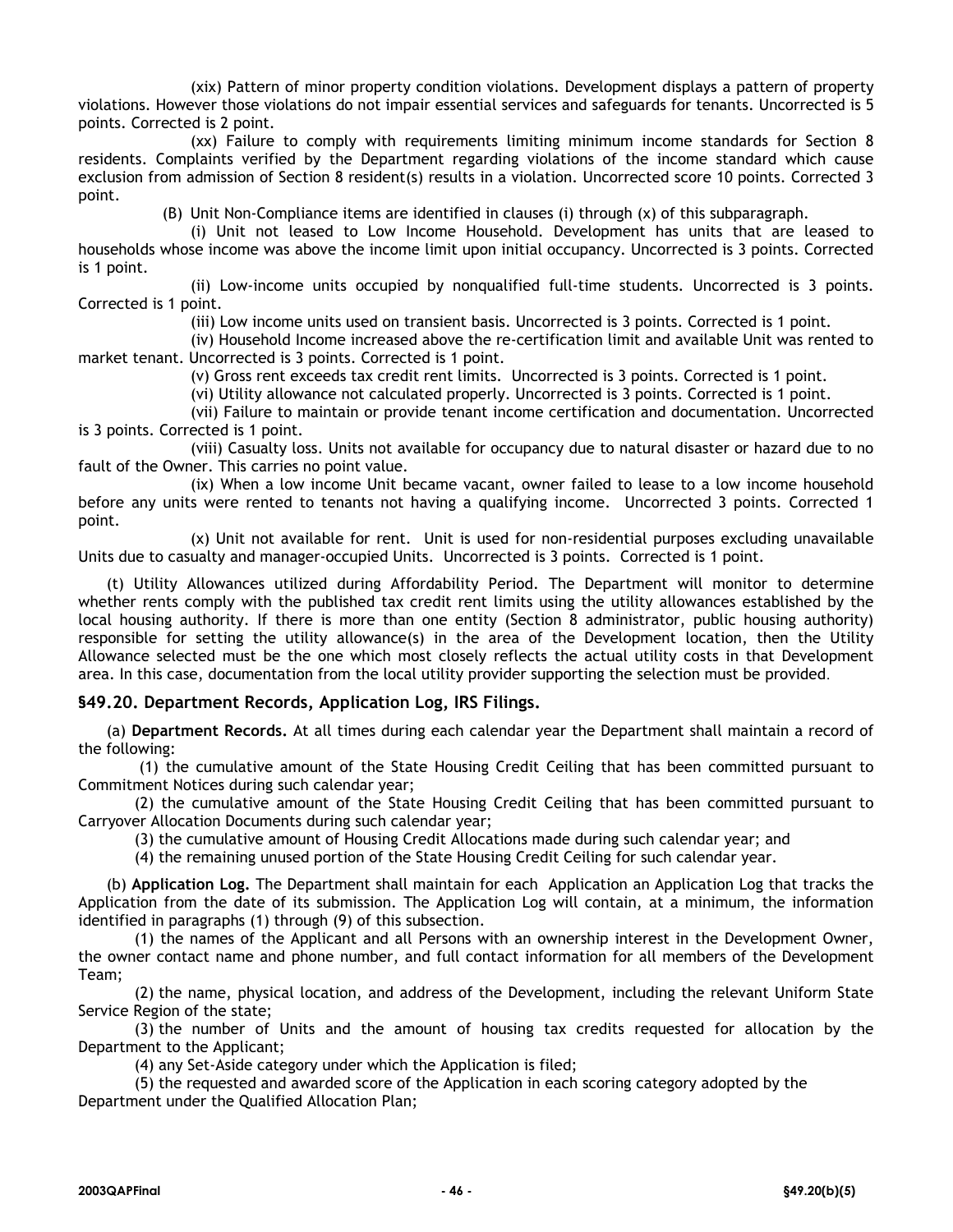(6) any decision made by the Department or Board regarding the Application, including the Department's decision regarding whether to underwrite the Application and the Board's decision regarding whether to allocate housing tax credits to the Development;

(7) the names of individuals making the decisions described by paragraph (6) of this subsection, including the names of Department staff scoring and underwriting the Application, to be recorded next to the description of the applicable decision;

(8) the amount of housing tax credits allocated to the Development; and

(9) a dated record and summary of any contact between the Department staff, the Board, and the Applicant or any Related Parties.

(c) **IRS Filings.** The Department shall mail to the Internal Revenue Service, not later than the 28th day of the second calendar month after the close of each calendar year during which the Department makes Housing Credit Allocations, the original of each completed (as to Part I) IRS Form 8609, a copy of which was mailed or delivered by the Department to a Development Owner during such calendar year, along with a single completed IRS Form 8610, Annual Low Income Housing Credit Agencies Report. When a Carryover Allocation is made by the Department, a copy of IRS Form 8609 will be mailed or delivered to the Development Owner by the Department in the year in which the building(s) is placed in service, and thereafter the original will be mailed to the Internal Revenue Service in the time sequence in this subsection. The original of the Carryover Allocation Document will be filed by the Department with IRS Form 8610 for the year in which the allocation is made. The original of all executed Agreement and Election Statements shall be filed by the Department with the Department's IRS Form 8610 for the year a Housing Credit Allocation is made as provided in this section. The Department shall be authorized to vary from the requirements of this section to the extent required to adapt to changes in IRS requirements.

# **§49.21. Program Fees, Refunds, Public Information Requests, Amendments of Fees and Notification of Fees, Extensions.**

(a) **Timely Payment of Fees.** All fees must be paid as stated in this section. Any fees, as further described in this section, that are not timely paid will cause an Applicant to be ineligible to apply for tax credits and additional tax credits and ineligible to submit extension requests, ownership changes and Application amendments. Payments made by check, for which insufficient funds are available, will cause the Application, commitment or allocation to be terminated.

(b) **Pre-Application Fee.** Each Applicant that submits a Pre-Application shall submit to the Department, along with such Pre-Application, a non refundable Pre-Application fee, in the amount of \$5 per Unit. Units for the calculation of the Pre-Application Fee include all Units within the Development, including tax credit, market rate and owner-occupied Units. Pre-Applications without the specified Pre-Application Fee in the form of a check will not be accepted. Pre-Applications in which a CHDO or Qualified Nonprofit Organization intends to serve as the managing General Partner of the Development Owner, or Control the managing General Partner of the Development Owner, will receive a discount of 10% off the calculated Pre-Application fee.

(c) **Application Fee.** Each Applicant that submits an Application shall submit to the Department, along with such Application, an Application fee. For Applicants having submitted a Pre-Application which met Pre-Application Threshold and for which a Pre-Application fee was paid, the Application fee will be \$15 per Unit. For Applicants not having submitted a Pre-Application, the Application fee will be \$20 per Unit. Units for the calculation of the Application Fee include all Units within the Development, including tax credit, market rate and owner-occupied Units. Applications without the specified Application Fee in the form of a check will not be accepted. Applications in which a CHDO or Qualified Nonprofit Organization intends to serve as the managing General Partner of the Development Owner, or Control the managing General Partner of the Development Owner, will receive a discount of 10% off the calculated Application fee.

(d) **Refunds of Pre-Application or Application Fees.** The Department shall refund the balance of any fees collected for a Pre-Application or Application that is withdrawn by the Applicant or that is not fully processed by the Department. The amount of refund on Applications not fully processed by the Department will be commensurate with the level of review completed. Intake and data entry will constitute 30% of the review, the site visit will constitute 45% of the review, and Threshold and Selection review will constitute 25% of the review. The Department must provide the refund to the Applicant not later than the  $30<sup>th</sup>$  day after the date the last official action is taken with respect to the Application.

(e) **Third Party Underwriting Fee.** Applicants will be notified in writing prior to the evaluation of a Development by an independent third party underwriter in accordance with  $$49.9(c)(4)$  of this title if such a review is required. The fee must be received by the Department prior to the engagement of the underwriter.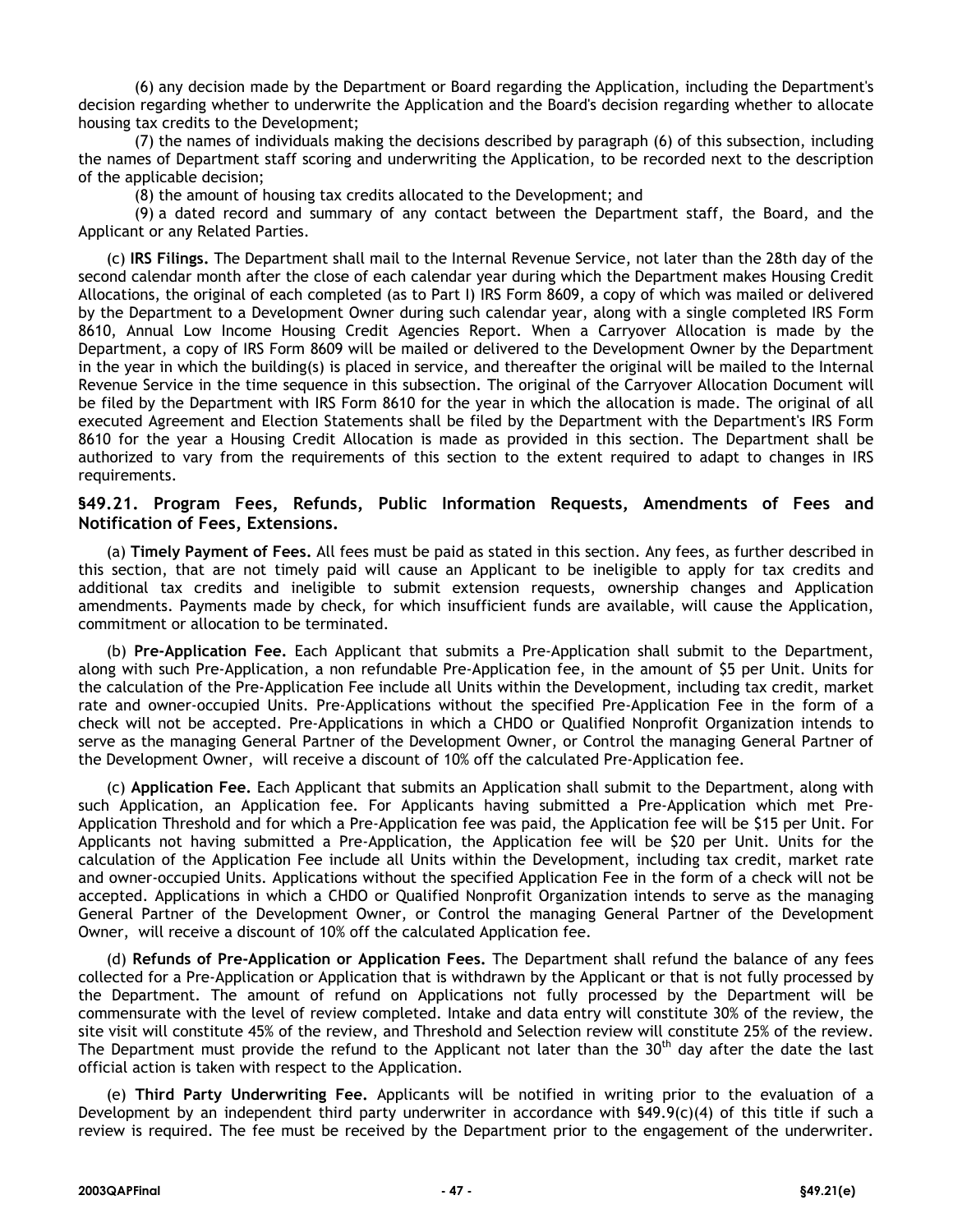The fees paid by the Development Owner to the Department for the third party underwriting will be credited against the commitment fee established in subsection (f) of this section, in the event that a Commitment Notice or Determination Notice is issued by the Department to the Development Owner.

(f) **Commitment or Determination Notice Fee**. Each Development Owner that receives a Commitment Notice or Determination Notice shall submit to the Department, not later than the expiration date on the commitment notice, a non-refundable commitment fee equal to 4% of the annual Housing Credit Allocation amount. The commitment fee shall be paid by check.

(g) **Compliance Monitoring Fee**. Upon the Development being placed in service, the Development Owner will pay a compliance monitoring fee in the form of a check equal to \$25 per tax credit Unit per year or \$100, whichever is greater. Payment of the first year's compliance monitoring fee must be received by the Department prior to the release of the IRS Form 8609 on the Development. Subsequent anniversary dates on which compliance monitoring fee payments are due shall be determined by the date the Development was placed in service.

(h) **Building Inspection Fee**. The Building Inspection Fee must be paid at the time the Commitment Fee is paid. The Building Inspection Fee for all Developments is \$500.

(i) **Public Information Requests**. Public information requests are processed by the Department in accordance with the provisions of the Government Code, Chapter 552. The Texas Building and Procurement Commission (formerly General Services Commission) determines the cost of copying, and other costs of production.

(j) **Periodic Adjustment of Fees by the Department and Notification of Fees**. All fees charged by the Department in the administration of the tax credit program will be revised by the Department from time to time as necessary to ensure that such fees compensate the Department for its administrative costs and expenses. The Department shall publish not later than July 1 of each year a schedule of Application fees that specifies the amount to be charged at each stage of the Application process. Unless otherwise determined by the Department, all revised fees shall apply to all Applications in process and all Developments in operation at the time of such revisions.

(k) **Extension Requests**. All extension requests relating to the Commitment Notice, Carryover, Closing of Construction Loan, Substantial Construction Commencement, Placed in Service or Cost Certification requirements shall be submitted to the Department in writing and be accompanied by a non-refundable extension fee in the form of a check in the amount of \$2,500. Such requests must be submitted to the Department at least 30 days prior to the date for which an extension is being requested. Extension requests and fees will not be accepted any later than this deadline date. The extension request shall specify a requested extension date and the reason why such an extension is required. The Department, in its sole discretion, may consider and grant such extension requests for all items except for the Closing of Construction Loan and Substantial Construction Commencement. The Board may grant extensions, for the Closing of Construction Loan and Substantial Construction Commencement. The Board may waive related fees.

#### **§49.22. Manner and Place of Filing All Required Documentation.**

(a) All Applications, letters, documents, or other papers filed with the Department will be received only between the hours of 8:00 a.m. and 5:00 p.m. on any day which is not a Saturday, Sunday or a holiday established by law for state employees.

(b) All notices, information, correspondence and other communications under this title shall be deemed to be duly given if delivered or sent and effective in accordance with this subsection. Such correspondence must reference that the subject matter is pursuant to the Tax Credit Program and must be addressed to the Low Income Housing Tax Credit Program, Texas Department of Housing and Community Affairs, P.O. Box 13941, Austin, TX 78711-3941 or for hand delivery or courier to 507 Sabine, Suite 400, Austin, Texas 78701. Every such correspondence required or contemplated by this title to be given, delivered or sent by any party may be delivered in person or may be sent by courier, telecopy, express mail, telex, telegraph or postage prepaid certified or registered air mail (or its equivalent under the laws of the country where mailed), addressed to the party for whom it is intended, at the address specified in this subsection. Notice by courier, express mail, certified mail, or registered mail will be effective on the date it is officially recorded as delivered by return receipt or equivalent and in the absence of such record of delivery it will be presumed to have been delivered by the fifth business day after it was deposited, first-class postage prepaid, in the United States first class mail. Notice by telex or telegraph will be deemed given at the time it is recorded by the carrier in the ordinary course